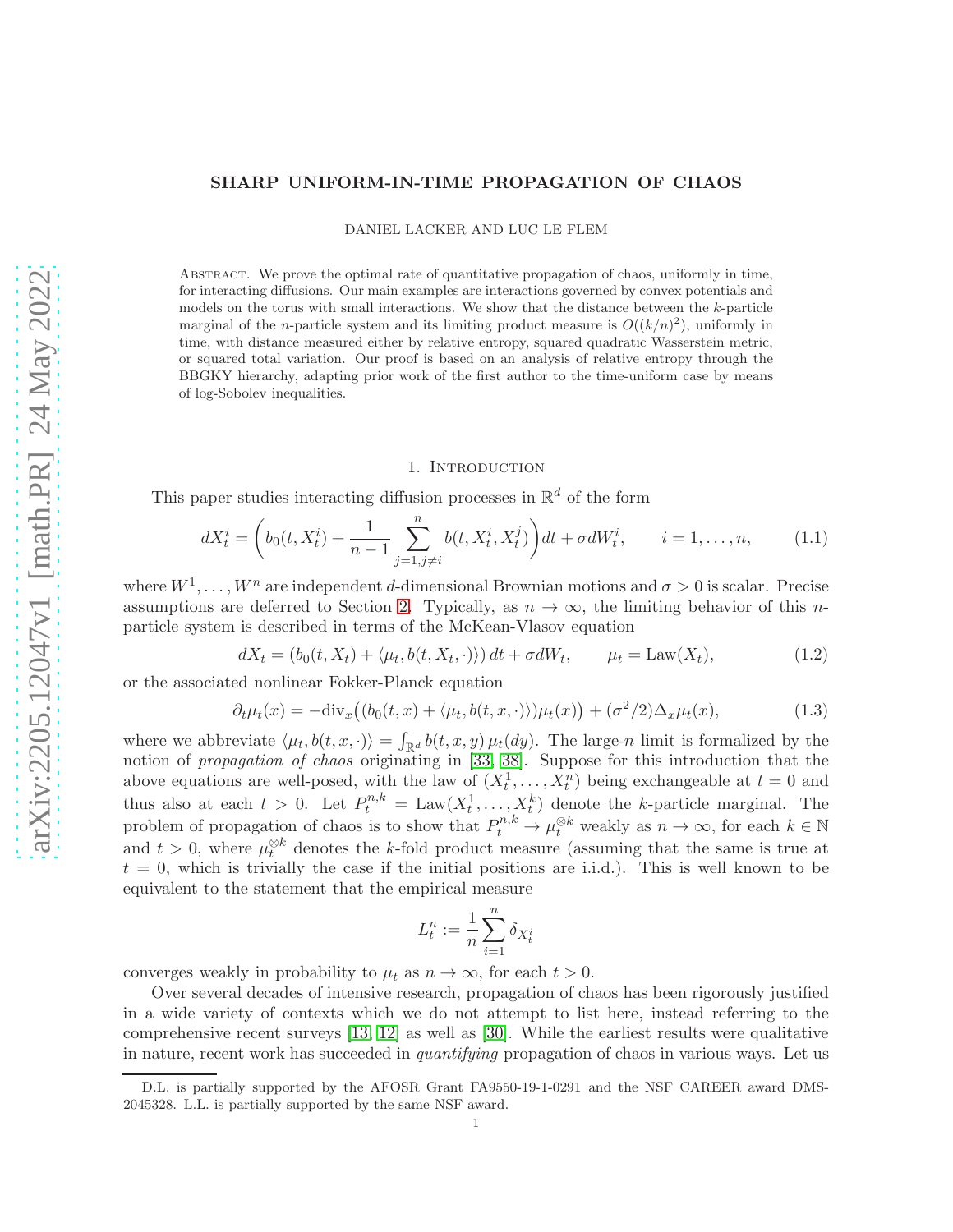first discuss some typical quantitative results which hold on bounded time intervals. The classical synchronous coupling argument, going back to [\[46\]](#page-33-0) in the case where  $(b_0, b)$  are Lipschitz, gives a convergence rate for  $\mathbb{E}[\mathcal{W}_2^2(L_t^n, \mu_t)]$  of the same order as if  $L_t^n$  were an empirical measure of i.i.d. random variables, where  $\mathcal{W}_2$  denotes the quadratic Wasserstein distance. While this estimate deteriorates with the dimension, the same coupling argument yields the dimensionfree  $\mathcal{W}^2_2(P^{n,k}_t)$  $(u_t^{n,k}, \mu_{t}^{\otimes k}) = O(k/n)$ , and we note also the recent work [\[26\]](#page-32-5) that gives dimension-free estimates for  $\mathbb{E}[d^2(L_t^n, \mu_t)]$  for certain metrics d dominated by  $\mathcal{W}_2$ . A recently popular approach is to estimate the relative entropy  $H(P_t^{n,n})$  $\mathcal{L}^{n,n}_{t} | \mu_t^{\otimes n}$  of the full *n*-particle system; if it is shown to be bounded with respect to n, then the subadditivity of entropy yields  $H(P_t^{n,k})$  $b_t^{n,k} | \mu_t^{\otimes k}) = O(k/n),$ or by Pinsker's inequality  $||P_t^{n,k} - \mu_t^{\otimes k}||_{TV}^2 = O(k/n)$ . Relative entropy methods have gained popularity in part due to their ability to handle models with singular interactions relevant in physics, which were inaccessible by other methods [\[8,](#page-31-0) [29,](#page-32-6) [31\]](#page-32-7).

The recent paper [\[34\]](#page-32-8) of the first named author showed that the previous three estimates can actually be improved from  $O(k/n)$  to  $O((k/n)^2)$  in many cases, with a simple Gaussian example showing that the latter cannot be further improved, thus obtaining the sharp rate of propagation of chaos. The broad class of models treated in [\[34\]](#page-32-8) includes bounded or uniformly continuous interaction functions, among others, but nothing too singular. The novelty of the approach of [\[34\]](#page-32-8), which is also based on relative entropy estimates, is its *local* character, estimating  $H_t^k := H(P_t^{n,k})$  $\int_t^{n,k} |\mu_t^{\otimes k}|$  hierarchically in terms of  $H_t^{k+1}$  for each  $k < n$  rather than estimating the global quantity  $H_t^n$ . Interestingly, both of the estimates  $H_t^n = O(1)$  and  $H_t^k = O((k/n)^2)$  are typically sharp, which means that something is lost in using subadditivity to pass from global to local bounds.

In this paper, we adapt the  $O((k/n)^2)$  estimate of [\[34\]](#page-32-8) to be *uniform in time*, under an additional assumption of a log-Sobolev inequality (LSI) for  $\mu_t$ , uniformly in t. Before discussing the results in more detail, let us briefly review some typical prior uniform-in-time results, which were all obtained by *global* methods. First, it is an important and well known fact that McKean-Vlasov equations may admit multiple invariant measures even when the n-particle system is uniquely ergodic for each n, which precludes a uniform-in-time convergence; see [\[16,](#page-32-9) [27\]](#page-32-10) for examples. Early results on uniform-in-time propagation of chaos appeared in [\[36,](#page-32-11) [37\]](#page-32-12), based on the synchronous coupling approach combined with a uniform-in- $n$  LSI for the *n*-particle system, in the case of uniformly convex potentials:

<span id="page-1-0"></span>
$$
b_0(t,x) = -\nabla U(x), \quad b(t,x,y) = -\nabla W(x-y), \quad \nabla^2 U \succeq \alpha I, \quad \nabla^2 W \succeq 0, \quad \alpha > 0. \tag{1.4}
$$

In particular, it is shown in [\[36,](#page-32-11) [37\]](#page-32-12) that  $\mathcal{W}_2^2(P_t^{n,k})$  $h_t^{n,k}, \mu_t^{\otimes k}$  and  $H(P_t^{n,k})$  $\mathcal{L}_t^{n,k} | \mu_t^{\otimes k}$  are both  $O(k/n)$ , uniformly in time. This approach was extended in [\[11\]](#page-31-1) to relax the uniform convexity to mere convexity-at-infinity. More recent developments have managed to obtain similar rates under weaker convexity requirements, as long as the interaction strength is small or the temperature  $\sigma$  sufficiently large [\[19,](#page-32-13) [39,](#page-32-14) [42,](#page-33-1) [43\]](#page-33-2). A different but still global method is adopted in the recent paper [\[17\]](#page-32-15) dealing with models on the torus  $\mathbb{T}^d$  via analysis of a PDE ("master equation") set on  $\mathcal{P}(\mathbb{T}^d)$ , obtaining estimates like  $\sup_{t\geq 0} |\mathbb{E} F(L_t^n) - F(\mu_t)| = O(1/n)$  for sufficiently smooth functionals  $F$ . The recent papers  $[23, 40]$  $[23, 40]$  treat specific physically relevant models with singular interactions, again working globally and thus not obtaining our optimal rate.

A noteworthy source of recent applications beyond physics is the analysis of large neural networks trained by stochastic gradient descent [\[14,](#page-32-17) [45,](#page-33-4) [44\]](#page-33-5), which is well approximated by particle systems of the form [\(1.1\)](#page-0-0) and for which long-time behavior is particularly important. On a more mathematical note, uniform-in-time propagation of chaos can also been used to derive the rate of convergence of  $\mu_t$  to equilibrium as  $t \to \infty$ , as in [\[11,](#page-31-1) [36,](#page-32-11) [37\]](#page-32-12).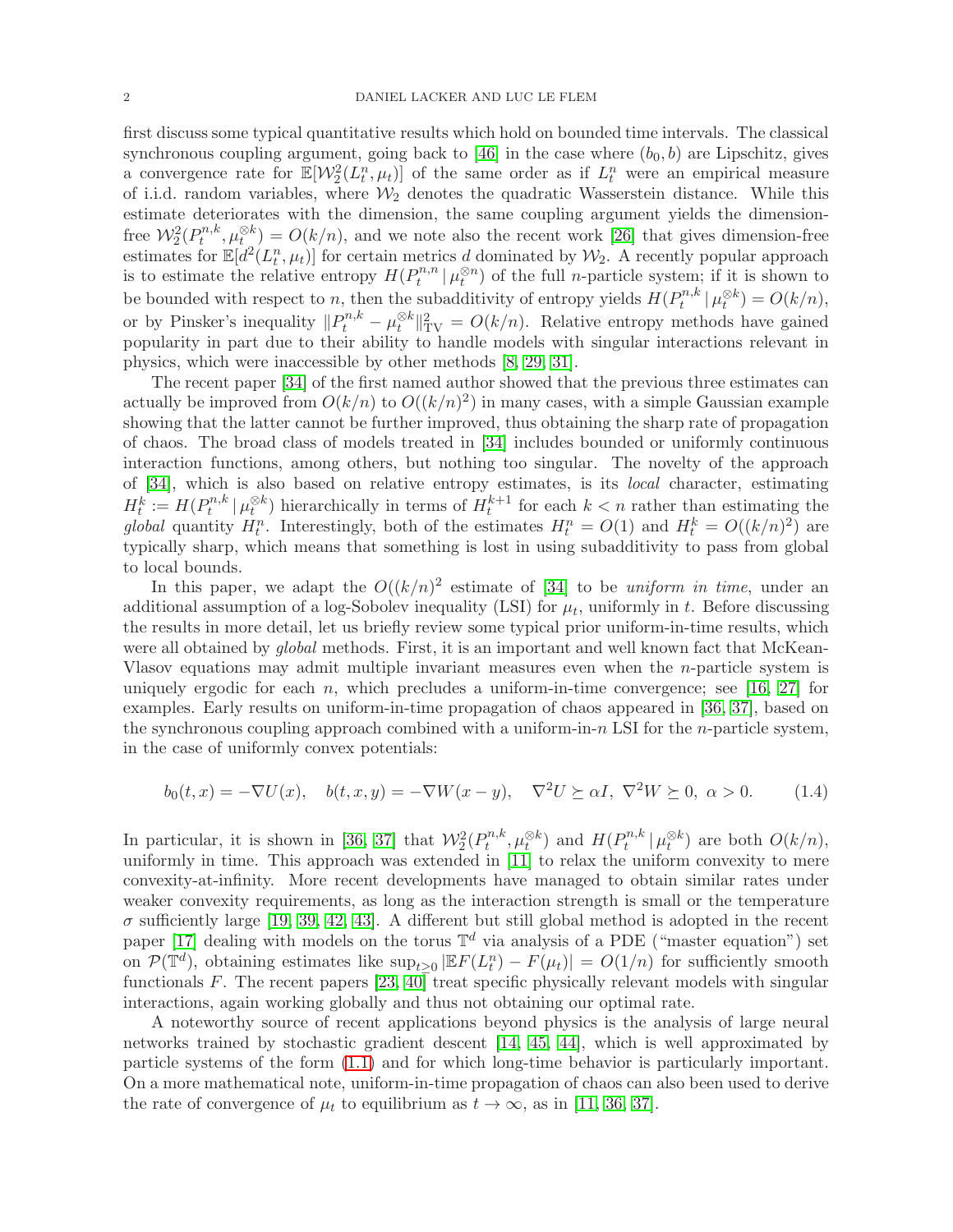The main contribution of this paper is to identify the sharp rate of propagation of chaos, along with a methodology that is amenable to further development. On purely qualitative grounds, though, we do not claim to cover any notable models for which propagation of chaos was not already known. As in [\[34\]](#page-32-8), we state general results (Theorem [2.1](#page-4-0) and [2.5\)](#page-6-0) under somewhat abstract assumptions, which highlight the key a priori estimates one needs in order to implement our method. Most important among them are that  $\mu_t$  obeys a transport-type inequality, which already appeared in [\[34\]](#page-32-8), as well as a LSI, with constants uniform in time; the latter was not needed in the finite-time results of [\[34\]](#page-32-8). The main examples that we cover are convex-at-infinity potentials as in [\(1.4\)](#page-1-0) with  $\nabla^2 W$  also being bounded from above, and certain models on the torus with  $b_0 \equiv 0$  and  $b(t, x, y) = K(x-y)$  for a vector field K of small divergence.

The role of the LSI in our work warrants further discussion. Starting from [\[36\]](#page-32-11), a common ingredient in a proof of uniform-in-time propagation of chaos is a uniform-in- $n$  LSI for the invariant measure of the *n*-particle system. The remarkable recent result of  $[18,$  Theorem 3.7 shows that this uniform-in-n LSI implies uniform-in-time propagation of chaos, with minimal additional assumptions. See also the recent paper [\[25\]](#page-32-19) on quantitative uniform-in-time propagation of chaos for kinetic models, which applies recent uniform LSIs for invariant measures developed in [\[24\]](#page-32-20). Based similarly on a LSI for  $\tilde{P}_t^{n,n}$  uniform in n and t (plus other non-trivial assumptions), we obtain in Theorem [2.5](#page-6-0) an estimate on the reversed entropy  $H(\mu_t^{\otimes k} | P_t^{n,k})$  $b_t^{n,k}$ ) =  $O((k/n)^2)$ , and note that this optimal rate  $O((k/n)^2)$  cannot be recovered from the aforementioned results. On the other hand, our first Theorem [2.1](#page-4-0) is perhaps more novel in that it proves the optimal rate  $H(P_t^{n,k})$  $\mu_t^{n,k} | \mu_t^{\otimes k}$  =  $O((k/n)^2)$  under essentially no assumptions on the *n*-particle system itself, but instead we need a sufficiently high temperature and a LSI for the measure  $\mu_t$  uniformly in t. See Theorem [2.1](#page-4-0) for the general result, and Corollary [2.7](#page-7-0) and [2.9](#page-9-0) for the examples of convex interactions and small interactions on the torus, respectively. Among prior work, the closest to our approach appears to be [\[23\]](#page-32-16), which derives the uniform-in-time estimate  $H(P_t^{n,n})$  $b_t^{n,n} | \mu_t^{\otimes n}) = O(1)$ for certain singular models on the torus by using similarly a LSI for  $\mu_t$  which is uniform in t; by subadditivity, they deduce  $H(P_t^{n,k})$  $\mathcal{U}_t^{n,k} | \mu_t^{\otimes k} = O(k/n)$  in [\[23,](#page-32-16) Corollary 1].

Let us briefly highlight the main new ideas of the method. We employ a well known relative entropy calculation, formally stated as follows. Suppose  $(\mu_t^i)_{t\geq 0}$  is a probability measure flow solving the Fokker-Planck equation

<span id="page-2-1"></span><span id="page-2-0"></span>
$$
\partial_t \mu_t^i = -\text{div}(b_t^i \mu_t^i) + (\sigma^2/2)\Delta \mu_t^i,
$$

for some (time-dependent) vector field  $b_t^i$ , for  $i = 1, 2$ . Then

$$
\frac{d}{dt}H(\mu_t^1 \mid \mu_t^2) = \int \left( (b_t^1 - b_t^2) \cdot \nabla \log(d\mu_t^1 / d\mu_t^2) - (\sigma^2 / 2) |\nabla \log(d\mu_t^1 / d\mu_t^2)|^2 \right) d\mu_t^1. \tag{1.5}
$$

See Lemma [3.1](#page-10-0) for a rigorous version. For many purposes (as in [\[34\]](#page-32-8)) it is good enough to immediately bound the right-hand side of  $(1.5)$  by  $(1/2\sigma^2)\|b_t^1 - b_t^2\|_{L^2(\mu_t^1)}^2$ , which is actually precisely the time-derivative of the path-space relative entropy used in [\[34\]](#page-32-8). Here, we avoid completing the square, instead using the LSI in the natural way to take advantage of the final term in [\(1.5\)](#page-2-0). More specifically, we apply (1.5) with  $b<sup>1</sup>$  and  $b<sup>2</sup>$  respectively being the drifts of  $P_t^{n,k}$  $t^{n,k}$  and  $\mu_t^{\otimes k}$ , the former identified using the BBGKY hierarchy. The  $b^1 - b^2$  term is estimated similarly to [\[34\]](#page-32-8), and we ultimately obtain a differential inequality, central to our approach, of the form

$$
\frac{d}{dt}H_t^k \le -c_1 H_t^k + c_2 \frac{k^3}{n^2} + c_3 k (H_t^{k+1} - H_t^k), \quad \text{where} \quad H_t^k := H(P_t^{n,k} | \mu_t^{\otimes k}), \tag{1.6}
$$

for certain positive constants  $c_1, c_2, c_3$  which do not depend on  $(n, k)$ . The key difference with [\[34\]](#page-32-8) is the first term, which stems from the LSI and provides the additional decay needed to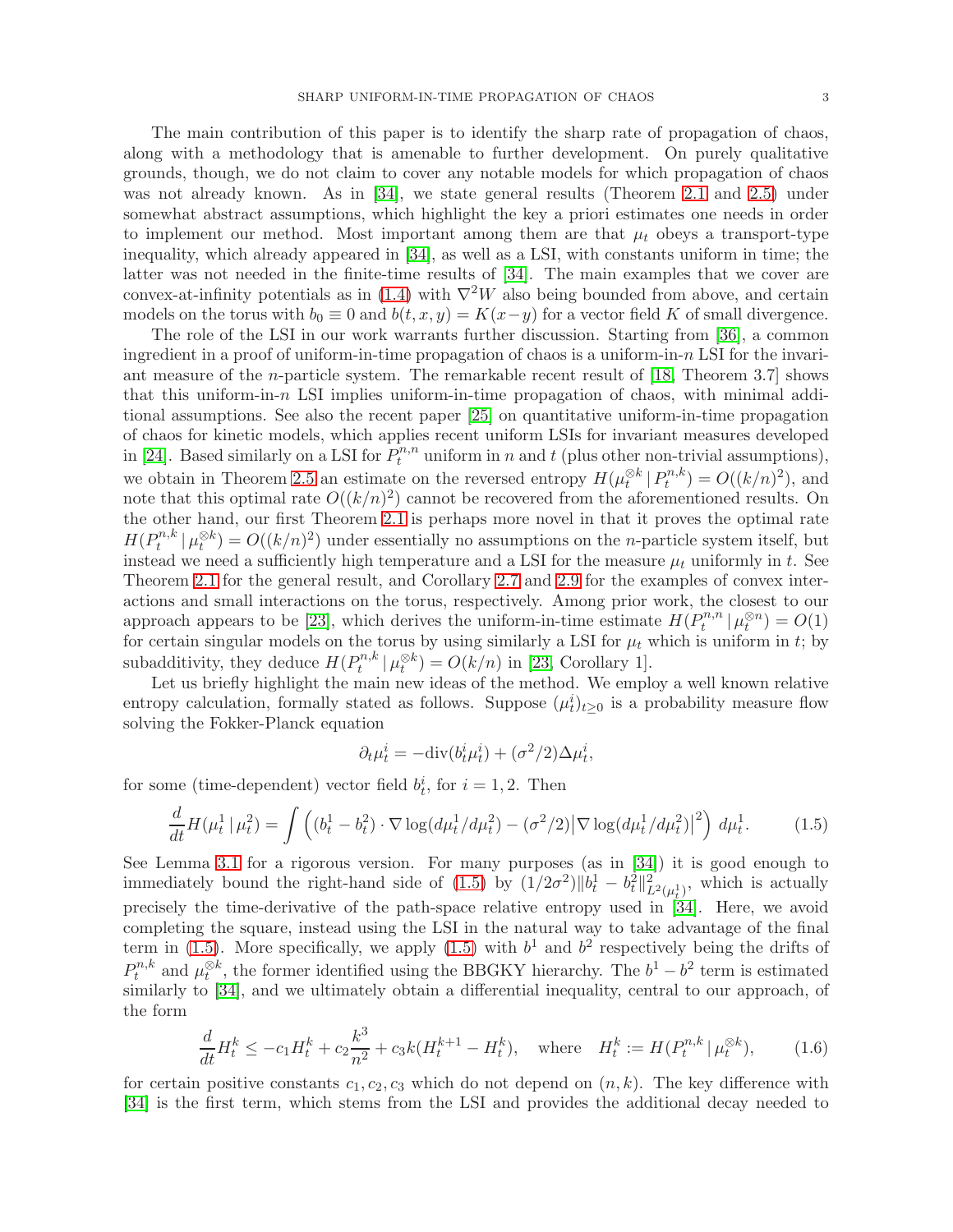obtain uniform-in-time bounds. Once [\(1.6\)](#page-2-1) is established and Gronwall's inequality is applied, the remainder of the proof proceeds by iterating the resulting integral inequality from  $k$  to  $n$ , using the crude global estimate  $\sup_t H_t^n = O(n)$  for the last step. Compared to the finite-time setting of [\[34\]](#page-32-8), we face new difficulties in estimating the multiple integrals arising from this iteration in a sharp enough manner to produce the optimal exponent.

Two recent papers developed related quantitative estimates along the BBGKY hierarchy, using (weighted)  $L^p$  norms rather than relative entropy, for non-exchangeable models in [\[28\]](#page-32-21) and for certain singular interactions in [\[7\]](#page-31-2). Lastly, the very recent [\[47\]](#page-33-6) adapts the methods of [\[34\]](#page-32-8) to handle certain singular interactions. These results are all on finite time horizons.

<span id="page-3-0"></span>In Section [2](#page-3-0) below we state precisely all of our main results. Sections [3](#page-9-1) and [4](#page-21-0) prove the two mains Theorems [2.1](#page-4-0) and [2.5,](#page-6-0) respectively, and Section [5](#page-23-0) proves the corollaries.

## 2. Main Result and Examples

The space of Borel probability measures on a metric space E is denoted  $\mathcal{P}(E)$ . We use the notation  $\langle \mu, f \rangle = \int_E f d\mu$  for integration. For  $\mu \in \mathcal{P}(E)$  and  $k \in \mathbb{N}$ , we write  $\mu^{\otimes k}(dx_1, \dots, dx_k) =$  $\mu(dx_1)\cdots\mu(dx_k)$  for the product measure. We use the notation  $x=(x_1,\ldots,x_k)$  for general element  $x \in E^k$ . For example, if  $\varphi : E^k \mapsto \mathbb{R}$ ,  $\varphi(x)$  and  $\varphi(x_1, \ldots, x_k)$  denote the same quantity. Similarly,  $\mu(dx)$  and  $\mu(dx_1, \ldots, dx_k)$  are equivalent notations for a measure  $\mu \in \mathcal{P}(E^k)$ . For  $\mu, \nu \in \mathcal{P}(\mathbb{R}^k)$ , we define the relative entropy and the Fisher Information between  $\mu$  and  $\nu$ respectively by

<span id="page-3-2"></span>
$$
H(\nu \,|\, \mu) := \int_{\mathbb{R}^k} \frac{d\nu}{d\mu} \log \frac{d\nu}{d\mu} d\mu, \qquad I(\nu \,|\, \mu) := \int_{\mathbb{R}^k} \left| \nabla \log \frac{d\nu}{d\mu} \right|^2 d\nu.
$$

We set  $H(\nu \mid \mu) := \infty$  when  $\nu \nleq \mu$ , and similarly  $I(\nu \mid \mu) := \infty$  when  $\nu \nleq \mu$  or  $\nabla \log d\nu/d\mu$  does not exist in  $L^2(\nu)$ . Many measures on Euclidean space encountered in this paper are absolutely continuous with respect to Lebesgue measure. For such measures, we abuse notation by using the same letter to denote both a measure and its density, e.g.,  $\mu(dx) = \mu(x)dx$ . Finally, we define  $C_c^{\infty}(\mathbb{R}^k)$  to be the space of infinitely differentiable functions with compact support on  $\mathbb{R}^k$ .

2.1. General setup and main result. Fix  $d, n \in \mathbb{N}$ . The *n*-particle system of interest [\(1.1\)](#page-0-0) is described by a weakly continuous flow of probability measures  $(P_t^n)_{t\geq 0}$  on  $(\mathbb{R}^d)^n$  satisfying the following Fokker-Planck equation, written in weak form: For every  $\varphi \in C_c^{\infty}((\mathbb{R}^d)^n)$  and  $t \ge 0$ ,

$$
\langle P_t^n - P_0^n, \varphi \rangle
$$
\n
$$
= \int_0^t \int_{(\mathbb{R}^d)^n} \left[ \sum_{i=1}^n \left( b_0(s, x_i) + \frac{1}{n-1} \sum_{j=1, j \neq i}^n b(s, x_i, x_j) \right) \cdot \nabla_{x_i} \varphi(x) + \frac{\sigma^2}{2} \Delta \varphi(x) \right] P_s^n(dx) ds.
$$
\n(2.1)

The mean field limit is described by a continuous flow of probability measures  $(\mu_t)_{t\geq 0}$  on  $\mathbb{R}^d$ satisfying the following nonlinear Fokker-Planck equation, again written in weak form: For every  $\varphi \in C_c^{\infty}(\mathbb{R}^d)$  and  $t \geq 0$ ,

<span id="page-3-1"></span>
$$
\langle \mu_t - \mu_0, \varphi \rangle = \int_0^t \int_{\mathbb{R}^d} \left[ \left( b_0(s, x) + \langle \mu_s, b(s, x, \cdot) \rangle \right) \cdot \nabla \varphi(x) + \frac{\sigma^2}{2} \Delta \varphi(x) \right] \mu_s(dx) ds. \tag{2.2}
$$

Recall that a function on a metric space is said to be *locally bounded* if its restriction to any bounded set is bounded. A probability measure on  $(\mathbb{R}^d)^n$  is *exchangeable* if it is invariant under permutations of its  $n$  coordinates. Our first set of assumptions is technical in nature:

#### <span id="page-3-3"></span>Assumption E.

(E.1) We are given a scalar  $\sigma > 0$ , and Borel measurable functions  $b_0 : [0, \infty) \times \mathbb{R}^d \to \mathbb{R}^d$  and  $b : [0, \infty) \times \mathbb{R}^d \times \mathbb{R}^d \to \mathbb{R}^d$ , where  $b_0$  is locally bounded.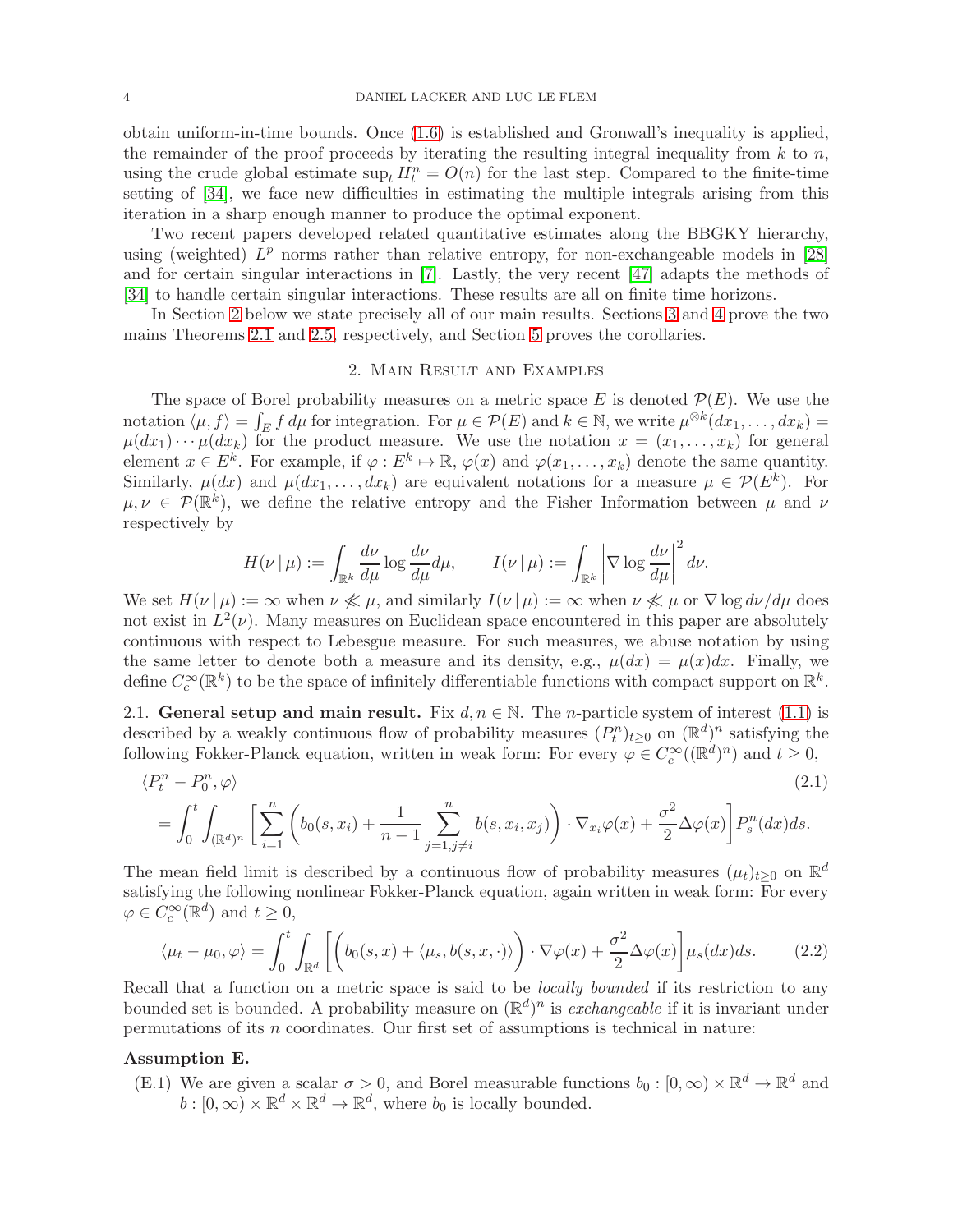- (E.2) There exists a weak solution  $(\mu_t)_{t>0}$  to the nonlinear Fokker-Planck equation [\(2.2\)](#page-3-1) such that  $b(t, x, \cdot) \in L^1(\mu_t)$  for all  $(t, x)$ , and  $(t, x) \mapsto \langle \mu_t, b(t, x, \cdot) \rangle$  is locally bounded.
- (E.3) There exists a weak solution  $(P_t^n)_{t\geq 0}$  to the Fokker-Planck equation [\(2.1\)](#page-3-2) such that  $P_t^n$ is exchangeable for each  $t > 0$ . Moreover, for each  $p, T > 0$ ,

$$
\int_0^T \int_{(\mathbb{R}^d)^n} \left( |b(t, x_1, x_2)|^p + |\langle \mu_t, b(t, x_1, \cdot) |^2 \right) P_t^n(dx) dt < \infty,
$$
\n
$$
\sup_{t \in [0, T]} \int_{(\mathbb{R}^d)^n} \left( |b_0(t, x_1)|^2 + |b(t, x_1, x_2)|^2 \right) P_t^n(dx) < \infty.
$$

Note that we prefer to *assume* the existence of  $P_t^n$  and  $\mu_t$ , rather than placing assumptions on  $(b_0, b)$  which imply existence. The assumptions on  $(b_0, b)$  are thus mostly implicit, which makes our main result fairly general. Sections [2.3](#page-7-1) and [2.4](#page-8-0) give more concrete sufficient conditions, stated directly in terms of  $(b_0, b)$ . The assumptions of local boundedness in  $(E.1,2)$  and the p-integrability condition in  $(E.3)$  are purely technical, serving only to justify a relative entropy estimate (see Lemma [3.1](#page-10-0) below). The next set of assumptions is the more essential one.

#### <span id="page-4-1"></span>Assumption A.

(A.1) Log-Sobolev inequality (LSI): There exists a constant  $\eta > 0$  such that

<span id="page-4-4"></span><span id="page-4-3"></span><span id="page-4-2"></span>
$$
H(\nu \mid \mu_t) \le \eta I(\nu \mid \mu_t), \quad \forall \nu \in \mathcal{P}(\mathbb{R}^d), \ t \ge 0.
$$
 (2.3)

(A.2) Transport-type inequality: There exists  $\gamma > 0$  such that

$$
|\langle \nu - \mu_t, b(t, x, \cdot) \rangle|^2 \le \gamma H(\nu \mid \mu_t), \quad \forall \nu \in \mathcal{P}(\mathbb{R}^d), \ x \in \mathbb{R}^d, \ t \ge 0.
$$
 (2.4)

 $(A.3)$   $L^2$ -boundedess: We have

$$
M := \operatorname{ess} \sup_{t \ge 0} \int_{(\mathbb{R}^d)^n} |b(t, x_1, x_2) - \langle \mu_t, b(t, x_1, \cdot) \rangle|^2 P_t^n(dx) < \infty. \tag{2.5}
$$

Define  $P_t^k \in \mathcal{P}((\mathbb{R}^d)^k)$  to be the k-particle marginal of  $P_t^n$ . That is,

$$
\langle P_t^k, \varphi \rangle = \int_{(\mathbb{R}^d)^n} \varphi(x_1, \dots, x_k) P_t^n(dx_1, \dots, dx_n),
$$

for bounded measurable  $\varphi: (\mathbb{R}^d)^k \to \mathbb{R}$ . For brevity, and because n can be considered as fixed in the following non-asymptotic results, we write  $P_t^k$  instead of  $P_t^{n,k}$  $t^{n,\kappa}$  as in the introduction. The following is our first main result.

<span id="page-4-0"></span>**Theorem 2.1.** *Suppose [A](#page-4-1)ssumptions* **[E](#page-3-3)** and **A** hold. Let  $r_c := \frac{\sigma^4}{4\gamma\eta} - 1$ .

*(1) Suppose that*  $r_c > 1$  *and that there exists a constant*  $C_0 > 0$  *such that* 

$$
H(P_0^k | \mu_0^{\otimes k}) \le C_0 (k/n)^2, \quad \text{for all } k = 1, \dots, n.
$$

*Then there exists a constant*  $C > 0$  *depending only on*  $(\sigma, \gamma, \eta, M, C_0)$  *such that* 

$$
H(P_T^k | \mu_T^{\otimes k}) \le C(k/n)^2, \quad \text{for all } T \ge 0, \ k = 1, \dots, n.
$$

(2) Suppose that  $0 < r_c \leq 1$  and that for each  $0 < \epsilon_1 < \epsilon_2 < r_c$  there exists a constant  $C_0^{\epsilon_1,\epsilon_2} > 0$  such that

$$
H(P_0^k | \mu_0^{\otimes k}) \le C_0^{\epsilon_1, \epsilon_2} k^{1+r_c-\epsilon_1} / n^{2r_c-\epsilon_2}, \quad \text{for all } k = 1, \dots, n.
$$

*Then, for any*  $0 < \epsilon_1 < \epsilon_2 < r_c$ , there exists a constant  $C > 0$  depending only on  $(\sigma, \gamma, \eta, M, \epsilon_1, \epsilon_2, C_0^{\epsilon_1, \epsilon_2}, C_0^{(\epsilon_2 - \epsilon_1)/2, \epsilon_2 - \epsilon_1})$  such that:

$$
H(P_T^k \mid \mu_T^{\otimes k}) \leq C k^{1+r_c-\epsilon_1}/n^{2r_c-\epsilon_2}, \quad \text{for all } T \geq 0, \ k = 1, \dots, n.
$$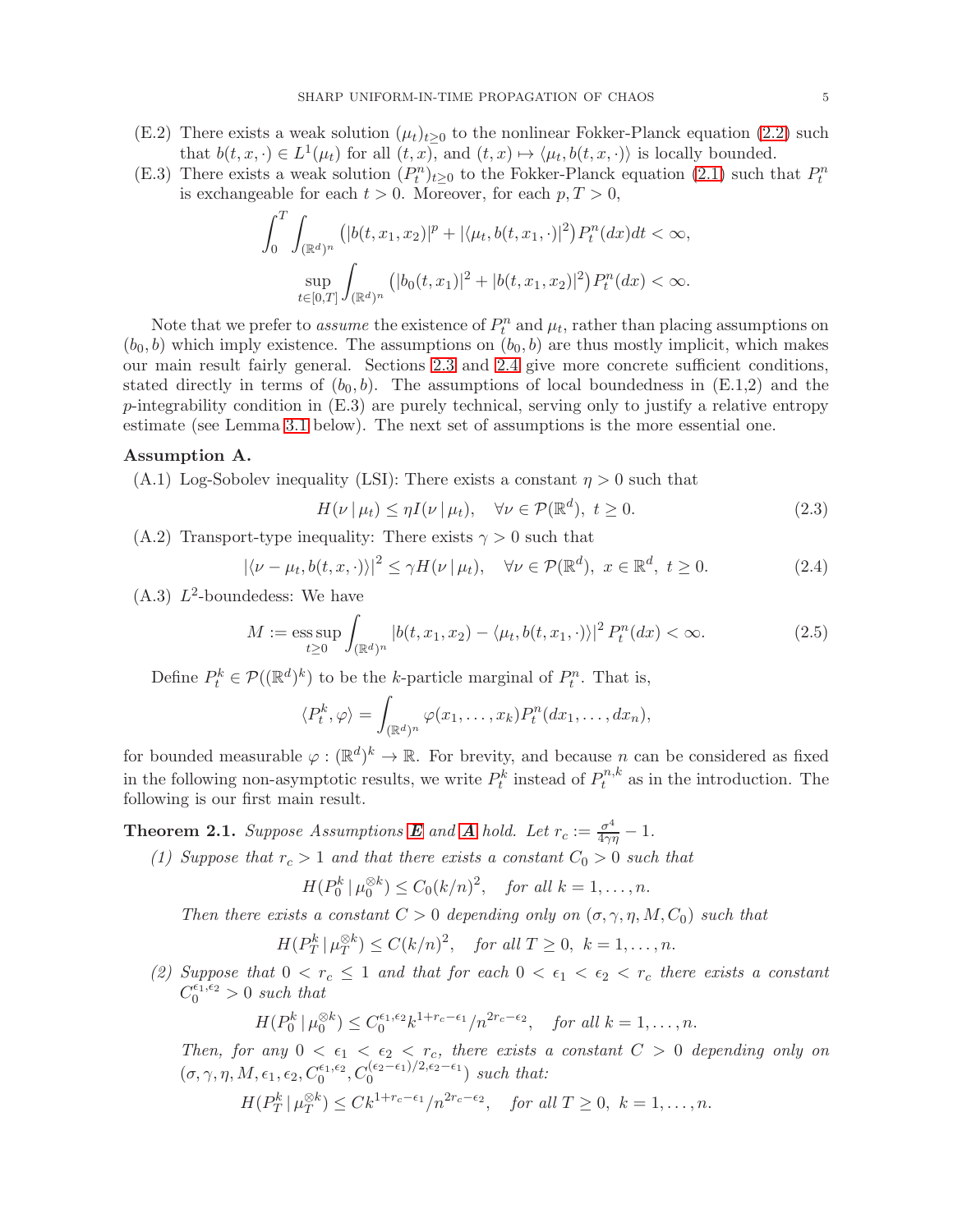Note that Theorem [2.1](#page-4-0) only applies at sufficiently *high temperature*, as it does not cover the case  $\sigma^4 \leq 4\gamma\eta$  (equivalently,  $r_c \leq 0$ ). For high enough temperature,  $\sigma^4 > 8\gamma\eta$ , Theorem [2.1\(](#page-4-0)1) achieves the optimal order  $(k/n)^2$ . See [\[34,](#page-32-8) Example 2.8 and Section 3] for a simple example (with linear coefficients) showing that the exponent 2 cannot be improved. In the intermediate regime  $4\gamma\eta < \sigma^4 \leq 8\gamma\eta$ , we do not know if our rate is sharp.

The assumption  $H(P_0^k | \mu^{\otimes k}) \leq C_0 (k/n)^2$  holds trivially in the case of i.i.d. initial conditions  $P_0^n = \mu_0^{\otimes n}$ . See the main results of [\[35\]](#page-32-22) for natural families of Gibbs measures for which this assumption holds non-trivially. The non-degenerate noise  $\sigma > 0$  will ensure that the measures  $P_t^n$  and  $\mu_t$  are absolutely continuous for each  $t > 0$  (see Remark [A.2\)](#page-26-0), but they need not be at  $t = 0$ ; in particular, Theorem [2.1](#page-4-0) can accommodate Dirac initial conditions.

<span id="page-5-1"></span>Remark 2.2. For small temperature, uniform-in-time propagation of chaos can fail, for the simple reason that the mean field equation may admit multiple invariant measures which all satisfy a LSI. In other words, the presence of Assumptions [A](#page-4-1) and [E](#page-3-3) alone are not enough to guarantee uniform-in-time propagation of chaos, without an additional smallness condition. For a simple example, consider the Kuramoto model

<span id="page-5-2"></span>
$$
dX_t^i = \frac{K}{n-1} \sum_{j=1}^n \sin(X_t^i - X_t^j) dt + dB_t^i,
$$
\n(2.6)

where  $K > 0$  is a constant, and particles take values in the circle  $\mathbb{R}/2\pi\mathbb{Z} \cong [0, 2\pi]$ . This nparticle system is uniquely ergodic. The uniform measure is always an invariant measure for the corresponding mean field model; i.e.,  $\mu_t(dx) = dx/2\pi$  for all t solves [\(2.2\)](#page-3-1). In the supercritical case  $K > 1$ , the mean field limit admits an infinite set  $S_{\text{MF}}$  of invariant measures, obtained as the rotations of a common density which is bounded from above and below away from zero. See [\[4\]](#page-31-3) for details. In particular, all invariant measures admit a LSI by the Holley-Stroock perturbation argument [\[3,](#page-31-4) Proposition 5.1.6]. One easily checks that [A](#page-4-1)ssumptions **A** and **[E](#page-3-3)** hold when  $\mu_t = \mu$ for all  $t \geq 0$  for some  $\mu \in S_{\text{MF}}$ , but uniform-in-time propagation of chaos cannot hold in the sense of Theorem [2.1](#page-4-0) when  $K > 1$ . If it did, it would lead to the absurd conclusion that the 1-particle marginal of the unique invariant measure of the *n*-particle system converges to  $\mu$ , for each  $\mu \in S_{\text{MF}}$ . However, we highlight the remarkable recent results of [\[17,](#page-32-15) Section 4], which show that uniform-in-time propagation of chaos still holds modulo rotations, if one initializes away from the uniform measure which is unstable when  $K > 1$ .

<span id="page-5-0"></span>Remark 2.3. The entropy bounds of Theorem [2.1](#page-4-0) imply similar bounds in Wasserstein distance. To be precise, recall first the definition of the p-Wasserstein distance between two measures  $\mu, \nu \in \mathcal{P}(\mathbb{R}^d)$ , for  $p \geq 1$ :

$$
\mathcal{W}_p(\mu,\nu) = \inf_{\pi} \left( \int_{\mathbb{R}^d \times \mathbb{R}^d} |x - y|^p \pi(dx, dy) \right)^{1/p},\tag{2.7}
$$

where the infimum is over  $\pi \in \mathcal{P}(\mathbb{R}^d \times \mathbb{R}^d)$  with marginals  $\mu$  and  $\nu$ . By a famous theorem of Otto-Villani [\[22,](#page-32-23) Theorem 8.12], the LSI [\(2.3\)](#page-4-2) implies the quadratic transport inequality

<span id="page-5-3"></span>
$$
\mathcal{W}_2^2(\nu, \mu_t) \le 4\eta H(\nu \mid \mu_t), \quad \forall \nu \in \mathcal{P}(\mathbb{R}^d), \ t \ge 0.
$$
 (2.8)

The quadratic transport inequality tensorizes [\[22,](#page-32-23) Proposition 1.9], in the sense that

$$
\mathcal{W}_2^2(\nu, \mu_t^{\otimes k}) \le 4\eta H(\nu \mid \mu_t^{\otimes k}), \quad \forall k \in \mathbb{N}, \ \nu \in \mathcal{P}((\mathbb{R}^d)^k), \ t \ge 0.
$$

In particular, in case (1) of Theorem [2.1,](#page-4-0)  $\sup_{t\geq 0} \mathcal{W}_2(P_t^k, \mu_t^{\otimes k}) = O(k/n)$ .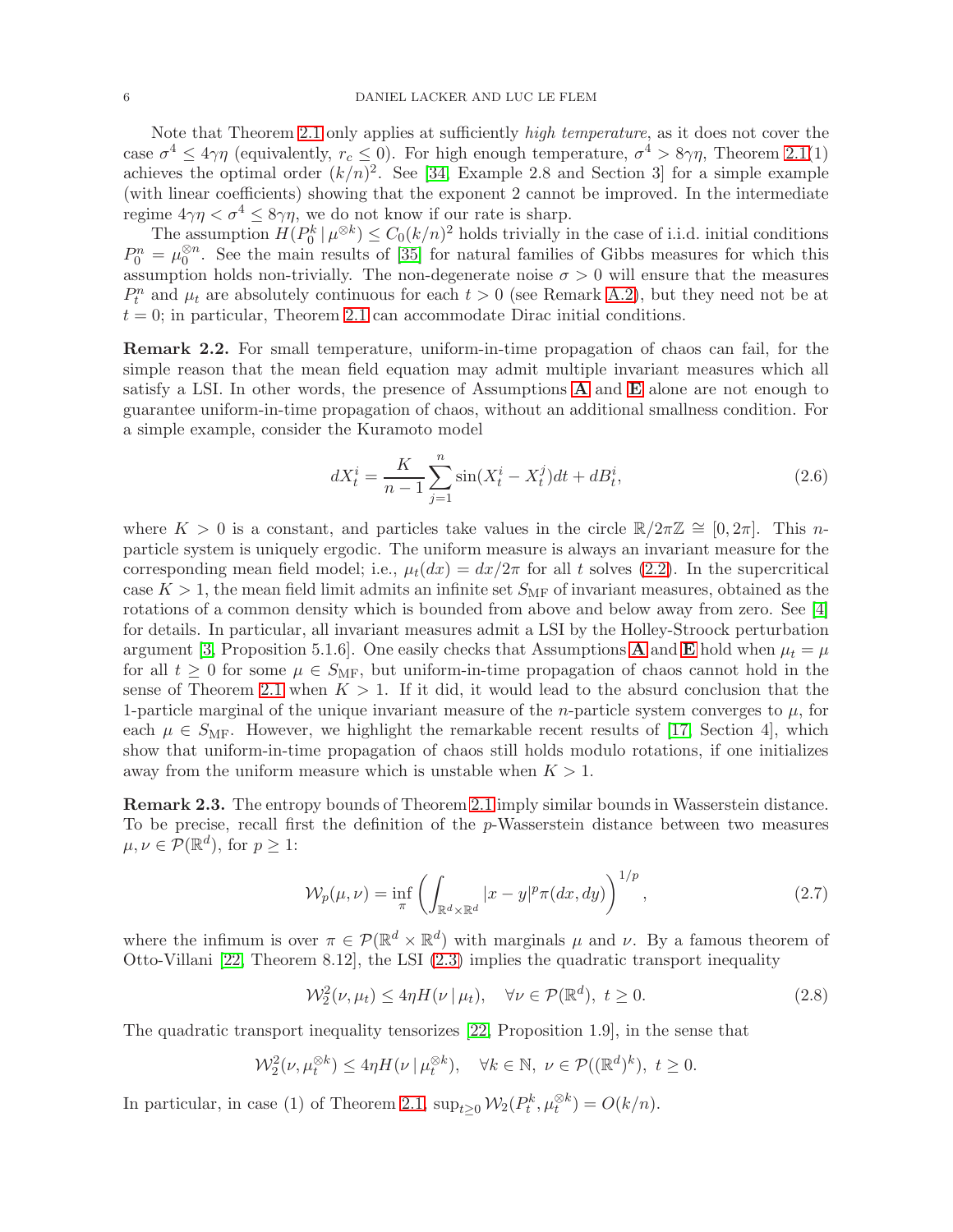$$
H(P_T^k | \mu_T^{\otimes k}) \le (C_1 + C_2 e^{-\sigma^2 T/24\eta})(k/n)^2, \quad \forall T, k,
$$
  
where  $C_1 = \frac{10000 M \sigma^4 \gamma^2 \eta}{(1 - 12\gamma \eta \sigma^{-4})^2}, \qquad C_2 = 1250 \left(C_0 + \frac{\sqrt{\gamma M C_0 \eta \sigma^{-4}}}{1 - 12\gamma \eta \sigma^{-4}}\right) \frac{\sigma^8}{\gamma^2 \eta^2}.$ 

This reveals that the term containing the constant  $C_0$ , which controls the initial entropy, decays as  $T \to \infty$ . Thus, as one would expect, the effect of the initial condition disappears over long time horizons. By being even more careful in the proof, we can obtain  $n$ -dependent constants  $C_1(n)$  and  $C_2(n)$  in place of  $C_1$  and  $C_2$ , which are bounded in n and have the advantage of vanishing as either  $\eta \to 0$ ,  $M \to 0$ , or  $\sigma \to \infty$ , for any fixed n (but not uniformly in n). Similar bounds are possible but much more involved in the remaining case  $4\gamma\eta < \sigma^4 \leq 12\gamma\eta$ .

2.2. Reversing the relative entropy estimate. This section presents a similar result for  $H(\mu_t^{\otimes k} | P_t^k)$ . We need a similar set of assumptions as before, essentially with the roles of the measures  $P^n$  and  $\mu$  inverted. We also add a simplifying assumption that the interaction function b is bounded, which is a major limitation; see Remark [2.6](#page-7-2) for discussion.

## <span id="page-6-1"></span>Assumption R.

- (R.1) We are given a scalar  $\sigma > 0$ , and Borel measurable functions  $b_0 : [0, \infty) \times \mathbb{R}^d \to \mathbb{R}^d$  and  $b : [0, \infty) \times \mathbb{R}^d \times \mathbb{R}^d \to \mathbb{R}^d$ , where b is bounded and  $b_0$  is locally bounded.
- (R.2) There exists a weak solution  $(P_t^n)_{t\geq 0}$  to the Fokker-Planck equation [\(2.1\)](#page-3-2) such that  $P_t^n$ is exchangeable for each  $t > 0$ .
- (R.3) There exists a weak solution  $(\mu_t)_{t>0}$  to the nonlinear Fokker-Planck equation [\(2.2\)](#page-3-1) with

$$
\sup_{t \in [0,T]} \int_{\mathbb{R}^d} |b_0(t,x)|^2 \mu_t(dx) < \infty, \quad T > 0. \tag{2.9}
$$

 $(R.4)$  Log-Sobolev inequality (LSI): There exists a constant  $\eta > 0$  such that

$$
H(\nu \mid P_t^n) \le \eta I(\nu \mid P_t^n), \quad \forall \nu \in \mathcal{P}((\mathbb{R}^d)^n), \ t \ge 0, \ n \in \mathbb{N}.
$$

<span id="page-6-0"></span>Theorem 2.5. *Suppose that Assumption* [R](#page-6-1) *holds. Define*

<span id="page-6-3"></span><span id="page-6-2"></span>
$$
p_c = \frac{\sigma^4}{8\eta |||b|^2 ||\infty}.
$$

*(1) Suppose that*  $p_c > 2$  *and that there exists a constant*  $C_0 > 0$  *such that* 

$$
H(\mu_0^{\otimes k} \mid P_0^k) \le C_0 (k/n)^2, \quad \text{for all } k = 1, \dots, n.
$$

*Then there exists a constant*  $C > 0$  *depending only on*  $(\sigma, |||b|^2||_{\infty}, \eta, C_0)$  *such that* 

$$
H(\mu_T^{\otimes k} \mid P_T^k) \le C(k/n)^2, \quad \text{for all } T \ge 0, \ k = 1, \dots, n.
$$

*(2) Suppose that*  $p_c \leq 2$  *and that there exist constants*  $C_0 > 0$  *and*  $\epsilon \in (0, p_c)$  *such that* 

$$
H(\mu_0^{\otimes k} \mid P_0^k) \le C_0 (k/n)^{p_c - \epsilon}, \quad \text{for all } k = 1, \dots, n.
$$

*Then there exists a constant*  $C > 0$  *depending only on*  $(\sigma, |||b|^2||_{\infty}, \eta, C_0, \epsilon)$  *such that* 

$$
H(\mu_T^{\otimes k} \mid P_T^k) \le C(k/n)^{p_c - \epsilon}, \quad \text{for all } T \ge 0, \ k = 1, \dots, n.
$$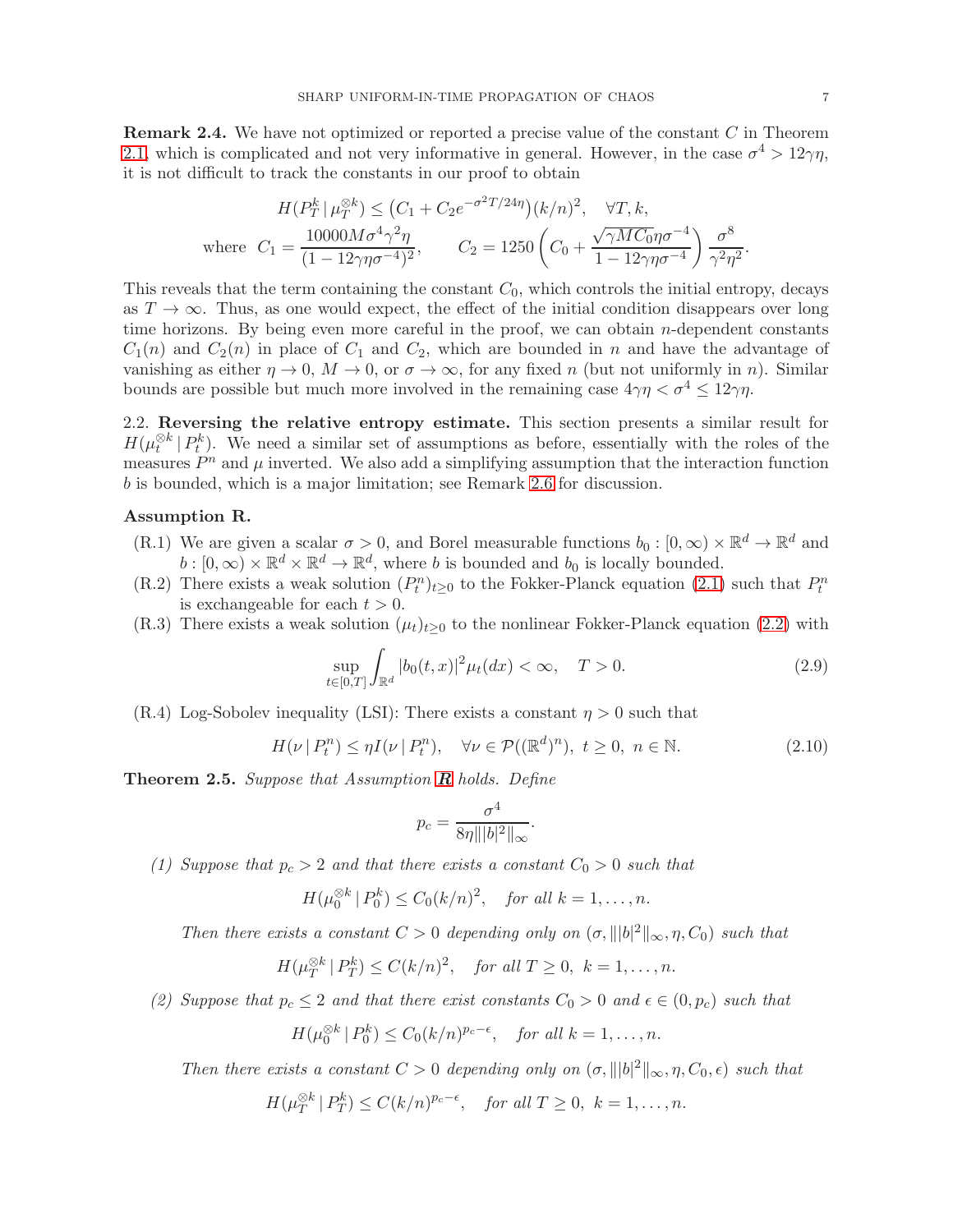One can compare Theorem [2.5](#page-6-0) with Theorem [2.1](#page-4-0) by identifying  $\gamma = 2||b|^2 \sim$ , noting that [\(2.4\)](#page-4-3) holds with this constant by Pinsker's inequality. The advantage of Theorem [2.5](#page-6-0) is that it applies no matter the value of  $p_c = \sigma^4/4\gamma\eta = 1 + r_c$ , whereas Theorem [2.1](#page-4-0) applies only when  $p_c > 1$ . Moreover, in the range  $1 < p_c \leq 2$  the bound  $O((k/n)^{p_c-\epsilon})$  obtained in Theorem [2.5](#page-6-0) is better than the bound  $O(k^{p_c-\epsilon_1}/n^{2(p_c-1)-\epsilon_2})$  of Theorem [2.1.](#page-4-0) When  $p_c > 2$ , the bound of  $O((k/n)^2)$  obtained in each theorem is the same. We do not know if the exponent  $p_c - \epsilon$  is sharp in Theorem [2.5\(](#page-6-0)2). Let us note, similarly to Remark [2.3,](#page-5-0) that the results of Theorem [2.5](#page-6-0) imply the bound on Wasserstein distance, by marginalizing the LSI [\(2.10\)](#page-6-2) and using the Otto-Villani theorem to get  $\mathcal{W}_2^2(\mu_t^{\otimes k}, P_t^k) \leq 4\eta H(\mu_t^{\otimes k} | P_t^k)$  for  $t \geq 0$ .

<span id="page-7-2"></span>Remark 2.6. The assumption in Theorem [2.5](#page-6-0) that b is bounded is difficult to relax. It could likely be generalized to the following analogue of [A](#page-4-1)ssumption  $(A.2)$ :

$$
\left| \langle \mu_t - P_{t,x}^{k+1|k}, b(t, x_1, \cdot) \rangle \right|^2 \leq \gamma H(\mu_t | P_{t,x}^{k+1|k}), \quad \forall 1 \leq k < n, \ x = (x_1, \dots, x_k) \in (\mathbb{R}^d)^k, \ t \geq 0,
$$

where  $P_{t,x}^{k+1|k}(dx_{k+1})$  denotes the conditional law of  $X_t^{k+1}$  given  $(X_t^1,\ldots,X_t^k)=x$  under  $P_t^n$ . These conditional measures do not seem tractable enough to enable a proof of functional inequalities of this form beyond the case of bounded b; cf. [\[34,](#page-32-8) Remark 4.11].

These main theorems give recipes for quantitative uniform-in-time propagation of chaos, and the rest of Section [2](#page-3-0) describes concrete situations in which they apply. There are conceivably many situations in which these conditions can be checked, on a case-by-case basis. We give two somewhat general classes of examples below. The first deals with convex potentials, for which the well known Bakry-Emery framework yields log-Sobolev inequalities along dynamics. The second deals with a class of models set on the torus, where the LSI can be obtained using the Holley-Stroock perturbation lemma after showing that the density of  $\mu_t$  is bounded from above and below away from zero uniformly in time.

<span id="page-7-1"></span>2.3. Convex potentials. Our first Corollary [2.7](#page-7-0) provides a sharper rate of convergence than was previously known for the extremely well-studied case of convex potentials. We impose similar assumptions to [\[11\]](#page-31-1), albeit with more restrictions on the interaction potential  $W$ . We write  $\succeq$  to denote positive definite (Loewner) order.

<span id="page-7-3"></span>**Assumption C.** Assume  $b_0(t, x) = -\nabla U(x)$  and  $b(t, x, y) = -\nabla W(x - y)$ , where U and W are twice continuously differentiable functions satisfying the following:

(C.1) We have  $\nabla^2(U+W) \succeq \alpha I$  for some  $\alpha > 0$ , and each function  $\psi = U$  and  $\psi = W$  is convex at infinity in the sense that there exist constants  $c_1^{\psi}$  $y_1^{\psi}, c_2^{\psi} \ge 0$  for which

$$
(x - y) \cdot (\nabla \psi(x) - \nabla \psi(y)) \ge c_1^{\psi} |x - y|^2 - c_2^{\psi}, \qquad \forall x, y \in \mathbb{R}^d.
$$

We require *uniform* convexity at infinity for U, in the sense that  $c_1^U > 0$ .

- $(C.2)$  There exist  $C_U, p_U > 0$  such that  $|\nabla U(x)| \leq C_U (1 + |x|^{p_U})$  for all  $x \in \mathbb{R}^d$ .
- (C.3) W is even and  $\min(L, R) < \infty$ , where we define  $R := |||\nabla W|||_{\infty}$  and  $L = \sup_{x \neq y} |\nabla W(x) -$ 
	- $\nabla W(y)/|x-y|$ . That is,  $\nabla W$  is either bounded or Lipschitz (or both).

<span id="page-7-0"></span>**[C](#page-7-3)orollary 2.7.** Suppose Assumption **C** holds. Let  $\mu_0 \in \mathcal{P}(\mathbb{R}^d)$  satisfy the LSI

 $H(\nu | \mu_0) \leq (\eta_0/4)I(\nu | \mu_0), \quad \forall \nu \in \mathcal{P}(\mathbb{R}^d),$ 

*for some*  $\eta_0 > 0$ *. Let*  $P_0^n \in \mathcal{P}((\mathbb{R}^d)^n)$  *be exchangeable and have finite moments of every order.* Then there exists a unique solution  $(P_t^n)_{t\geq 0}$  of the Fokker-Planck equation [\(2.1\)](#page-3-2) starting from  $P_0^n$ , and there exists a solution  $(\mu_t)_{t\geq 0}$  of the nonlinear Fokker-Planck equation [\(2.2\)](#page-3-1) starting  $f$ *rom*  $\mu_0$ , unique among the class of solutions satisfying  $\int_0^T \int_{\mathbb{R}^d} |x|^p \mu_t(dx) dt < \infty$  for all  $T, p > 0$ . *Moreover, the following hold:*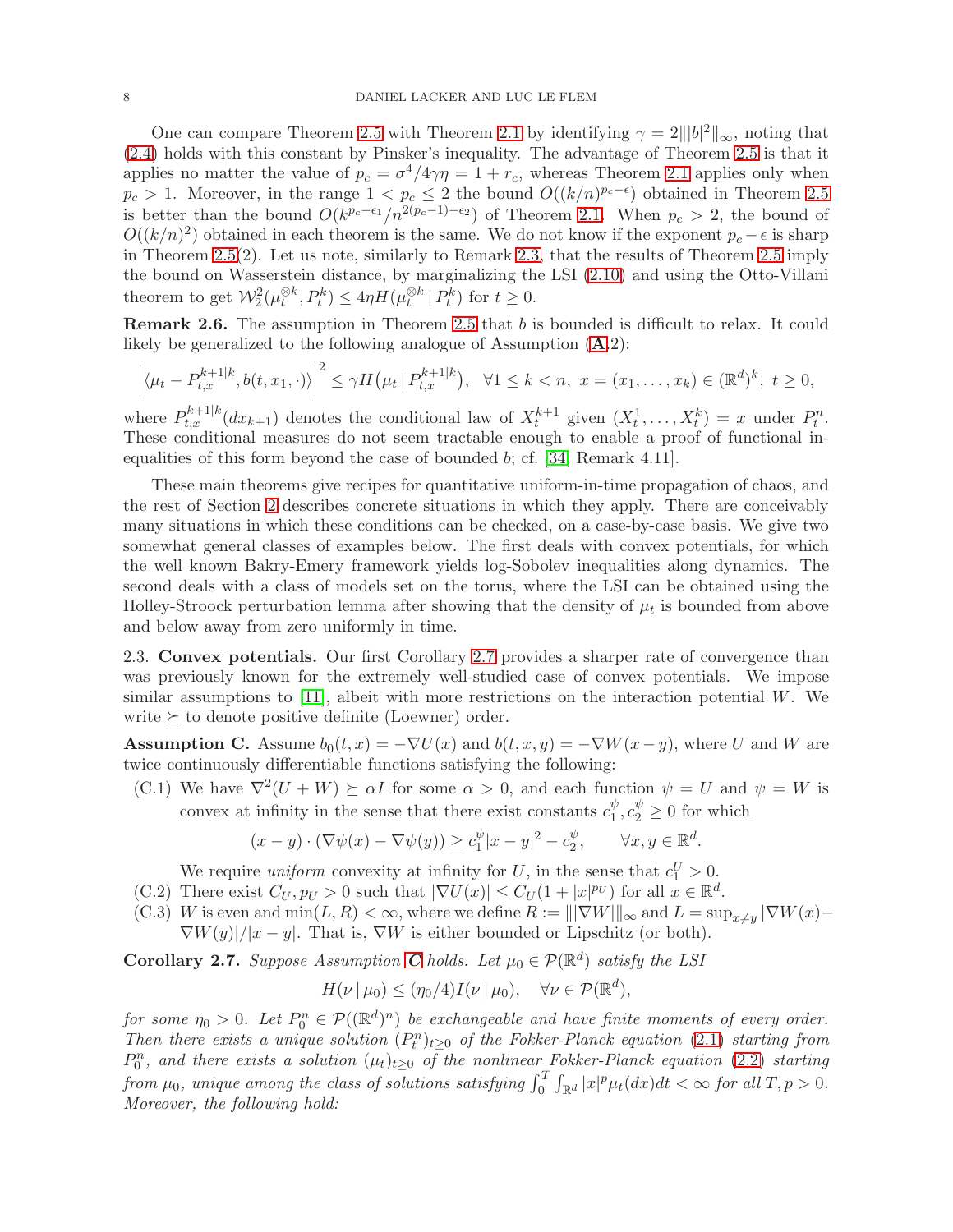(1) [A](#page-4-1)ssumptions **A** and **[E](#page-3-3)** are satisfied, with  $\eta = \max(\eta_0/4, \sigma^2/4\alpha)$ ,  $\gamma = \min(4\eta L^2, 2R^2)$ , and M bounded by a finite constant depending only on L, R,  $C_U$ , and  $\int_{(\mathbb{R}^d)^n} |x_1|^2 P_0^n(dx)$ . *In particular, Theorem [2.1](#page-4-0) applies with*

$$
r_c = \frac{\sigma^4}{4\gamma\eta} - 1 = \max\left(\min\left(\frac{\sigma^4}{\eta_0^2 L^2}, \frac{\alpha^2}{L^2}\right), \min\left(\frac{\sigma^4}{2\eta_0 R^2}, \frac{\sigma^2 \alpha}{2R^2}\right)\right) - 1.
$$

(2) If  $R < \infty$  and (C.1) holds with  $c_2^U = c_2^W = c_1^W = 0$  and  $c_1^U = \alpha$  (i.e., U is  $\alpha$ -uniformly *convex and W is convex), then Assumption* **[R](#page-6-1)** *is satisfied with*  $\eta = \max(\eta_0/4, \sigma^2/4\alpha)$ , *and Theorem [2.5](#page-6-0) applies with*

$$
p_c = \min\Big(\frac{\sigma^4}{2\eta_0 R^2}, \frac{\sigma^2 \alpha}{2R^2}\Big).
$$

Note that  $\eta_0 = 0$  when  $\mu_0$  is a Dirac. In case (1), if  $\eta_0 \leq \sigma^2/\alpha$  and  $R = \infty$ , then  $r_c =$  $(\alpha/L)^2 - 1$  and the two ranges of  $r_c$  in Theorem [2.1](#page-4-0) correspond to  $\alpha > \sqrt{2}L$  and  $L < \alpha \le$  $\sqrt{2L}$ , respectively. We are unable to treat the case  $\alpha \leq L$ , instead requiring the convexity to be sufficiently stronger than the interaction strength in the sense that  $\alpha > L$ . This kind of assumption is common in the literature, more when dealing with non-convex cases [\[2,](#page-31-5) [17,](#page-32-15) [24,](#page-32-20) [35,](#page-32-22) [41\]](#page-33-7). On the other hand, in the case where  $\nabla W$  is bounded, part (2) has no smallness constraint anymore, except that the optimal exponent of 2 is obtained only when  $p_c \ge 2$ , or  $\sigma^2 \alpha \ge 4R^2$ .

There are two main limitations in Corollary [2.7.](#page-7-0) The first is that part (1) requires  $\alpha > L$ , as discussed just above. The second is that it requires  $\nabla W$  to be globally Lipschitz or bounded, which in particular rules out relevant cases like  $W(x) = |x|^3$ . Neither of these assumptions is needed in order to obtain *qualitative* uniform-in-time propagation of chaos, which has been known since [\[11,](#page-31-1) [36\]](#page-32-11).

**Remark 2.8.** Theorem [2.1](#page-4-0) and Corollary [2.7](#page-7-0) cover the Gaussian case, where  $b_0(t, x) = -ax$ and  $b(t, x, y) = b(y - x)$ , for  $x, y \in \mathbb{R}$ , with  $a, b > 0$ . Suppose that  $\sigma = 1$  and that  $\mu_0 = \delta_0$ . It was shown in [\[34,](#page-32-8) Example 2.8 and Section 3] that uniform-in-time propagation of chaos holds in this case at a rate of  $O((k/n)^2)$ , no matter the values of  $a, b > 0$ . Corollary [2.7](#page-7-0) recovers this rate, but only when  $a/b$  is large enough. Indeed, this setting fits into Corollary [2.7\(](#page-7-0)1), with  $\eta_0 = 0$ ,  $\alpha = a + b$ ,  $L = b$  (and  $R = \infty$ ), which yields the exponent  $r_c = (1 + (a/b))^2 - 1$ . We recover the optimal  $O((k/n)^2)$  only when  $r_c > 1$ , or  $a/b > \sqrt{2} - 1$ . Corollary [2.7\(](#page-7-0)1) still applies but yields a suboptimal exponent when  $a/b \leq \sqrt{2}-1$ .

<span id="page-8-0"></span>2.4. Models on the torus. In this section, we present a class of models in which the state space  $\mathbb{R}^d$  is replaced by the torus  $\mathbb{T}^d = \mathbb{R}^d / \mathbb{Z}^d$ , and we take  $b_0 \equiv 0$  and  $b(t, x, y) = K(x - y)$  for some vector field  $K : \mathbb{R}^d \to \mathbb{R}^d$ . The proofs of Theorems [2.1](#page-4-0) and [2.5](#page-6-0) adapt without change to the case of the torus. The McKean-Vlasov SDE and its corresponding PDE take the form

<span id="page-8-4"></span>
$$
dX_t = K * \mu_t(X_t)dt + \sigma dB_t, \qquad (2.11)
$$

<span id="page-8-3"></span><span id="page-8-1"></span>
$$
\partial_t \mu = -\text{div}(\mu K * \mu) + \frac{\sigma^2}{2} \Delta \mu. \tag{2.12}
$$

The n-particle Fokker-Planck equation becomes

$$
\partial_t P_t^n(x) = -\sum_{i=1}^n \text{div}_{x_i} \left( \frac{1}{n-1} \sum_{j \neq i} K(x_i - x_j) P_t^n(x) \right) + \frac{\sigma^2}{2} \Delta P_t^n(x). \tag{2.13}
$$

We make the following assumptions:

<span id="page-8-2"></span>**Assumption T.** Assume that K is Lipschitz and also that the initial law  $\mu_0$  admits a smooth density satisfying the pointwise bound  $\lambda^{-1} \leq \mu_0 \leq \lambda$ , for some  $\lambda \geq 1$ .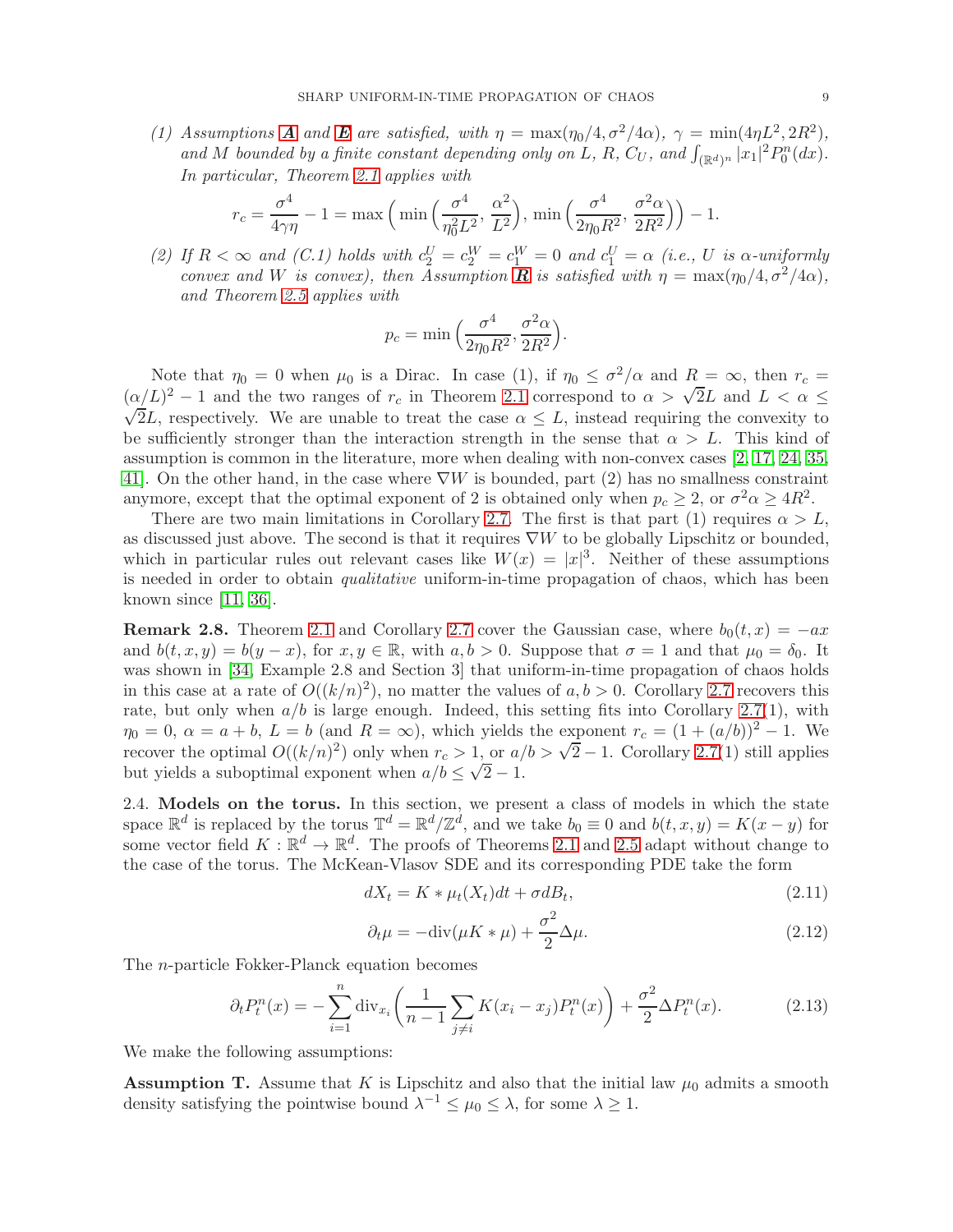Note since that  $\mu \equiv 1$  solves the PDE [\(2.12\)](#page-8-1), because  $\mu K * \mu \equiv \int_{\mathbb{T}^d} K$  is a constant; that is, the uniform measure on  $\mathbb{T}^d$  is invariant for [\(2.12\)](#page-8-1). There may be additional invariant measures, in general. Our main result in this section gives a uniform-in-time propagation of chaos, with a sharp rate, for a sufficiently small mean field interaction  $K$ , which in particular rules out the existence of additional invariant measures:

<span id="page-9-0"></span>**Corollary 2.9.** Suppose Assumption **[T](#page-8-2)** holds, and let  $P_0^n \in \mathcal{P}((\mathbb{T}^d)^n)$  be arbitrary. Then there  $exists a unique weak solution P<sup>n</sup> of (2.13) starting from P<sub>0</sub><sup>n</sup>, and there exists a unique classical$  $exists a unique weak solution P<sup>n</sup> of (2.13) starting from P<sub>0</sub><sup>n</sup>, and there exists a unique classical$  $exists a unique weak solution P<sup>n</sup> of (2.13) starting from P<sub>0</sub><sup>n</sup>, and there exists a unique classical$ *solution*  $\mu$  *of* [\(2.12\)](#page-8-1) *starting from*  $\mu_0$ *. Assume that* div K *is small in the sense that* 

$$
\|\text{div}\,K\|_{\infty} < \frac{\sigma^2 \pi^2}{1 + 2\sqrt{2\log\lambda}} < \sigma^2 \pi^2. \tag{2.14}
$$

*Then Assumptions* [A](#page-4-1) *and* [E](#page-3-3) *hold, and Theorem [2.1](#page-4-0) applies with*

<span id="page-9-2"></span>
$$
r_c = \frac{\sigma^4 (1 - 2r_0)}{2\lambda^2 \text{diam}^2(K)} - 1,
$$

*where we define*

$$
r_0 := \frac{\|\text{div}\,K\|_{\infty}\sqrt{2\log\lambda}}{\sigma^2\pi^2 - \|\text{div}\,K\|_{\infty}}, \quad \text{diam}(K) := \sup_{x,z\in\mathbb{T}^d} |K(x) - K(z)|.
$$

Note that [\(2.14\)](#page-9-2) ensures that  $r_0 < 1/2$ , so that  $r_c > -1$ . Theorem [2.1](#page-4-0) only yields anything useful, of course, if  $r_c > 0$ , which can occur when some combination of the following effects are present:  $\sigma$  is large, or K has small oscillations or divergence, or  $\lambda$  is close to 1 which means that the initial law  $\mu_0$  is L<sup>∞</sup>-close to the uniform distribution. Note when K is divergence-free the simplification  $r_0 = 0$  occurs.

Example 2.10. Corollary [2.9](#page-9-0) notably covers the example of the Kuramoto model (without disorder) discussed in Remark [2.2,](#page-5-1) in sufficiently subcritical regimes. We keep this discussion brief, referring to [\[1,](#page-31-6) [4\]](#page-31-3) for background on this model. The Kuramoto model [\(2.6\)](#page-5-2) was written for  $X_t^i$  taking values in  $[0, 2\pi]$ , and to fit it into Corollary [2.9](#page-9-0) (set in  $\mathbb{T}^1 = \mathbb{R}/\mathbb{Z} \cong [0, 1]$ ) we simply rescale  $X_t^i$  to  $X_t^i/2\pi$ . This yields the parameters  $\sigma = 1/2\pi$  and  $K(x) = K \sin(2\pi x)/2\pi$ . In Corollary [2.9,](#page-9-0) the condition [2.14](#page-9-2) becomes

$$
K < \frac{1}{4 + 8\sqrt{2\log\lambda}} < \frac{1}{4},
$$

and the constant  $r_c$  becomes

$$
r_c = r_c(K, \lambda) := \frac{1 - 4K(1 + 2\sqrt{2\log\lambda})}{32\pi^2\lambda^2K^2(1 - 4K)} - 1.
$$

We obtain quantitative uniform-in-time propagation of chaos when  $K < K_c^0(\lambda)$ , where we define  $K_c^a(\lambda)$  for  $a \geq 0$  as the ( $\lambda$ -dependent) value of K for which  $r_c(K, \lambda) = a$ . For  $K < K_c^1(\lambda)$  we obtain the optimal exponent  $O((k/n)^2)$  from Theorem [2.1.](#page-4-0) For example, when  $\lambda = 1$  (meaning the initialization  $\mu_0$  is uniform), we have  $K_c^0(1) = \sqrt{2}/8\pi$  and  $K_c^1(1) = 1/8\pi$ . We are not able to determine the sharp rate quantitative uniform-in-time propagation of chaos all the way to criticality, i.e., for all  $K < 1$ .

#### 3. Proof of the main theorem

<span id="page-9-1"></span>This section gives the proof of Theorem [2.1.](#page-4-0) We suppose that [A](#page-4-1)ssumptions **[E](#page-3-3)** and **A** hold throughout this section. The central quantity of study will be the relative entropy

$$
H_t^k := H(P_t^k | \mu_t^{\otimes k}), \quad t \ge 0, \ 1 \le k \le n.
$$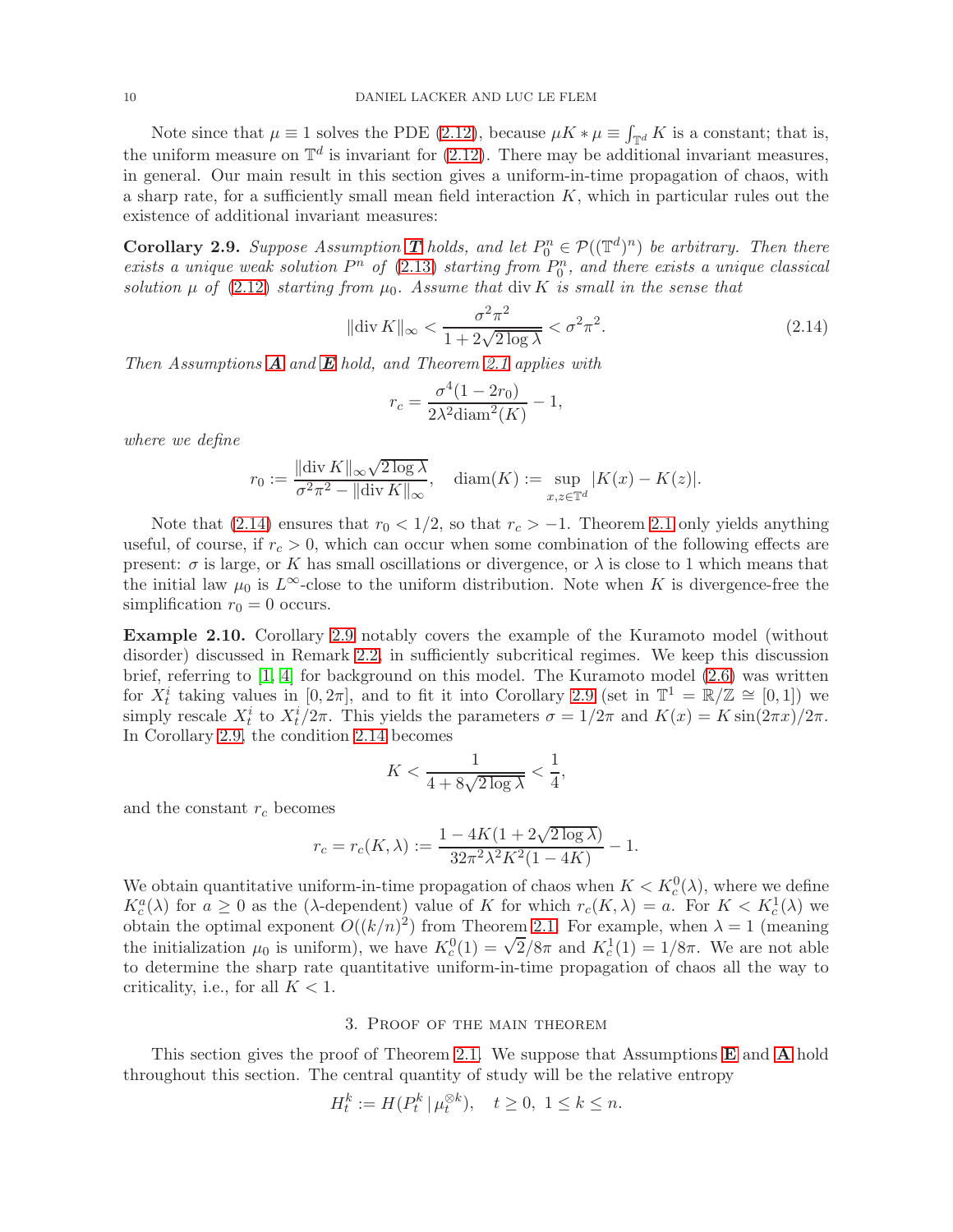3.1. The entropy estimate. The first step is to estimate the time derivative of  $H_t^k$ . We apply the following more general estimate between solutions of Fokker-Planck equations.

<span id="page-10-0"></span>**Lemma 3.1.** Let  $d \in \mathbb{N}$  and  $\sigma > 0$ . For each  $i = 1, 2$ , let  $b^i : [0, \infty) \times \mathbb{R}^d \to \mathbb{R}^d$  be measurable, and assume we are given a continuous flow of probability measures  $(\mu_t^i)_{t\geq 0}$  on  $\mathbb{R}^d$  satisfying the *weak Fokker-Planck equation*

$$
\langle \mu_t^i, \varphi \rangle = \langle \mu_0^i, \varphi \rangle + \int_0^t \int_{\mathbb{R}^d} \left( b^i(s, x) \cdot \nabla \varphi(x) + \frac{\sigma^2}{2} \Delta \varphi(x) \right) \mu_s^i(dx) ds, \quad \forall \varphi \in C_c^{\infty}(\mathbb{R}^d), \ t \ge 0,
$$

*as well as the following conditions:*

- *(H.1) The function* b 2 *is locally bounded.*
- *(H.2)* The function  $b^1$  belongs to  $L_{loc}^p(\mu^1)$  for some  $p > d+2$ . That is, for each  $T > 0$  and *each bounded Borel set*  $S \subset \mathbb{R}^d$  *we have*

$$
\int_0^T \int_S |b^1(t,x)|^p \mu_t^1(dx) dt < \infty.
$$

*(H.3)* The following hold for each  $T > 0$ :

$$
\int_0^T \int_{\mathbb{R}^d} |b^2(t,x)|^2 \mu_t^1(dx) dt < \infty, \qquad \sup_{t \in [0,T]} \int_{\mathbb{R}^d} |b^1(t,x)|^2 \mu_t^1(dx) < \infty.
$$

*Then, it holds for each*  $t > s \geq 0$  *that* 

$$
H(\mu_t^1 \mid \mu_t^2) + \frac{\sigma^2}{4} \int_s^t I(\mu_u^1 \mid \mu_u^2) du \le H(\mu_s^1 \mid \mu_s^2) + \frac{1}{\sigma^2} \int_s^t \int_{\mathbb{R}^d} \left| b^1(u, x) - b^2(u, x) \right|^2 \mu_u^1(dx) du.
$$

*In particular, if*  $H(\mu_0^1 | \mu_0^2) < \infty$ *, then*  $H(\mu_t^1 | \mu_t^2) < \infty$  for all  $t > 0$ *.* 

We give the proof in Appendix [A,](#page-25-0) borrowing heavily from the work of Bogachev et al. [\[6\]](#page-31-7). Our assumptions are somewhat different from theirs, as summarized in Remark [A.1.](#page-25-1) Similar estimates appear in [\[8,](#page-31-0) [29,](#page-32-6) [31\]](#page-32-7) but under more specialized assumptions. Estimates of this form might be considered folklore. If one ignores questions of smoothness and integrability, the proof follows by applying the Fokker-Planck equation for  $\mu^2$  with the test function  $\varphi =$  $(\mu^1/\mu^2) \log(\mu^1/\mu^2)$ . It takes care, though, to make this rigorous. In the case where  $b^1 \equiv b^2$ , the estimate in Lemma [3.1](#page-10-0) expresses a well known decay of entropy.

Remark 3.2. An easy adaptation of the proof of Lemma [3.1](#page-10-0) gives the following more general estimate, for  $0 < c < 1$ :

$$
H(\mu_t^1 | \mu_t^2) + \frac{\sigma^2}{2} (1 - c) \int_s^t I(\mu_u^1 | \mu_u^2) du \le H(\mu_s^1 | \mu_s^2) + \frac{1}{2\sigma^2 c} \int_s^t \int_{\mathbb{R}^d} |b^1(u, x) - b^2(u, x)|^2 \mu_u^1(dx) du.
$$

This allows one to trade off between the Fisher information and drift terms. Remarkably, it turns out in our context that the optimal choice is always  $c = 1/2$ .

3.2. The BBGKY hierarchy. We will apply Lemma [3.1](#page-10-0) with  $P_t^k$  and  $\mu_t^{\otimes k}$  in place of  $\mu_t^1$ and  $\mu_t^2$ , respectively, but first we need to represent  $P^k$  and  $\mu^{\otimes k}$  for each k as solutions of Fokker-Planck equations. For  $\mu^{\otimes k}$  this is straightforward. For  $P^k$  this is accomplished using the so-called *BBGKY hierarchy*, which is well known, but we derive it in the lemma below for completeness. First, note that the measure  $dt P_t^n(dx)$  has a positive density on  $(0, \infty) \times (\mathbb{R}^d)^n$ ; see Remark [A.2](#page-26-0) and note that  $(H.2)$  holds because of the local boundedness of  $b_0$  and because of Assumption ([E](#page-3-3).3). By marginalization,  $dt P_t^k(dx)$  has a positive density on  $(0, \infty) \times (\mathbb{R}^d)^k$ . Recall in the following that we use the same letter to denote a measure and its density when it exists, e.g.,  $P_t^k(dx) = P_t^k(x)dx$ .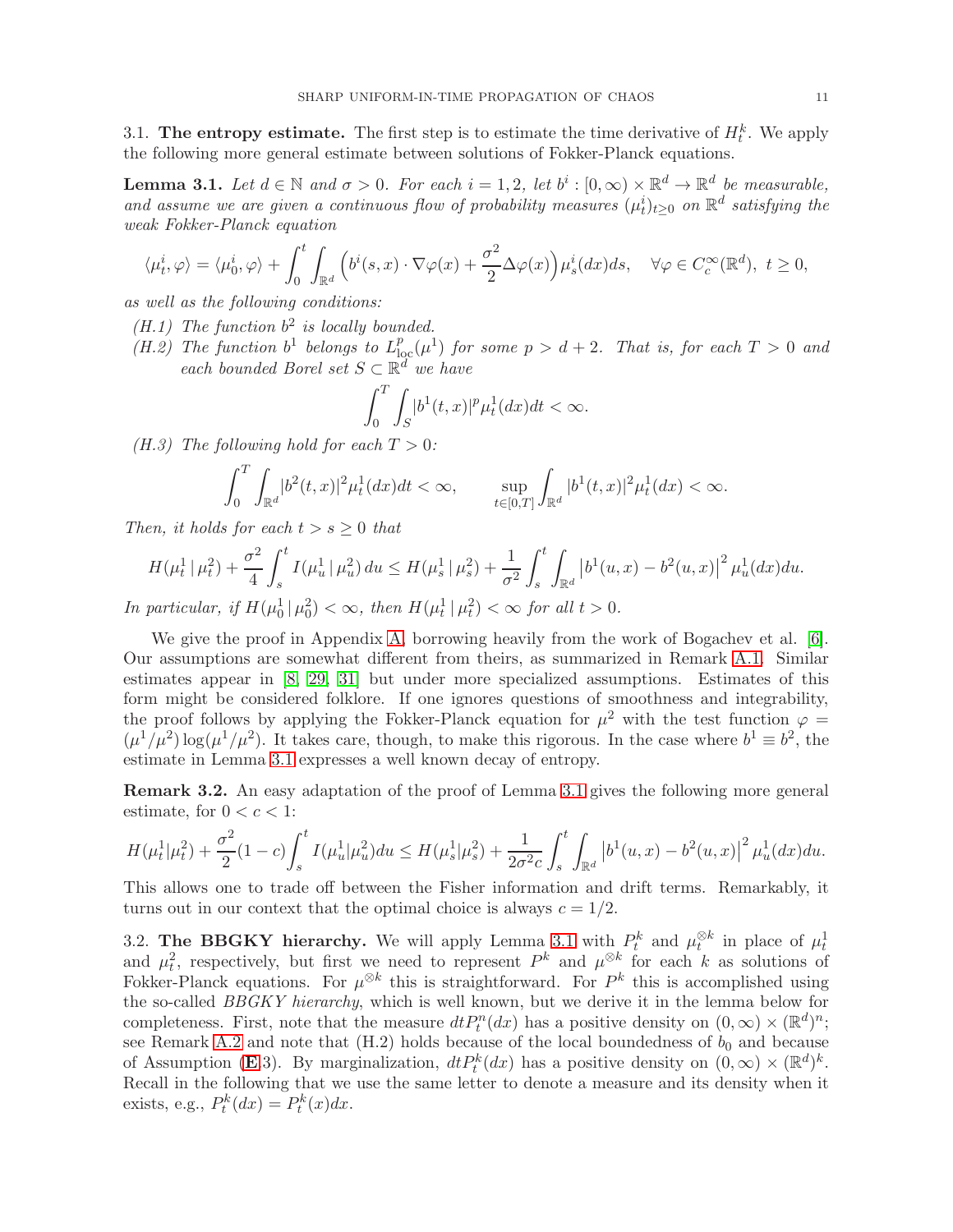<span id="page-11-1"></span>**Lemma 3.3.** *Let*  $1 \leq k < n$ *. Define the conditional density* 

<span id="page-11-2"></span>
$$
P_{t,x_1,\ldots,x_k}^{k+1|k}(x_{k+1}) = \frac{P_t^{k+1}(x_1,\ldots,x_{k+1})}{P_t^k(x_1,\ldots,x_k)}, \quad t > 0, \ x_1,\ldots,x_{k+1} \in \mathbb{R}^d.
$$

For  $i = 1, ..., k$ , define the functions  $\widehat{b}_i^k : [0, \infty) \times (\mathbb{R}^d)^k \to \mathbb{R}^d$  by

$$
\widehat{b}_i^k(t, x_1, \dots, x_k) := \frac{1}{n-1} \sum_{j \neq i, j=1}^k b(t, x_i, x_j) + \frac{n-k}{n-1} \langle P_{t, x_1, \dots, x_k}^{k+1|k}, b(t, x_i, \cdot) \rangle.
$$
 (3.1)

*Then, for each*  $1 \leq k < n$ ,  $\varphi \in C_c^{\infty}((\mathbb{R}^d)^k)$ *, and*  $t \geq 0$ *,* 

$$
\langle P_t^k - P_0^k, \varphi \rangle = \int_0^t \int_{(\mathbb{R}^d)^k} \Big( \sum_{i=1}^k (b_0(s, x_i) + \widehat{b}_i^k(s, x)) \cdot \nabla_{x_i} \varphi(x) + \frac{\sigma^2}{2} \Delta \varphi(x) \Big) P_s^k(dx) ds.
$$

*Proof.* Apply the weak Fokker-Planck equation [\(2.1\)](#page-3-2) to a test function  $\varphi \in C_c^{\infty}((\mathbb{R}^d)^k)$  depending on only the first  $k$  variables to find

$$
\langle P_t^k - P_0^k, \varphi \rangle = \sum_{i=1}^k \int_0^t \int_{(\mathbb{R}^d)^n} \left( b_0(s, x_i) + \frac{1}{n-1} \sum_{j=1, j \neq i}^n b(s, x_i, x_j) \right) \cdot \nabla_{x_i} \varphi(x_1, \dots, x_k) P_s^n(dx) ds
$$
  
+ 
$$
\frac{\sigma^2}{2} \int_0^t \int_{(\mathbb{R}^d)^n} \Delta \varphi(x_1, \dots, x_k) P_s^n(dx) ds.
$$

Marginalizing yields

$$
\int_{(\mathbb{R}^d)^n} b_0(s, x_i) \cdot \nabla_{x_i} \varphi(x_1, \dots, x_k) P_s^n(dx) = \int_{(\mathbb{R}^d)^k} b_0(s, x_i) \cdot \nabla_{x_i} \varphi(x) P_s^k(dx),
$$

$$
\int_{(\mathbb{R}^d)^n} \Delta \varphi(x_1, \dots, x_k) P_s^n(dx) = \int_{(\mathbb{R}^d)^k} \Delta \varphi(x) P_s^k(dx).
$$

For the interaction term, we compute

$$
\int_{(\mathbb{R}^d)^n} \frac{1}{n-1} \sum_{j=1,j\neq i}^n b(s, x_i, x_j) \cdot \nabla_{x_i} \varphi(x_1, \dots, x_k) P_s^n(dx)
$$
\n
$$
= \frac{1}{n-1} \sum_{j=1,j\neq i}^k \int_{(\mathbb{R}^d)^n} b(s, x_i, x_j) \cdot \nabla_{x_i} \varphi(x_1, \dots, x_k) P_s^n(dx)
$$
\n
$$
+ \frac{1}{n-1} \sum_{j=k+1}^n \int_{(\mathbb{R}^d)^n} b(s, x_i, x_j) \cdot \nabla_{x_i} \varphi(x_1, \dots, x_k) P_s^n(dx)
$$
\n(3.2)

We claim this is equal to  $\int_{(\mathbb{R}^d)^k} \tilde{b}_i^k(t,x) \cdot \nabla_{x_i} \varphi(x) P_s^k(dx)$ . Again by marginalizing, the first term on the right-hand of [\(3.2\)](#page-11-0) can be simplified to

<span id="page-11-0"></span>
$$
\frac{1}{n-1} \sum_{j=1, j \neq i}^{k} \int_{(\mathbb{R}^d)^k} b(s, x_i, x_j) \cdot \nabla_{x_i} \varphi(x) P_s^k(dx),
$$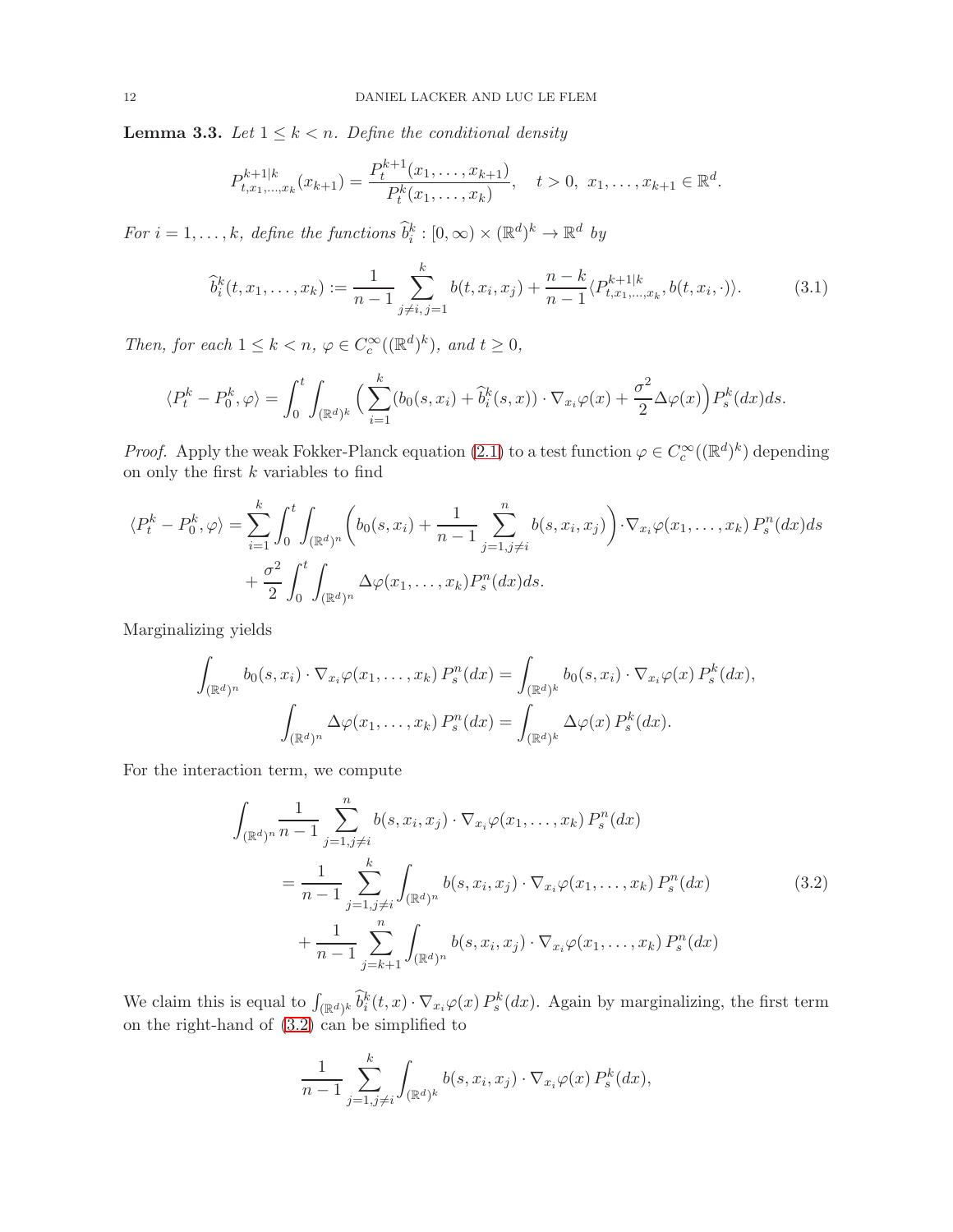Using symmetry, the second term on the right-hand of [\(3.2\)](#page-11-0) can be simplified to

$$
\frac{n-k}{n-1} \int_{(\mathbb{R}^d)^{k+1}} b(s, x_i, x_{k+1}) \cdot \nabla_{x_i} \varphi(x_1, \dots, x_k) P_s^{k+1}(dx)
$$
\n
$$
= \frac{n-k}{n-1} \int_{(\mathbb{R}^d)^k} \left[ \int_{\mathbb{R}^d} b(s, x_i, x_{k+1}) P_{s, x_1, \dots, x_k}^{k+1|k}(dx_{k+1}) \right] \cdot \nabla_{x_i} \varphi(x_1, \dots, x_k) P_s^k(dx_1, \dots, dx_k).
$$

The expression in brackets is exactly  $\langle P_{t,x_1,...}^{k+1|k}\rangle$  $t^{k+1|k}_{t,x_1,\dots,x_k}, b(t,x_i,\cdot) \rangle$ , and the proof is complete.  $\Box$ 

Remark 3.4. Alternatively, working at the level of the stochastic processes [\(1.1\)](#page-0-0), the BBGKY hierarchy can be derived using the so-called *mimicking theorem* [\[9,](#page-31-8) Corollary 3.7].

3.3. Estimating  $H_t^k$ . We now apply Lemma [3.1](#page-10-0) to estimate  $H_t^k = H(P_t^k | \mu_t^{\otimes k})$ . We know from Lemma [3.3](#page-11-1) that  $P^k$  solves a Fokker-Planck equation with drift  $(\hat{b}_1^k, \ldots, \hat{b}_k^k)$ . On the other hand, the nonlinear-Fokker-Planck equation [\(2.2\)](#page-3-1) easily tensorizes to show that  $\mu^{\otimes k}$  satisfies the following Fokker-Planck equation: for all  $\varphi \in C_c^{\infty}((\mathbb{R}^d)^k)$  and  $t \geq 0$ ,

$$
\langle \mu_t^{\otimes k} - \mu_0^{\otimes k}, \varphi \rangle = \int_0^t \int_{(\mathbb{R}^d)^k} \Big( \sum_{i=1}^k \big( b_0(s, x_i) + \langle \mu_s, b(s, x_i, \cdot) \rangle \Big) \cdot \nabla_{x_i} \varphi(x) + \frac{\sigma^2}{2} \Delta \varphi(x) \Big) \mu_s^{\otimes k}(dx) ds.
$$

We now apply Lemma [3.1](#page-10-0) to get, for all  $t > s \geq 0$ ,

$$
H_t^k - H_s^k + \frac{\sigma^2}{4} \int_s^t I(P_u^k \mid \mu_u^{\otimes k}) \, du \le \frac{1}{\sigma^2} \int_s^t \int_{(\mathbb{R}^d)^k} \sum_{i=1}^k |\hat{b}_i^k(u, x) - \langle \mu_u, b(u, x_i, \cdot) \rangle|^2 P_u^k(dx) du. \tag{3.3}
$$

Indeed, the assumptions of Lemma [3.1](#page-10-0) are easily checked using Assumption [E](#page-3-3): We know by  $(E.1,2)$  $(E.1,2)$  $(E.1,2)$  that  $b_0(t,x) + \langle \mu_t, b(t,x, \cdot) \rangle$  is locally bounded, so that  $(H.1)$  holds. The assumption  $(H.2)$  holds because  $b_0$  is locally bounded, and because  $(E.3)$  $(E.3)$  $(E.3)$  gives

$$
\int_0^T \int_{(\mathbb{R}^d)^k} |\widehat{b}_i^k(t,x)|^p P_t^k(dx) dt \le \int_0^T \int_{(\mathbb{R}^d)^n} |b(t,x_1,x_2)|^p P_t^n(dx) dt < \infty,
$$

for all  $p, T > 0$  and  $i = 1, \ldots, k$  by Jensen's inequality and by exchangeability. The first part of  $(H.3)$  comes from the local boundedness of  $b_0$  and the first part of  $(E.3)$  $(E.3)$  $(E.3)$ . Similarly, the second part of  $(H.3)$  follows from the second part of  $(E.3)$  $(E.3)$  $(E.3)$ . With  $(3.3)$  now justified, the integrability assumptions in [E](#page-3-3) will henceforth play no role.

The following lemma summarizes the implications of [\(3.3\)](#page-12-0), which will be used in multiple ways. Recall the constants  $(\eta, \gamma, M)$  defined in [A](#page-4-1)ssumption A.

<span id="page-12-1"></span>**Lemma 3.5.** *Suppose that there exist constants*  $C_0 > 0$  *and*  $p_1, p_2 \in (0, 2]$  *such that* 

<span id="page-12-3"></span><span id="page-12-2"></span><span id="page-12-0"></span>
$$
H_0^k \le C_0 k^{p_1} / n^{p_2}, \quad 1 \le k \le n.
$$

Let  $\delta > 0$ , and define  $Z := \frac{\sigma^2}{4\eta}$ ,  $\tilde{\gamma} := \gamma(1 + \delta)/\sigma^2$ , and the quantities

$$
\tilde{A}_k^{\ell}(t_k) := \left(\prod_{j=k}^{\ell} \tilde{\gamma}_j\right) \int_0^{t_k} \int_0^{t_{k+1}} \cdots \int_0^{t_{\ell}} e^{-\sum_{j=k}^{\ell} (Z+\tilde{\gamma}_j)(t_j-t_{j+1})} dt_{\ell+1} \cdots dt_{k+1},\tag{3.4}
$$

$$
\tilde{B}_k^{\ell}(t_k) := \left(\prod_{j=k}^{\ell-1} \tilde{\gamma}_j\right) \int_0^{t_k} \int_0^{t_{k+1}} \cdots \int_0^{t_{\ell-1}} e^{-(Z+\tilde{\gamma}\ell)t_{\ell} - \sum_{j=k}^{\ell-1} (Z+\tilde{\gamma}_j)(t_j - t_{j+1})} dt_{\ell} \dots dt_{k+1}, \qquad (3.5)
$$

 $for t_k \geq 0$  and integers  $\ell \geq k$ , with the convention  $\tilde{B}_k^k(t) := e^{-(Z + \tilde{\gamma}k)t}$ . Then the following hold: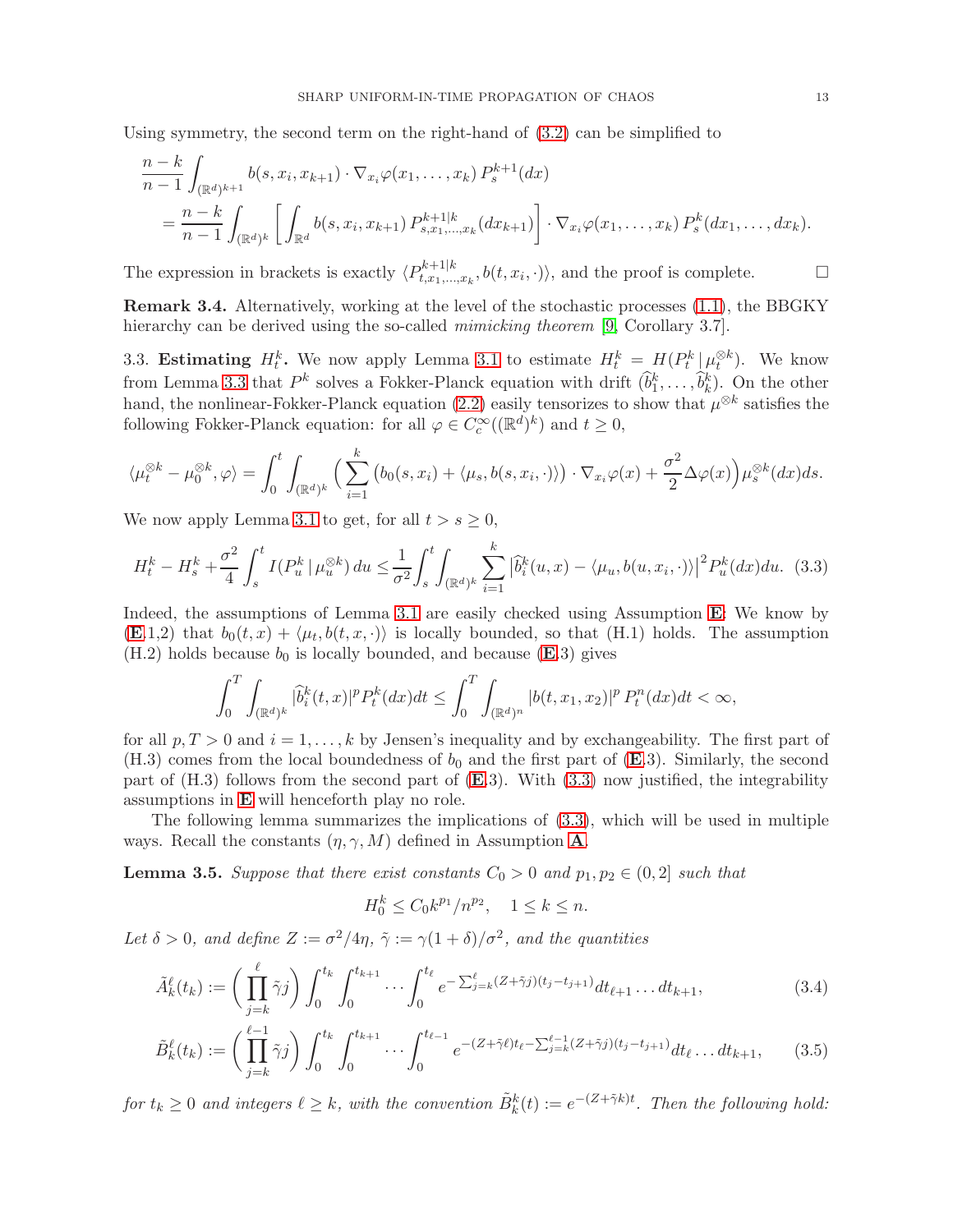*(1)* For each  $T \geq 0$  and  $1 \leq k \leq n$ ,

$$
H_T^n \le C_0 n^{p_1 - p_2} e^{-\sigma^2 T / 4\eta} + 4n M \eta \sigma^{-4}.
$$
\n(3.6)

$$
H_T^k \le \frac{C_0}{n^{p_2}} \sum_{\ell=k}^{n-1} \ell^{p_1} \tilde{B}_k^{\ell}(T) + \frac{M}{\delta \gamma n^2} \sum_{\ell=k}^{n-1} \ell^2 \tilde{A}_k^{\ell}(T) + \tilde{A}_k^{n-1}(T) H_T^n. \tag{3.7}
$$

*(2) If we assume additionally that there exist*  $C_1 > 0$  *and*  $p \in [0,2]$  *such that* 

<span id="page-13-3"></span><span id="page-13-2"></span><span id="page-13-0"></span>
$$
\sup_{T \ge 0} H_T^3 \le C_1/n^p,\tag{3.8}
$$

*then, by setting*  $C_2 = 2M + \sqrt{\gamma M C_1}$ *, it holds for each*  $T \geq 0$  *and*  $1 \leq k < n$  *that* 

$$
H_T^n \le C_0 n^{p_1 - p_2} e^{-\sigma^2 T / 4\eta} + 4n^{1 - \frac{p}{2}} C_2 \eta \sigma^{-4},\tag{3.9}
$$

$$
H_T^k \le \frac{C_0}{n^{p_2}} \sum_{\ell=k}^{n-1} \ell^{p_1} \tilde{B}_k^{\ell}(T) + \frac{C_2}{\delta \gamma n^2} \sum_{\ell=k}^{n-1} \ell^{2-\frac{p}{2}} \tilde{A}_k^{\ell}(T) + \tilde{A}_k^{n-1}(T) H_T^n. \tag{3.10}
$$

Although we have no a priori information about  $H_T^3$ , the purpose of part (2) of Lemma [3.5](#page-12-1) is as follows. In the case of  $r_c > 2$  in Theorem [2.1,](#page-4-0) we use Lemma [3.5\(](#page-12-1)1) on a first pass through the argument, which ultimately leads to a bound of  $H_T^k = O(k^3/n^2)$ . This is suboptimal in the exponent of k. However, it implies  $H_T^3 = O(1/n^2)$ , and we may then repeat the argument and apply the sharper Lemma [3.5\(](#page-12-1)2) with  $p = 2$  to reduce the exponent on k by one. This is carried out in Section [3.5](#page-18-0) and is similar to an argument in [\[34\]](#page-32-8). The case where  $0 < r_c < 2$ is trickier, because a first pass through the argument gives the worse bound  $H_T^3 = O(1/n^{r_c})$ . The idea is to then apply Lemma [3.5\(](#page-12-1)2) inductively. The exponent in  $H_T^3 = O(1/n^{r_c})$  improves after m iterations from  $r_c$  to  $2 \min(1, r_c(1 - 2^{-m}))$ . If  $r_c > 1$  then finitely many iterations yield the optimal exponent 2, whereas if  $r_c \leq 1$  then the exponent merely approaches  $2r_c$ . (The constants grow with each iteration, so we may only iterate finitely many times.) This explains the exponent on n in Theorem [2.1\(](#page-4-0)2). Lemma [3.8](#page-18-1) below summarizes the induction step, and Sections [3.7](#page-20-0) and [3.8](#page-20-1) implement it to complete the proof of Theorem [2.1.](#page-4-0)

*Proof of Lemma [3.5.](#page-12-1)* We simplify the estimate [\(3.3\)](#page-12-0), starting with the Fisher information term. The LSI [\(2.3\)](#page-4-2) is well known to tensorize [\[3,](#page-31-4) Proposition 5.2.7]:

<span id="page-13-1"></span>
$$
H(\nu \mid \mu_t^{\otimes k}) \le \eta I(\nu \mid \mu_t^{\otimes k}), \qquad \forall t \ge 0, \ 1 \le k \le n, \ \nu \in \mathcal{P}((\mathbb{R}^d)^k).
$$

Use this in inequality [\(3.3\)](#page-12-0) along with exchangeability to obtain

$$
H_t^k - H_s^k \le \frac{1}{\sigma^2} \int_s^t \int_{(\mathbb{R}^d)^k} \sum_{i=1}^k \left| \hat{b}_i^k(u, x) - \langle \mu_u, b(u, x_i, \cdot) \rangle \right|^2 P_u^k(dx) du - \frac{\sigma^2}{4\eta} \int_s^t H_u^k du
$$
  
= 
$$
\frac{k}{\sigma^2} \int_s^t \int_{(\mathbb{R}^d)^k} \left| \hat{b}_1^k(u, x) - \langle \mu_u, b(u, x_1, \cdot) \rangle \right|^2 P_u^k(dx) du - \frac{\sigma^2}{4\eta} \int_s^t H_u^k du.
$$
 (3.11)

Let  $t > 0$ . Using the definition of  $\hat{b}_1^k$  from Lemma [3.3,](#page-11-1) we have

$$
\int_{(\mathbb{R}^d)^k} \left| \hat{b}_1^k(t,x) - \langle \mu_t, b(t,x_1, \cdot) \rangle \right|^2 P_t^k(dx)
$$
\n
$$
= \int_{(\mathbb{R}^d)^k} \left| \frac{1}{n-1} \sum_{j=2}^k \left( b(t,x_1,x_j) - \langle \mu_t, b(t,x_1, \cdot) \rangle \right) + \frac{n-k}{n-1} \langle P_{t,x}^{k+1|k} - \mu_t, b(t,x_1, \cdot) \rangle \right|^2 P_t^k(dx).
$$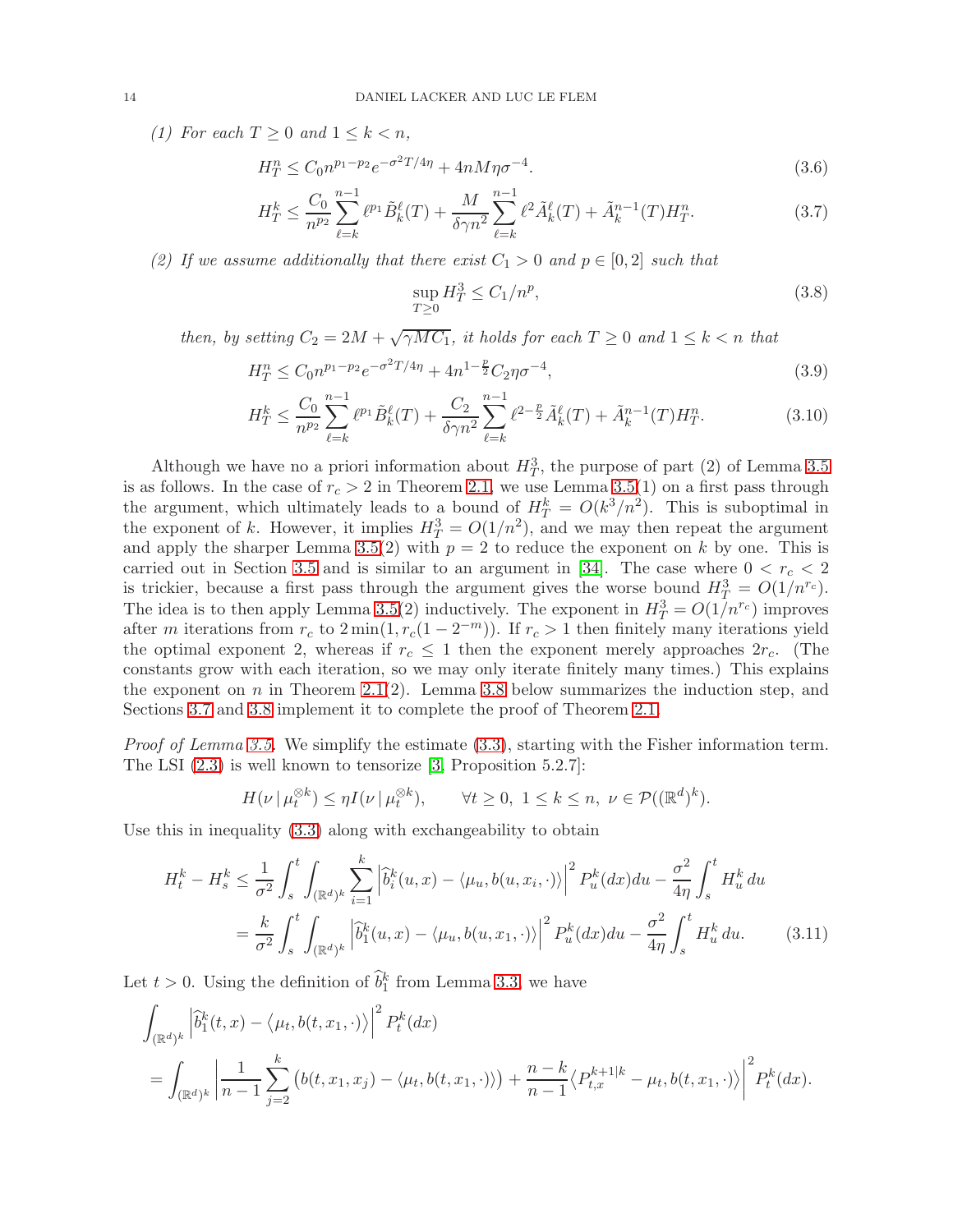Note that the above is valid for any  $1 \leq k \leq n$  with the convention that the second term inside the square equals 0 for  $k = n$ . Use the inequality  $(x + y)^2 \le (1 + \delta)x^2 + (1 + \delta^{-1})y^2$ , valid for any  $\delta > 0$  and  $x, y \in \mathbb{R}$ , to bound this further by  $(1 + \delta^{-1})I + (1 + \delta)II$ , where we set

$$
I := \int_{(\mathbb{R}^d)^k} \left| \frac{1}{n-1} \sum_{j=2}^k \left( b(t, x_1, x_j) - \langle \mu_t, b(t, x_1, \cdot) \rangle \right) \right|^2 P_t^k(dx),
$$
  

$$
II := \int_{(\mathbb{R}^d)^k} \left| \frac{n-k}{n-1} \langle P_{t,x}^{k+1|k} - \mu_t, b(t, x_1, \cdot) \rangle \right|^2 P_t^k(dx).
$$

Let us first investigate the second term, assuming  $k < n$  since it vanishes otherwise. Discard the constant  $(n-k)/(n-1) \leq 1$ , and use [A](#page-4-1)ssumption (A.2) to obtain

<span id="page-14-1"></span>
$$
II \le \gamma \int_{(\mathbb{R}^d)^k} H\big(P_{t,x}^{k+1|k} \mid \mu_t\big) P_t^k(dx) = \gamma \big(H_t^{k+1} - H_t^k\big),\tag{3.12}
$$

with the second identity being the so-called *chain rule* for relative entropy; indeed, this comes from the formula  $P_t^{k+1}(x, x_{k+1}) = P_t^k(x) P_{t,x}^{k+1|k}(x_{k+1})$  and the simple calculation

$$
\int_{(\mathbb{R}^d)^k} H(P_{t,x}^{k+1|k} | \mu_t) P_t^k(x) dx = \int_{(\mathbb{R}^d)^k} \left[ \int_{\mathbb{R}^d} \log \frac{P_{t,x}^{k+1|k}(x_{k+1})}{\mu_t(x_{k+1})} P_{t,x}^{k+1|k}(x_{k+1}) dx_{k+1} \right] P_t^k(x) dx
$$

$$
= \int_{(\mathbb{R}^d)^k} \int_{\mathbb{R}^d} \left[ \log \frac{P_{t,x}^{k+1}(x, x_{k+1})}{\mu_t^{\otimes (k+1)}(x, x_{k+1})} - \log \frac{P^k(x)}{\mu_t^{\otimes k}(x)} \right] P_t^{k+1}(x, x_{k+1}) dx_{k+1} dx
$$

$$
= H_t^{k+1} - H_t^k,
$$

where we write  $(x, x_{k+1})$  here for a typical element of  $(\mathbb{R}^d)^{k+1} \cong (\mathbb{R}^d)^k \times \mathbb{R}^d$ .

We next study the first term, I. For case (1) of the lemma, we use convexity of  $|\cdot|^2$  to get

<span id="page-14-0"></span>
$$
I \le \frac{k-1}{(n-1)^2} \int_{(\mathbb{R}^d)^k} \sum_{j=2}^k \left| \left( b(t, x_1, x_j) - \langle \mu_t, b(t, x_1, \cdot) \rangle \right) \right|^2 P_t^k(dx) \le \frac{(k-1)^2}{(n-1)^2} M \le \frac{k^2}{n^2} M, \quad (3.13)
$$

with the second step using exchangeability and the definition of  $M$  from  $(2.5)$ . In case  $(2)$  of the lemma, when we have the assumption [\(3.8\)](#page-13-0), we take a more refined approach. Start by expanding the square and using exchangeability to obtain

$$
I = \frac{k-1}{(n-1)^2} I_{\text{diag}} + \frac{(k-1)(k-2)}{(n-1)^2} I_{\text{cross}},
$$

where we define  $I_\mathrm{diag}$  and  $I_\mathrm{cross}$  by

$$
I_{\text{diag}} := \int_{(\mathbb{R}^d)^2} \left| b(t, x_1, x_2) - \langle \mu_t, b(t, x_1, \cdot) \rangle \right|^2 P_t^2(dx),
$$
  

$$
I_{\text{cross}} := \int_{(\mathbb{R}^d)^3} \left( b(t, x_1, x_2) - \langle \mu_t, b(t, x_1, \cdot) \rangle \right) \cdot \left( b(t, x_1, x_3) - \langle \mu_t, b(t, x_1, \cdot) \rangle \right) P_t^3(dx).
$$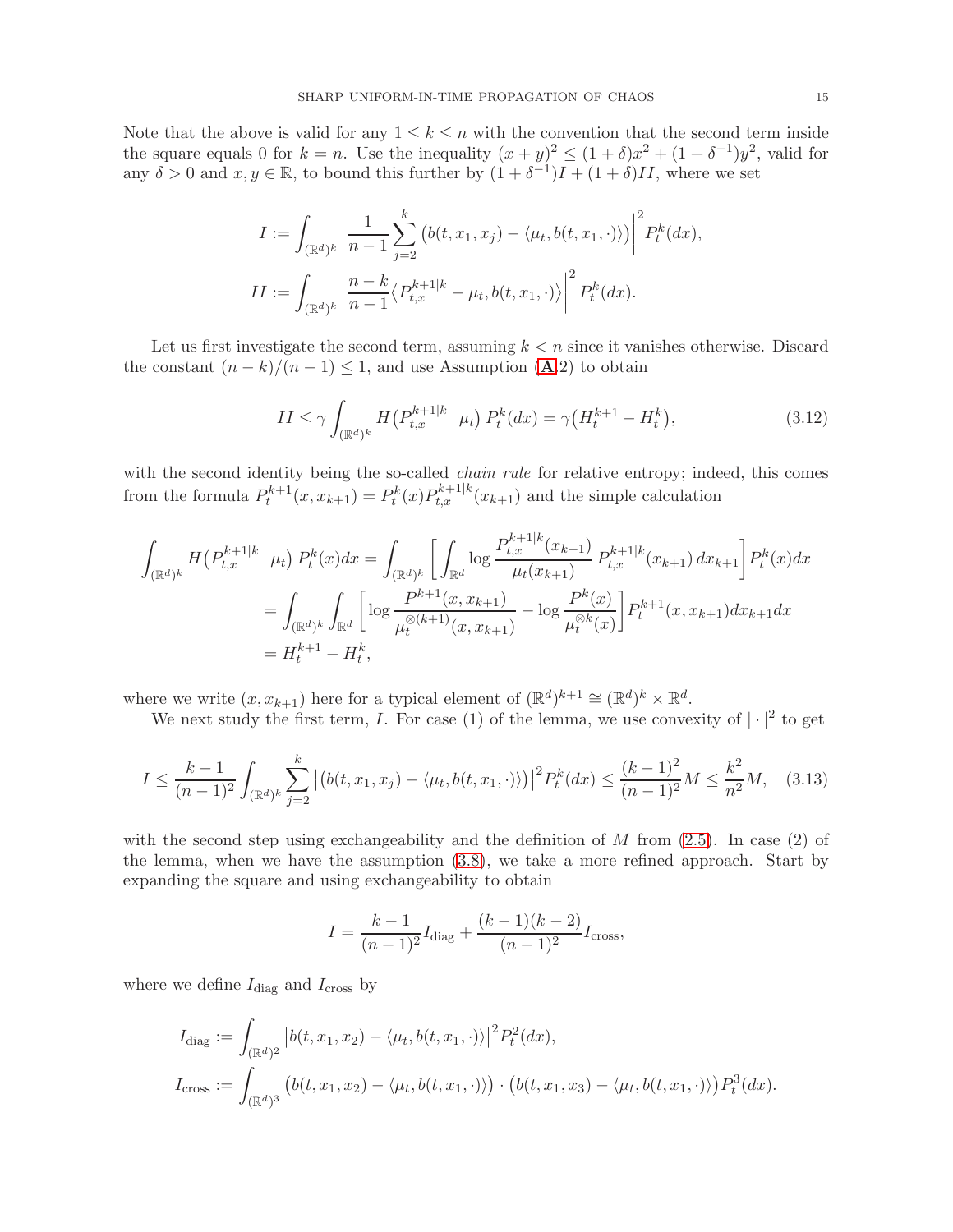We have immediately  $I_{\text{diag}} \leq M$ . Writing  $P_t^3(dx, dx_3) = P_t^2(dx) P_{t,x}^{3|2}(dx_3)$ , we have

$$
I_{\text{cross}} = \int_{(\mathbb{R}^d)^2} \left( b(t, x_1, x_2) - \langle \mu_t, b(t, x_1, \cdot) \rangle \right) \cdot \left\langle P_{t, x}^{3|2} - \mu_t, b(t, x_1, \cdot) \right\rangle P_t^2(dx)
$$
  
\n
$$
\leq \sqrt{M} \left( \int_{(\mathbb{R}^d)^2} \left| \left\langle P_{t, x}^{3|2} - \mu_t, b(t, x_1, \cdot) \right\rangle \right|^2 P_t^2(dx_1, dx_2) \right)^{1/2}
$$
  
\n
$$
\leq \sqrt{\gamma M} \left( \int_{(\mathbb{R}^d)^2} H(P_{t, x}^{3|2} | \mu_t) P_t^2(dx) \right)^{1/2}
$$
  
\n
$$
\leq \sqrt{\gamma M H_T^3}.
$$

The first inequality comes from Cauchy-Schwarz, the second from the assumption [\(2.4\)](#page-4-3), and the last from the chain rule for relative entropy. Using the assumption [\(3.8\)](#page-13-0) on  $H_T^3$ , we thus obtain

$$
I \le \frac{k-1}{(n-1)^2}M + \sqrt{\gamma M C_1} \frac{(k-1)(k-2)}{(n-1)^2 n^{p/2}}.
$$

Using  $(k-1)/(n-1) \leq k/n$ ,  $n-1 \geq n/2$ , and  $p \leq 2$ , we have

<span id="page-15-0"></span>
$$
I \le 2M\frac{k}{n^2} + \sqrt{\gamma MC_1}\frac{k^2}{n^{2+\frac{p}{2}}} \le C_2 \frac{k^{2-p/2}}{n^2},\tag{3.14}
$$

where we recall that  $C_2 = 2M + \sqrt{\gamma M C_1}$ . The rest of the proof is given for case (2), but recalling [\(3.13\)](#page-14-0) we note that the same proof covers case (1) as long as we set  $p = 0$  and  $C_2 = M$ .

Using these bounds on I and II, the strategy in this proof will be to bound  $H_t^k$  in terms of  $H_t^{k+1}$ , and we will need a bound on the final term  $H_t^n$  of the iteration. We thus first apply  $(3.11)$  with  $k = n$  and bound the first term of the right-hand side using  $(3.14)$  (recalling that  $II = 0$  for  $k = n$ ). We obtain

$$
H_t^n - H_s^n \le \int_s^t n^{1-p/2} \sigma^{-2} C_2 du - \frac{\sigma^2}{4\eta} \int_s^t H_u^n du,
$$

Using Gronwall's inequality (see Lemma [B.1](#page-31-9) for a precise form tailored to our case), and setting  $Z = \sigma^2/4\eta$ , we have

$$
H_t^n \le e^{-Zt} H_0^n + \int_0^t n^{1-p/2} C_2 e^{Z(s-t)} ds \le C_0 n^{p_1-p_2} e^{-Zt} + n^{1-p/2} \sigma^{-2} C_2/Z.
$$

Let us now consider the case  $1 \leq k < n$  and bound  $H^k$  in terms of  $H^{k+1}$ . Returning to [\(3.11\)](#page-13-1) and using [\(3.14\)](#page-15-0) and [\(3.12\)](#page-14-1), we have, for  $t > s \ge 0$ ,

$$
H_t^k - H_s^k \le \int_s^t \left[ \frac{(1+\delta^{-1})k^{3-p/2}}{\sigma^2 n^2} C_2 + \frac{\gamma k(1+\delta)}{\sigma^2} \left( H_u^{k+1} - H_u^k \right) - \frac{\sigma^2}{4\eta} H_u^k \right] du.
$$

The two  $H_u^k$  terms combine to become  $-(Z+\tilde{\gamma}k)H_u^k$ , where we recall  $\tilde{\gamma} = \gamma(1+\delta)/\sigma^2$ . Simplify further by noting that  $\frac{1+\delta^{-1}}{\sigma^2} = \frac{\tilde{\gamma}}{\delta \gamma}$ . Apply Gronwall's inequalty (again see Lemma [B.1](#page-31-9) for a precise form) to get

$$
H_t^k \leq e^{-(Z+\tilde{\gamma}k)t}H_0^k + \tilde{\gamma} \int_0^t e^{-(Z+k\tilde{\gamma})(t-s)}\left(\frac{k^{3-p/2}}{\delta \gamma n^2}C_2 + kH_s^{k+1}\right)ds,
$$

Complete the proof via an elementary induction, iterating this inequality for  $k+1, k+2, \ldots, n-1$ , and then using the assumption on  $H_0^k$ .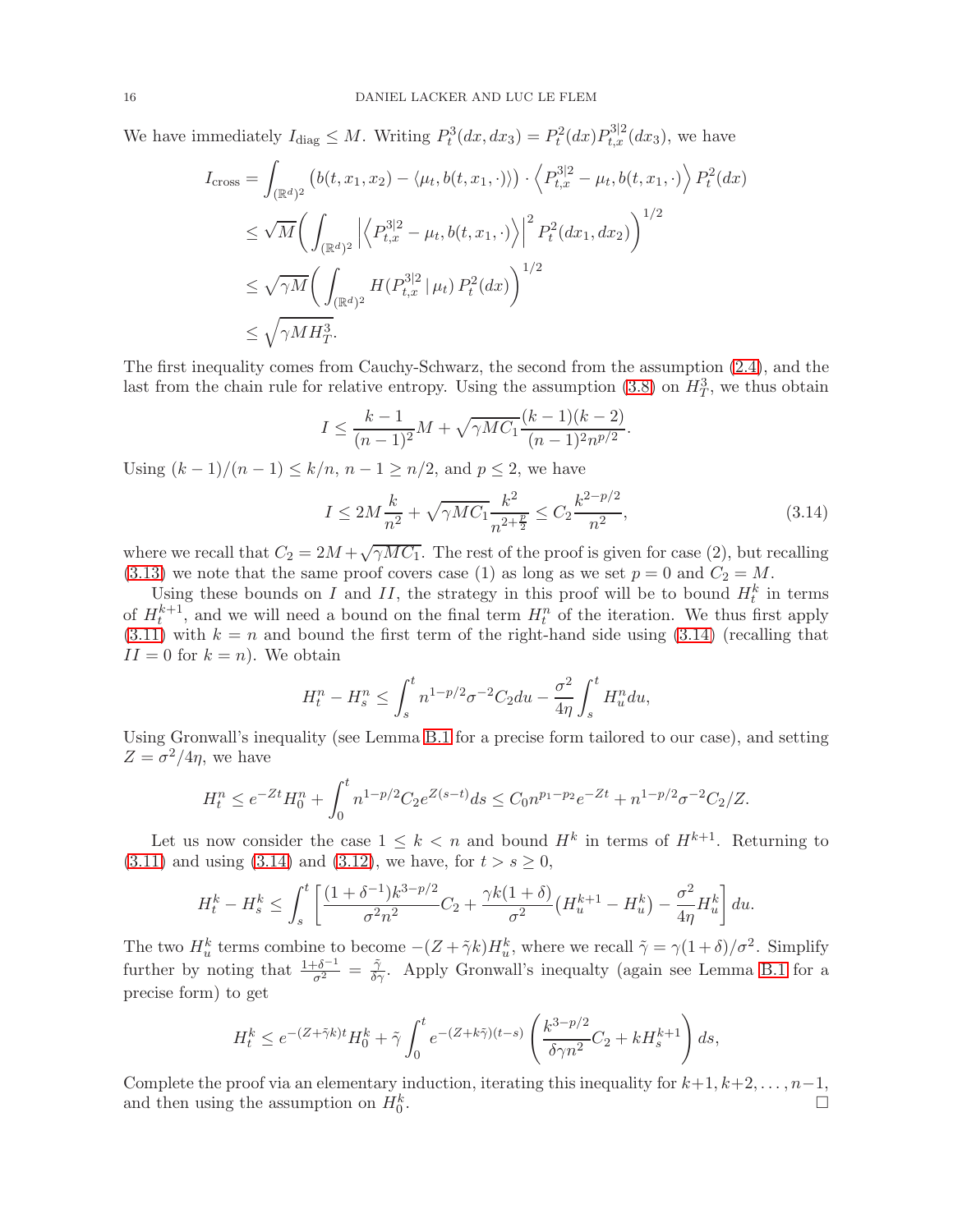3.4. Estimating the iterated integrals. Here we prove two lemmas that allow us to estimate the iterated integrals [\(3.4\)](#page-12-2) and [\(3.5\)](#page-12-3) appearing in Lemma [3.5.](#page-12-1)

<span id="page-16-3"></span>**Lemma 3.6.** For any real  $p, T \geq 0$  and integers  $1 \leq k < n$ ,

<span id="page-16-2"></span>
$$
\sum_{\ell=k}^{n-1} \ell^p \tilde{B}_k^{\ell}(T) \le 2k^p (1+p)^p e^{(\tilde{\gamma}p - Z)T}.
$$
\n(3.15)

*Proof.* First, we introduce a related iterated integral in which Z is removed from the exponent:

$$
B_k^{\ell}(t_k) = \left(\prod_{j=k}^{\ell-1} \tilde{\gamma}^j\right) \int_0^{t_k} \int_0^{t_{k+1}} \cdots \int_0^{t_{\ell-1}} e^{-\tilde{\gamma}\ell t_{\ell} - \sum_{j=k}^{\ell-1} \tilde{\gamma}^j(t_j - t_{j+1})} dt_{\ell} \dots dt_{k+1},\tag{3.16}
$$

for  $t_k \geq 0$ . Recognizing a telescoping sum in the exponent of [\(3.5\)](#page-12-3), we find  $\tilde{B}_k^{\ell}(T) = e^{-ZT} B_k^{\ell}(T)$ . We thus focus on  $B_k^{\ell}(T)$ , which appeared also in [\[34,](#page-32-8) page 25]. Recognize first that  $\tilde{\gamma} \ell B_k^{\ell} =$  $h_k * h_{k+1} * \cdots * h_{\ell}$ , where  $h_j(t) = \tilde{\gamma} j e^{-\tilde{\gamma} j t} 1_{[0,\infty)}(t)$  is the exponential density with parameters  $\tilde{\gamma}j$ . Using the expression for the convolution found in [\[34,](#page-32-8) Proof of Lemma 5.2] (applied with  $a = \tilde{\gamma}k$  and  $b = \tilde{\gamma}$ , we obtain

$$
\tilde{\gamma}(k+\ell)B_{k}^{k+\ell}(t) = h_{k} * h_{k+1} * \cdots * h_{k+\ell}(t) = \tilde{\gamma}e^{-\tilde{\gamma}kt}\frac{(k+\ell)!}{\ell!(k-1)!}(1-e^{-\tilde{\gamma}t})^{\ell},
$$

We can then rewrite

$$
\sum_{\ell=k}^{\infty} \ell^p B_k^{\ell}(t) = \sum_{\ell=0}^{\infty} (k+\ell)^p B_k^{k+\ell}(t) = \frac{e^{-\tilde{\gamma}kt}}{(k-1)!} \sum_{\ell=0}^{\infty} (k+\ell)^{p-1} \frac{(k+\ell)!}{\ell!} (1 - e^{-\tilde{\gamma}t})^{\ell}.
$$
 (3.17)

To proceed, we will use the inequality

<span id="page-16-1"></span><span id="page-16-0"></span>
$$
(k+\ell)^{p-1}(k+\ell)! \le 2\Gamma(k+\ell+p),
$$
\n(3.18)

where  $\Gamma(z) = \int_0^\infty e^{-t} t^{z-1} dt$  is the gamma function. To prove [\(3.18\)](#page-16-0), we set  $z = k + \ell$ , so that  $(k + \ell)^{p-1}(k + \ell)! = z^{p-1}\Gamma(z + 1) = z^p\Gamma(z)$ . In the case  $p \ge 1$ , a well known gamma ratio inequality [\[32,](#page-32-24) Theorem 1, (5)] states that  $z^p \Gamma(z) \leq \Gamma(z+p)$ , which gives [\(3.18\)](#page-16-0) without the factor of 2. In the case  $0 \leq p < 1$ , Gautschi's inequality [\[21,](#page-32-25) inequality (7)] states that  $(z + 1)^{p-1} \leq \Gamma(z + p)/\Gamma(z + 1)$ , which implies

$$
(k+\ell)^{p-1}(k+\ell)! = z^{p-1}\Gamma(z+1) \le \left(\frac{z+1}{z}\right)^{1-p} \Gamma(z+p) \le 2^{1-p}\Gamma(z+p),
$$

where the last inequality uses  $z \geq 1$ .

For  $0 \lt y \leq 1$ , note by Fubini's theorem and the definition of the gamma function that

$$
\sum_{\ell=0}^{\infty} \frac{\Gamma(k+\ell+p)}{\ell!} (1-y)^{\ell} = \int_0^{\infty} \sum_{\ell=0}^{\infty} \frac{1}{\ell!} u^{k+\ell+p-1} e^{-u} (1-y)^{\ell} du = \int_0^{\infty} u^{k+p-1} e^{-yu} du
$$

$$
= y^{-(k+p)} \Gamma(k+p).
$$

Applying this with  $y = e^{-\tilde{\gamma}t}$  and then [\(3.18\)](#page-16-0) in [\(3.17\)](#page-16-1) gives

$$
\sum_{\ell=k}^{\infty} \ell^p B_k^{\ell}(t) \le \frac{2e^{-\tilde{\gamma}kt}}{(k-1)!} \sum_{\ell=0}^{\infty} \frac{\Gamma(k+\ell+p)}{\ell!} (1 - e^{-\tilde{\gamma}t})^{\ell} = 2e^{\tilde{\gamma}rt} \frac{\Gamma(k+p)}{(k-1)!}.
$$

Finally, another gamma ratio inequality [\[32,](#page-32-24) Theorem 2, (12)] yields  $\Gamma(k+p) \leq \Gamma(k)k(k+p)^{p-1} =$  $k!(k+p)^{p-1}$ , which implies

$$
\frac{\Gamma(k+p)}{(k-1)!} \le k(k+p)^{p-1} \le (k+p)^p \le k^p (1+p)^p.
$$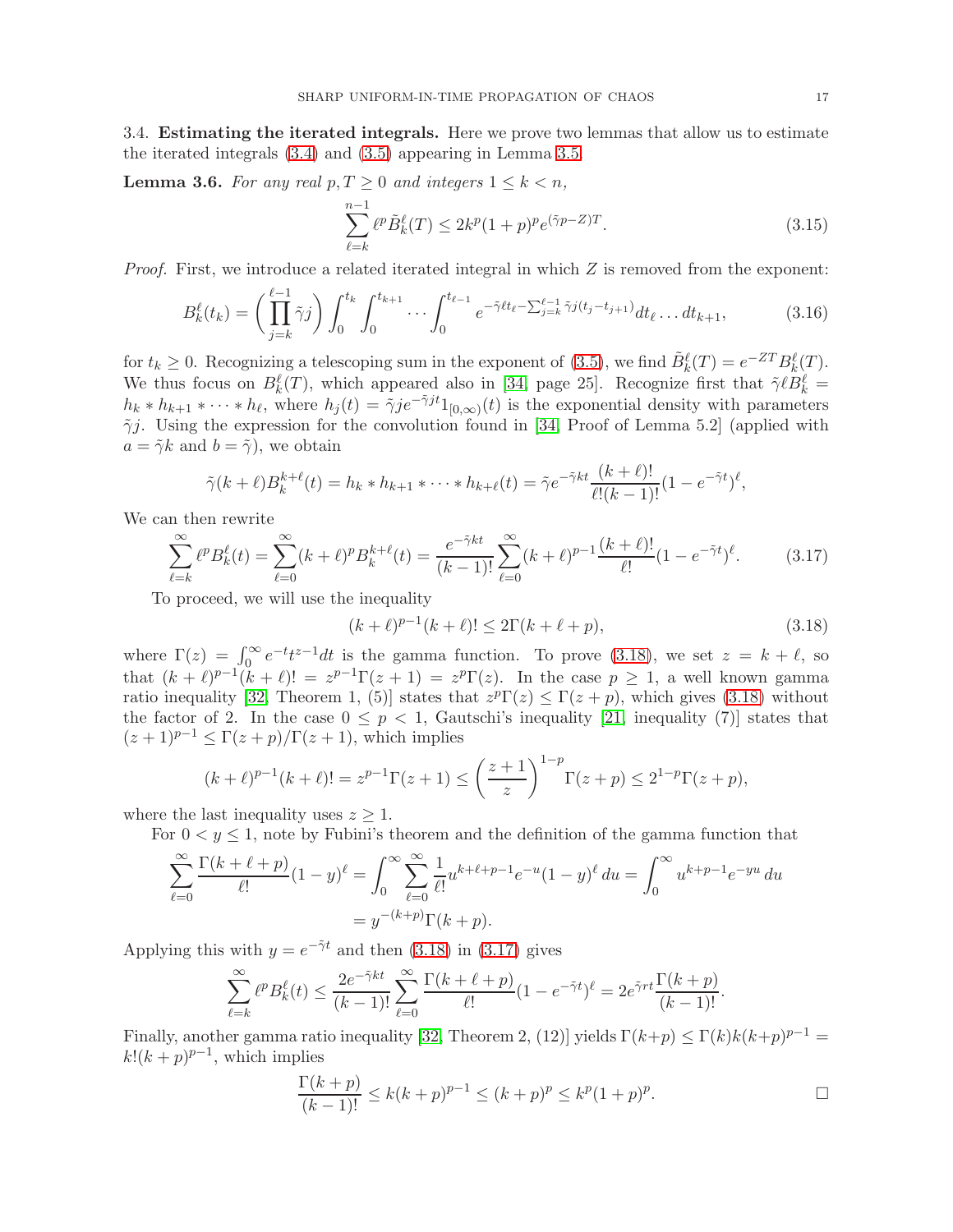<span id="page-17-2"></span>**Lemma 3.7.** *Denote*  $\alpha = \frac{Z}{\tilde{\gamma}} = \frac{\sigma^4}{4\gamma\eta(1-\tilde{\gamma})}$  $\frac{\sigma^4}{4\gamma\eta(1+\delta)}$ *. Then, for integers*  $\ell \geq k \geq 1$ *,* 

$$
\sup_{t\geq 0} \tilde{A}_k^{\ell}(t) = \prod_{i=k}^{\ell} \frac{i}{i+\alpha} \leq \left(\frac{k+\alpha}{\ell+1+\alpha}\right)^{\alpha} \leq (1+\alpha)^{\alpha} \left(\frac{k}{\ell+1}\right)^{\alpha}, \quad 1 \leq k \leq \ell.
$$
 (3.19)

*Moreover, for any*  $p > 0$  *with*  $p \neq \alpha - 1$ *,* 

$$
\left(1 + \frac{(1+\alpha)^{\alpha}}{|p-\alpha+1|}\right)^{-1} \frac{1}{n^2} \sum_{\ell=k}^{n-1} \ell^p \sup_{t \ge 0} \tilde{A}_k^{\ell}(t) \le \begin{cases} k^{\alpha}/n^{\alpha+1-p} & \text{if } p-\alpha > -1, \\ k^{p+1}/n^2 & \text{if } p-\alpha < -1. \end{cases} \tag{3.20}
$$

*Proof.* Let  $\tilde{h}_j(t) = \tilde{\gamma} j e^{-(Z+\tilde{\gamma}j)t} 1_{[0,\infty)}(t)$  for each  $j \in \mathbb{N}$ . Note that  $\tilde{A}_k^{\ell}$  and  $\tilde{B}_k^{\ell}$  can be expressed as convolutions,

$$
\tilde{A}_k^{\ell} = \tilde{h}_k * \cdots * \tilde{h}_{\ell} * 1_{[0,\infty)}, \quad \tilde{\gamma} \ell \tilde{B}_k^{\ell} = \tilde{h}_k * \cdots \tilde{h}_{\ell}.
$$

It follows that  $d\tilde{A}^{\ell}_{k}/dt = \tilde{\gamma} \ell \tilde{B}^{\ell}_{k}$ . We observed in [\(3.16\)](#page-16-2) and just after that  $\tilde{\gamma} \ell \tilde{B}^{\ell}_{k}(t) = e^{-Zt}h_{k} *$  $\cdots * h_{\ell}(t)$ , where  $h_j(t) = \tilde{\gamma} j e^{-\tilde{\gamma} j t} 1_{[0,\infty)}(t)$  is an exponential probability density for each  $j \in \mathbb{N}$ . In other words,

<span id="page-17-1"></span><span id="page-17-0"></span>
$$
\frac{d}{dt}\tilde{A}_k^{\ell}(t) = e^{-Zt}h_k * \cdots * h_{\ell}(t).
$$

In particuar,  $\tilde{A}_k^{\ell}$  is increasing. Consider independent exponential random variables  $(E_i)_{i\in\mathbb{N}}$  with parameters  $\tilde{\gamma}i$ . The density of the sum  $E_k + \ldots + E_\ell$  is precisely  $h_k * \cdots * h_\ell$ . By integrating from 0 and  $t$ , we compute

$$
\sup_{t\geq 0} \tilde{A}_k^{\ell}(t) = \int_0^{\infty} e^{-Zt} h_k * \cdots * h_{\ell}(t) dt = \mathbb{E}\left[e^{-Z(E_k + \ldots + E_{\ell})}\right] = \prod_{i=k}^{\ell} \frac{\tilde{\gamma}i}{\tilde{\gamma}i + Z},
$$

which proves the first identity in [\(3.19\)](#page-17-0). Use  $\log x \leq x - 1$  for  $x > 0$  to estimate

$$
\sum_{i=k}^{\ell} \log \frac{i}{i+\alpha} \le -\sum_{i=k}^{\ell} \frac{\alpha}{i+\alpha} \le -\int_{k}^{\ell+1} \frac{\alpha}{x+\alpha} dx = \alpha \log \frac{k+\alpha}{\ell+1+\alpha},
$$

and exponentiate to get the first inequality in [\(3.19\)](#page-17-0). The last inequality of [\(3.19\)](#page-17-0) follows from  $\alpha > 0$  and  $k + \alpha \leq k(1 + \alpha)$ . To prove [\(3.20\)](#page-17-1), consider two cases:

(1) If 
$$
p - \alpha > -1
$$
, we can bound  $\sum_{\ell=k}^{n-1} \ell^{p-\alpha} \le \int_0^n x^{p-\alpha} dx = n^{p-\alpha+1}/(p-\alpha+1)$ . Thus,  

$$
\frac{1}{n^2} \sum_{\ell=k}^{n-1} \ell^p \sup_{t \ge 0} \tilde{A}_k^{\ell}(t) \le \frac{(1+\alpha)^{\alpha} k^{\alpha}}{n^2} \sum_{\ell=k}^{n-1} \ell^{p-\alpha} \le \frac{(1+\alpha)^{\alpha}}{p-\alpha+1} \frac{k^{\alpha}}{n^{1+\alpha-p}}.
$$

(2) For  $p - \alpha < -1$ , we can bound  $\sum_{\ell=k+1}^{n-1} \ell^{p-\alpha} \leq \int_k^{\infty} x^{p-\alpha} dx = k^{p-\alpha+1}/(\alpha - p - 1)$ . Then,

$$
\frac{1}{n^2} \sum_{\ell=k}^{n-1} \ell^p \sup_{t \ge 0} \tilde{A}_k^{\ell}(t) = \frac{k^p}{n^2} \sup_{t \ge 0} \tilde{A}_k^k(t) + \frac{1}{n^2} \sum_{\ell=k+1}^{n-1} \ell^p \sup_{t \ge 0} \tilde{A}_k^{\ell}(t)
$$

$$
\le \frac{k^p}{n^2} \frac{k}{k+\alpha} + \frac{(1+\alpha)^{\alpha} k^{\alpha}}{n^2} \sum_{\ell=k+1}^{n-1} \ell^{p-\alpha}
$$

$$
\le \frac{k^{p+1}}{n^2} + \frac{(1+\alpha)^{\alpha}}{\alpha - p - 1} \frac{k^{p+1}}{n^2}.
$$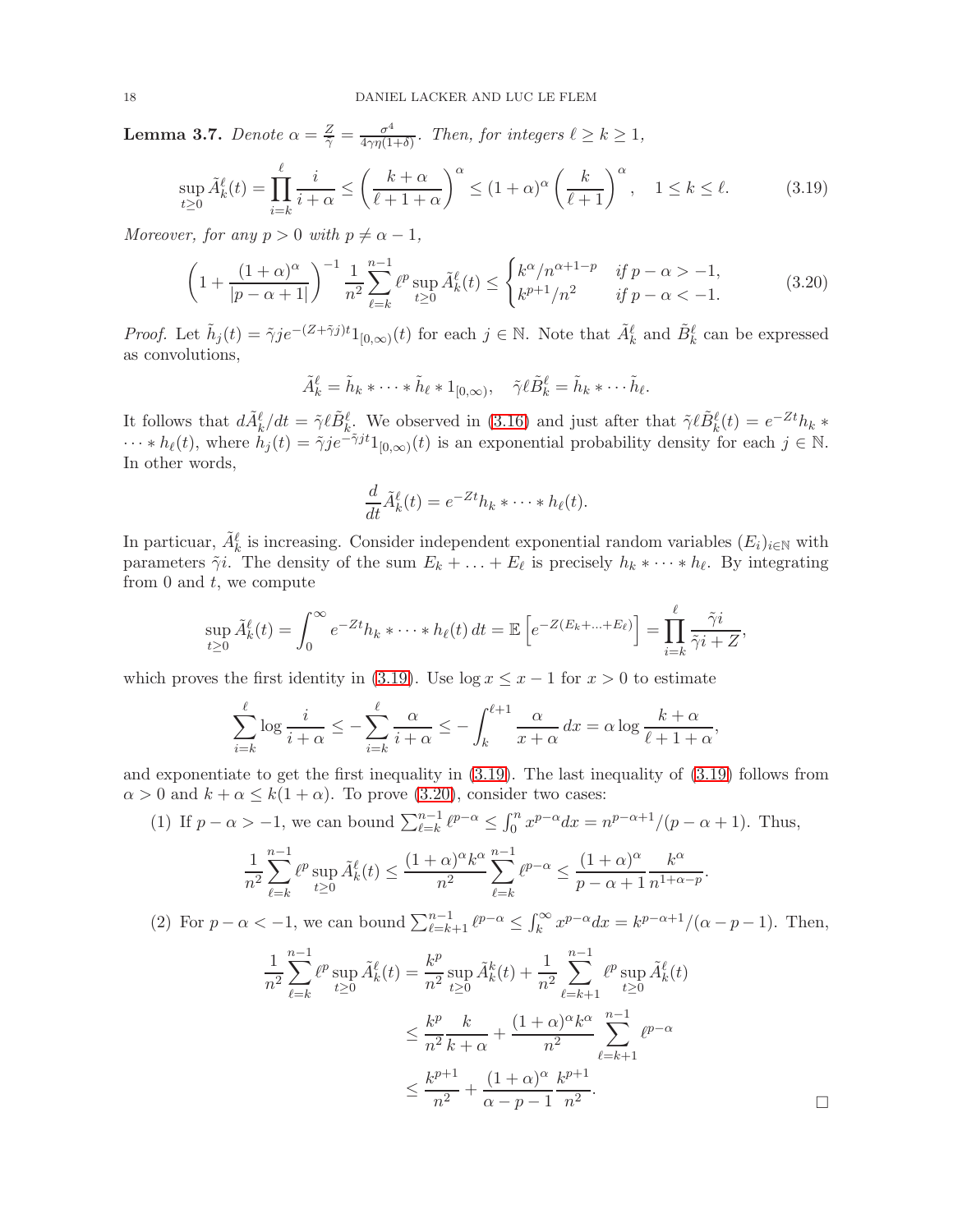<span id="page-18-0"></span>3.5. Proof of Theorem [2.1,](#page-4-0) for  $r_c > 2$ . We first apply part (1) of Lemma [3.5.](#page-12-1) Combining [\(3.6\)](#page-13-2) and [\(3.7\)](#page-13-3) and the assumption  $H_0^k \leq C_0 (k/n)^2$  yields

$$
H_T^k \leq \frac{C_0}{n^2} \sum_{\ell=k}^{n-1} \ell^2 \tilde{B}_k^{\ell}(T) + \frac{M}{\delta \gamma n^2} \sum_{\ell=k}^{n-1} \ell^2 \tilde{A}_k^{\ell}(T) + n \tilde{A}_k^{n-1}(T) \left( C_0 e^{-ZT} + 4\eta M \sigma^{-4} \right).
$$

Applying Lemma [3.7](#page-17-2) for the last term, as well as Lemma [3.6](#page-16-3) (with  $p = 2$ ) for the first term,

$$
H_T^k \le 18C_0 \frac{k^2}{n^2} e^{(2\tilde{\gamma} - Z)T} + \frac{M}{\delta \gamma n^2} \sum_{\ell=k}^{n-1} \ell^2 \tilde{A}_k^{\ell}(T) + (1 + \alpha)^{\alpha} \frac{k^{\alpha}}{n^{\alpha - 1}} \left( C_0 e^{-ZT} + 4\eta M \sigma^{-4} \right). \tag{3.21}
$$

In the following, we write C to denote a constant which can depend only on  $(C_0, \gamma, \sigma, M, \eta)$ , and may change from line to line but never depends on  $(n, k, T)$ . Recall that  $\alpha = \frac{Z}{\tilde{\gamma}} = \frac{\sigma^4}{4\gamma\eta(1+\delta)}$  $\frac{1+r_c}{1+\delta}$ . Since  $r_c > 2$ , we may choose  $\delta > 0$  such that  $\alpha > 3$ . Clearly  $e^{(2\tilde{\gamma}-Z)T} = e^{\tilde{\gamma}(2-\alpha)T} \leq 1$ . Apply Lemma [3.7](#page-17-2) (with  $p = 2$ ) in the second term of [\(3.21\)](#page-18-2), noting that  $2 - \alpha < -1$ , to get

$$
H_T^k \le C\left(\frac{k^2}{n^2} + \frac{k^3}{n^2} + \frac{k^{\alpha}}{n^{\alpha-1}}\right)
$$

<span id="page-18-2"></span>.

Noting that  $\alpha > 3$ , this yields the suboptimal  $H_T^k \leq Ck^3/n^2$ . This is where part (2) of Lemma [3.5](#page-12-1) enters the picture, allows us to sharpen the k exponent.

Specifically, since we now know  $H_T^3 \leq C/n^2$ , we can apply part (2) of Lemma [3.5,](#page-12-1) with  $p = 2$ , to get  $H_T^n \leq C$  and

$$
H_T^k \le \frac{C_0}{n^2} \sum_{\ell=k}^{n-1} \ell^2 \tilde{B}_k^{\ell}(T) + \frac{C}{n^2} \sum_{\ell=k}^{n-1} \ell \tilde{A}_k^{\ell}(T) + \tilde{A}_k^{n-1}(T) H_T^n.
$$

The first term is bounded by  $18C_0(k/n)^2$ , by Lemma [3.6.](#page-16-3) For the third term, we use Lemma [3.7](#page-17-2) to get  $\tilde{A}_k^{n-1}(T)H_T^n \leq C(k/n)^\alpha \leq C(k/n)^2$  since  $\alpha > 2$ . For the middle term, we use Lemma [3.7](#page-17-2) (with  $p = 1$ ), noting that  $1 - \alpha < -1$ :

$$
\frac{1}{n^2} \sum_{\ell=k}^{n-1} \ell \tilde{A}_k^{\ell}(T) \le \left(1 + \frac{(1+\alpha)^{\alpha}}{\alpha - 3}\right) (k/n)^2.
$$

This completes the proof of Theorem [2.1](#page-4-0) in the case  $r_c > 2$ .

3.6. An inductive lemma. In order to prove Theorem [2.1](#page-4-0) in the remaining case  $0 < r_c \leq 2$ , we first state a lemma which inductively applies part (2) of Lemma [3.5,](#page-12-1) as was described in the paragraph following the statement of the lemma. In the following, define

$$
r_c := \frac{\sigma^4}{4\gamma\eta} - 1
$$
, and  $q_m := 2(1 - 2^{-m})$ , for  $m \in \mathbb{N}$ ,

and note that  $q_{m+1} = 1 + q_m/2$ .

<span id="page-18-1"></span>**Lemma 3.8.** Let  $0 < r < 2$  satisfy  $r < r_c$ . Suppose  $m \in \mathbb{N}$  is such that  $rq_m < 2$ . Suppose *that there exists a constant*  $C_0$  *such that*  $H_0^k \leq C_0 k^{1+r}/n^{\min(2,2r)}$ , for all  $k = 1, ..., n$ . Suppose  $\int_0^1 t \, dt \, \sup_{T \geq 0} H_T^3 \leq C_m n^{-r q_m}$  *for some constant*  $C_m > 0$ . Then, there exists a constant  $C'_m > 0$ *depending only on*  $(C_m, \sigma, \eta, \gamma, C_0, M)$  *such that, by defining*  $C_{m+1} = \frac{C'_m}{(r_c-r)[2-rq_{m+1}]}$ *, we have:* 

- (1) If  $rq_{m+1} < 2$ , then  $\sup_{T \geq 0} H_T^3 \leq C_{m+1} n^{-rq_{m+1}}$ ,
- (2) If  $rq_{m+1} > 2$ , then  $\sup_{T \geq 0} H_T^3 \leq C_{m+1} n^{-2}$ .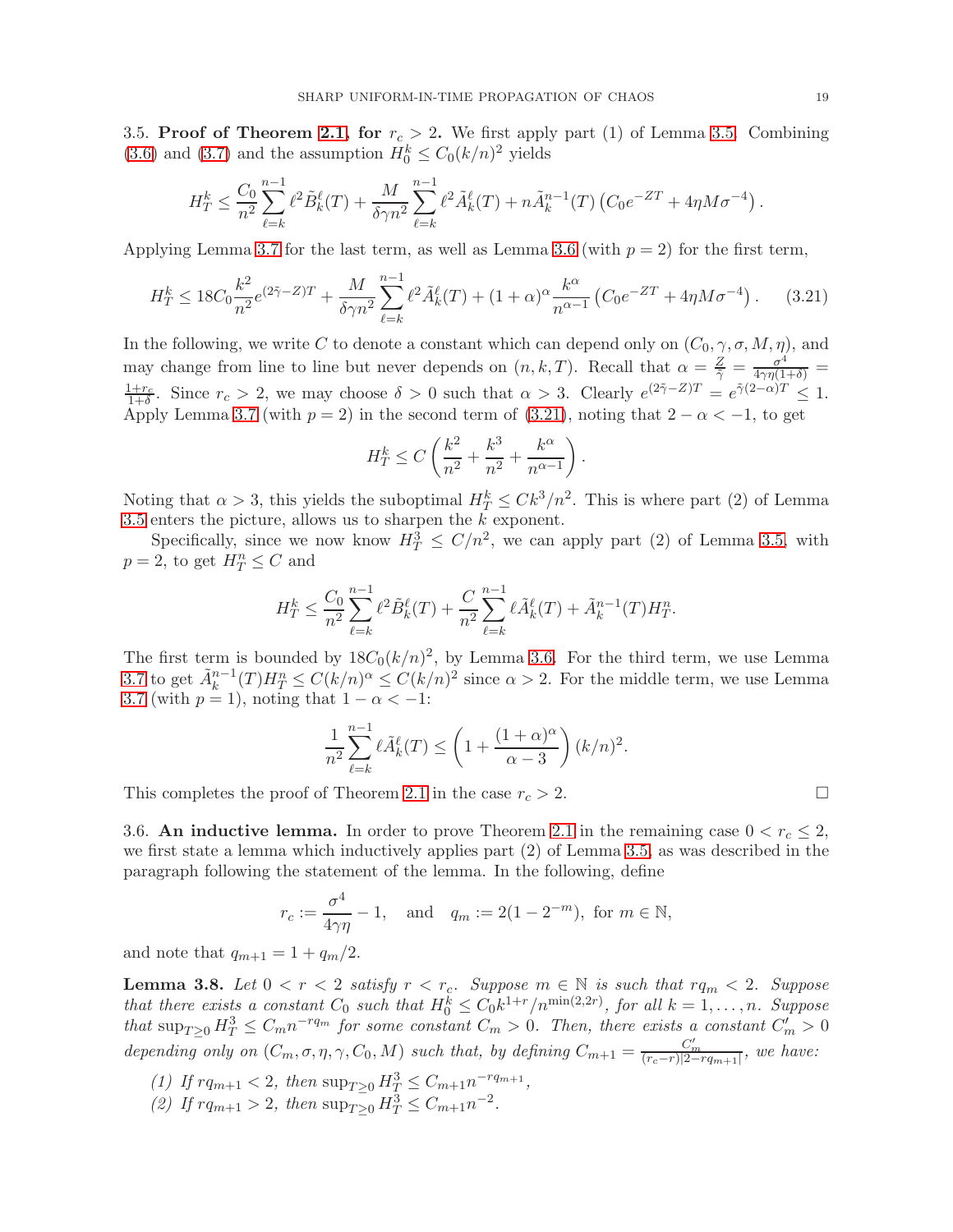*Proof.* Recall that  $\alpha = \frac{Z}{\tilde{\gamma}} = \frac{\sigma^4}{4\gamma\eta(1+\delta)} = (1+r_c)/(1+\delta)$  where the parameter  $\delta > 0$  can be chosen freely. Let  $r^* = \min(2, 2r)$ . Choose  $\delta = (r_c - r)/(1 + r)$ , so that  $\alpha = 1 + r$ . We apply Lemma [3.5](#page-12-1) and deduce the existence of a constant  $\tilde{C}_m > 0$ , depending only on  $(C_m, C_0, \gamma, \eta, \sigma, M)$  such that

$$
H_T^n \le \tilde{C}_m (n^{1+r-r^*} + n^{1-\frac{rq_m}{2}}),\tag{3.22}
$$

$$
H_T^k \le \frac{C_0}{n^{r^*}} \sum_{\ell=k}^{n-1} \ell^{1+r} \tilde{B}_k^{\ell}(T) + \frac{\tilde{C}_m}{\delta n^2} \sum_{\ell=k}^{n-1} \ell^{2-\frac{rqm}{2}} \tilde{A}_k^{\ell}(T) + \tilde{A}_k^{n-1}(T) H_T^n, \ 1 \le k < n,\tag{3.23}
$$

for all  $T \geq 0$ . For the first term of the right hand side of [\(3.23\)](#page-19-0), Lemma [3.6](#page-16-3) yields

$$
\sup_{T\geq 0} \frac{C_0}{n^{r^*}} \sum_{\ell=k}^{n-1} \ell^{1+r} \tilde{B}_k^{\ell}(T) \leq \sup_{T\geq 0} 2C_0 \frac{k^{1+r}}{n^{r^*}} (2+r)^{1+r} e^{(\tilde{\gamma}(1+r)-Z)T} \leq 128 C_0 \frac{k^{1+r}}{n^{r^*}},
$$

where the last step used  $\tilde{\gamma}(1+r) - Z = 0$ , and also  $r \leq 2$  so that  $2(2+r)^{1+r} \leq 128$ . Since  $r \leq 2$ , we have  $1/\delta \leq 3/(r_c - r)$ , and so

<span id="page-19-2"></span><span id="page-19-0"></span>
$$
H_T^k \le 128C_0 \frac{k^{1+r}}{n^{r^*}} + \frac{3\tilde{C}_m}{(r_c - r)n^2} \sum_{\ell=k}^{n-1} \ell^{2 - \frac{rq_m}{2}} \tilde{A}_k^{\ell}(T) + \tilde{A}_k^{n-1}(T) H_T^n. \tag{3.24}
$$

We next wish to combine the exponents.

Suppose first that  $rq_{m+1} < 2$ . Then  $2 - \frac{rq_m}{2} - \alpha > -1$ , and Lemma [3.7](#page-17-2) with  $\alpha = 1 + r$  and  $q = 2 - \frac{rq_m}{2}$  $\frac{q_m}{2}$  yields

$$
H_T^k \le 128C_0 \frac{k^{1+r}}{n^{r^*}} + \frac{3\tilde{C}_m}{r_c - r} \left( 1 + \frac{(2+r)^{1+r}}{2 - r q_m/2 - r} \right) \frac{k^{1+r}}{n^{2+r - (2-rq_m/2)}} + (2+r)^{1+r} \frac{k^{1+r}}{n^{1+r}} H_T^n
$$
  

$$
\le 128C_0 \frac{k^{1+r}}{n^{r^*}} + \frac{3\tilde{C}_m}{r_c - r} \left( 1 + \frac{64}{2 - r q_{m+1}} \right) \frac{k^{1+r}}{n^{r q_{m+1}}} + 64 \frac{k^{1+r}}{n^{1+r}} H_T^n,
$$

where we used  $q_{m+1} = 1 + q_m/2$  and  $(2+r)^{1+r} \le 64$ , the latter following from  $r \le 2$ . To simplify this further, we claim first that

<span id="page-19-3"></span><span id="page-19-1"></span>
$$
1 + r - r^* < 1 - \frac{rq_m}{2}.\tag{3.25}
$$

Indeed, if  $r > 1$ , then  $r^* = 2$ , and [\(3.25\)](#page-19-1) follows from the assumed inequality  $r + r q_m/2 =$  $rq_{m+1} < 2$ . If instead  $r \leq 1$ , then  $r^* = 2r$ , and  $(3.25)$  follows simply from  $q_m < 2$ . Now, using [\(3.25\)](#page-19-1), we see that  $(3.22)$  implies  $H_T^n \leq 2\tilde{C}_m n^{1-\frac{rq_m}{2}}$ . Using again  $q_{m+1} = 1 + q_m/2$ , we deduce that  $H_T^n/n^{1+r} \leq 2\tilde{C}_m/n^{rq_{m+1}}$ . Also, rearranging [\(3.25\)](#page-19-1) shows that  $r^* \geq r q_{m+1}$ , so  $n^{-r^*} \leq n^{-r q_{m+1}}$ . We can now simplify the first and last terms in [\(3.24\)](#page-19-3) to get

$$
H_T^k \le 128C_0 \frac{k^{1+r}}{n^{rq_{m+1}}} + \frac{3\tilde{C}_m}{r_c - r} \left( 1 + \frac{64}{2 - rq_{m+1}} \right) \frac{k^{1+r}}{n^{rq_{m+1}}} + 128\tilde{C}_m \frac{k^{1+r}}{n^{rq_{m+1}}}.
$$

Evaluating this for  $k = 3$  and using  $1 + r \leq 3$  gives

$$
H_T^3 n^{rq_{m+1}} \le 3456C_0 + \frac{81\tilde{C}_m}{r_c - r} \left( 1 + \frac{64}{2 - rq_{m+1}} \right) + 3456\tilde{C}_m,
$$

Using  $r_c - r \le r_c$  and  $2 - r q_{m+1} \le 2$ , we may put with each term the same denominator  $(r_c - r)(2 - rq_{m+1})$ . This completes the proof in the case  $rq_{m+1} < 2$ .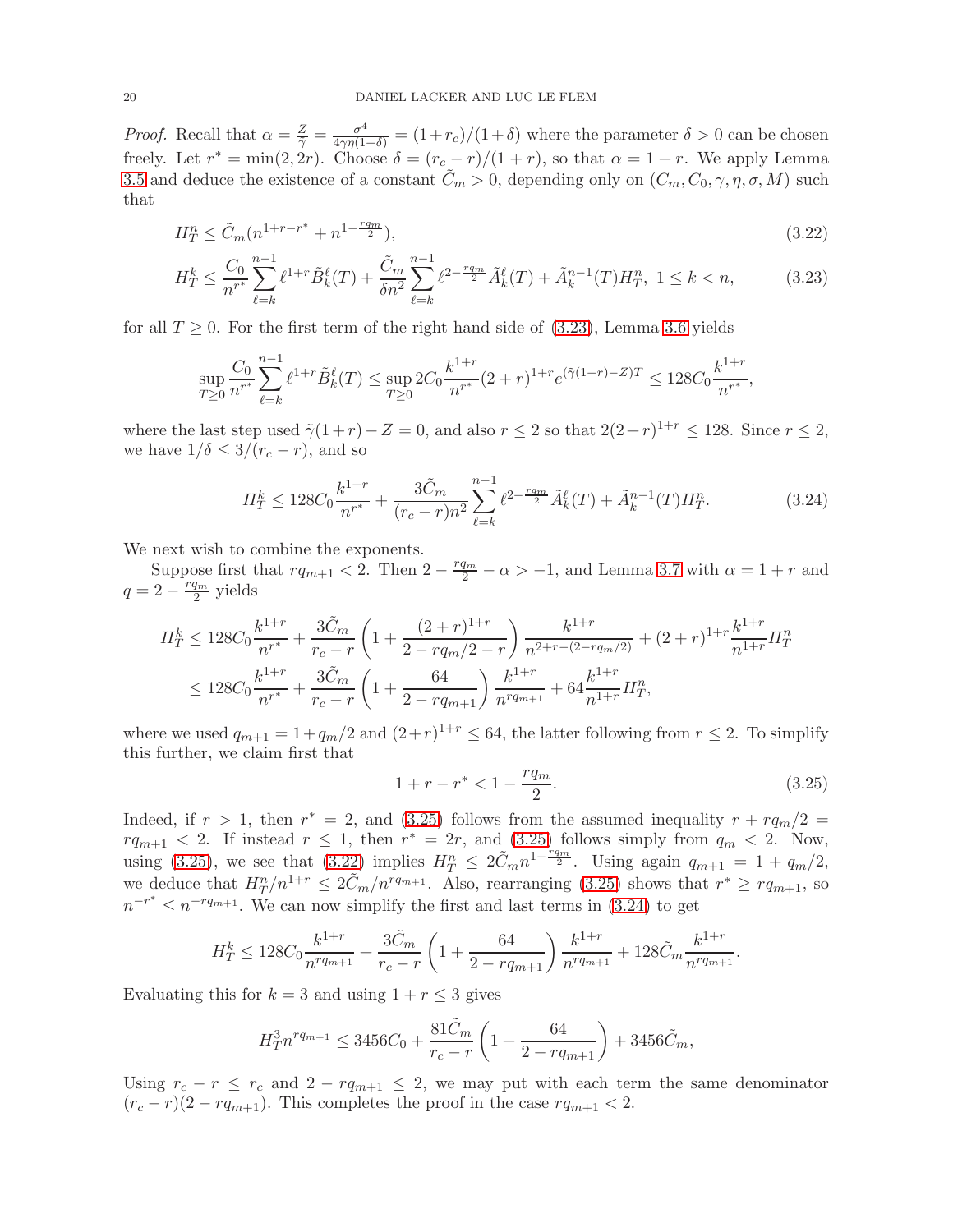If instead  $rq_{m+1} > 2$ , then  $r > 1$  because  $q_{m+1} < 2$ , and thus  $r^* = 2$ . Moreover,  $1 - \frac{rq_m}{2} <$  $r-1$ , and thus  $H^n_T \leq 2\tilde{C}_m n^{r-1}$  by [\(3.22\)](#page-19-2). Apply Lemma [3.7](#page-17-2) to obtain this time

$$
H_T^k \le 128C_0 \frac{k^{1+r}}{n^2} + \frac{3\tilde{C}_m}{r_c - r} \left( 1 + \frac{(2+r)^{1+r}}{rq_{m+1} - 2} \right) \frac{k^{3-\frac{rq_m}{2}}}{n^2} + (2+r)^{1+r} \frac{k^{1+r}}{n^{1+r}} 2\tilde{C}_m n^{r-1}.
$$

<span id="page-20-0"></span>Apply this with  $k = 3$  to complete the proof.

3.7. Proof of Theorem [2.1,](#page-4-0) for  $1 < r_c \leq 2$ . We begin exactly as in Section [3.5,](#page-18-0) applying part  $(1)$  of Lemma [3.5](#page-12-1) to deduce the inequality  $(3.21)$ . We will again use C to denote a constant which depends only on  $(C_0, \gamma, \sigma, M, \eta)$ , and may change from line to line, but never depends on  $(n, k, T)$ . Recall that  $\alpha = \frac{Z}{\tilde{\gamma}} = \frac{\sigma^4}{4\gamma\eta(1+\delta)} = \frac{1+r_c}{1+\delta}$ , where  $\delta > 0$  can be chosen freely. We choose here  $\delta$  so that  $2 < \alpha < 3$  and such that  $r := \alpha - 1 \notin \{2/q_m : m \in \mathbb{N}\}\)$ . Note then that  $1 < r < r_c \leq 2$ .

We simplify [\(3.21\)](#page-18-2) in this case as follows. For the first term, note that  $e^{(2\tilde{\gamma}-Z)T} = e^{\tilde{\gamma}(2-\alpha)T} \le$ 1. For the second and third terms, apply Lemma [3.7](#page-17-2) (with  $p = 2$ ), noting that  $2 - \alpha > -1$ :

$$
H_T^k \le C\left(\frac{k^2}{n^2} + \frac{k^{r+1}}{n^r} + \frac{k^{r+1}}{n^r}\right).
$$

Setting  $k = 3$  yields  $H_T^3 \le C/n^r = C/n^{rq_1}$ . The idea is to now repeatedly apply Lemma [3.8,](#page-18-1)  $m^* - 1$  times, where  $m^*$  is the smallest integer such that  $rq_{m^*} > 2$ , which exists because  $\lim_{m\to\infty} r q_m = 2r > 2$ . Note  $r q_m \neq 2$  for all m, by design. This repeated application of Lemma [3.8](#page-18-1) ultimately yields  $H_T^3 \le C/n^2$ . We may now conclude exactly as in the last paragraph of Section [3.5,](#page-18-0) noting that  $\alpha > 2$ .

<span id="page-20-1"></span>3.8. Proof of Theorem [2.1,](#page-4-0) for  $0 < r_c \leq 1$ . Let  $0 < \epsilon_1 < \epsilon_2 < r_c$ . We first claim that we can find a constant C' depending only on  $(\gamma, \sigma, M, \eta, \epsilon_1, \epsilon_2, C_0^{(\epsilon_2-\epsilon_1)/2, \epsilon_2-\epsilon_1})$ , such that

<span id="page-20-3"></span>
$$
\sup_{T\geq 0} H_T^3 \leq C'/n^{2(r_c - (\epsilon_2 - \epsilon_1))}.\tag{3.26}
$$

Abbreviate  $\epsilon := \epsilon_2 - \epsilon_1$  and  $r := r_c - \epsilon/2$ , and choose  $\delta > 0$  such that  $\alpha = 1 + r \in (1, 2)$ . Let  $p_1 = 1 + r_c - \epsilon/2$  and  $p_2 = 2r_c - \epsilon$ . We have by assumption  $H(P_0^k | \mu_0^{\otimes k}) \leq C_0^{\epsilon/2, \epsilon}$  $\int_0^{\epsilon/2,\epsilon} k^{p_1}/n^{p_2}$ . Apply Lemma [3.5\(](#page-12-1)1), plugging [\(3.6\)](#page-13-2) into [\(3.7\)](#page-13-3) and using  $p_1 - p_2 \le 1$ , we find

$$
H_T^k \leq \frac{C_0^{\epsilon/2,\epsilon}}{n^{p_2}} \sum_{\ell=k}^{n-1} \ell^{p_1} \tilde{B}_k^{\ell}(T) + \frac{M}{\delta \gamma n^2} \sum_{\ell=k}^{n-1} \ell^2 \tilde{A}_k^{\ell}(T) + n \tilde{A}_k^{n-1}(T) \left( C_0 e^{-ZT} + 4\eta M \sigma^{-4} \right).
$$

Apply Lemma [3.7](#page-17-2) for the last term, as well as Lemma [3.6](#page-16-3) for the first term:

$$
H_T^k \le 18C_0^{\epsilon/2,\epsilon} \frac{k^{p_1}}{n^{p_2}} e^{(\tilde{\gamma}p_1 - Z)T} + \frac{M}{\delta \gamma n^2} \sum_{\ell=k}^{n-1} \ell^2 \tilde{A}_k^{\ell}(T) + (1+\alpha)^{\alpha} \frac{k^{\alpha}}{n^{\alpha-1}} \left( C_0 e^{-ZT} + 4\eta M \sigma^{-4} \right),
$$
 (3.27)

where we used  $p_1 \leq 2$  to get  $2(1+p_1)^{p_1} \leq 18$ . Simplify the first term by noting that  $p_1 = \alpha$ and so  $e^{(\tilde{\gamma}p_1 - Z)T} = 1$ . Apply Lemma [3.7](#page-17-2) (with  $p = 2$ ) to the second term in [\(3.27\)](#page-20-2), noting that  $2 - \alpha > -1$ , to get

<span id="page-20-2"></span>
$$
H_T^k \le C' \left( \frac{k^{1+r}}{n^{2r}} + \frac{k^{1+r}}{n^r} + \frac{k^{1+r}}{n^r} \right),\,
$$

with C' depending only on  $(\gamma, \sigma, M, \eta, \epsilon, C_0^{\epsilon/2, \epsilon})$ .

By evaluating the above for  $k = 3$ , we have  $H_T^3 \leq C'/n^r$ . We may now repeatedly apply Lemma [3.8,](#page-18-1) as in Section [3.7,](#page-20-0) but this time we never reach the case where  $rq_m \geq 2$  because  $rq_m \uparrow$  $2r < 2r_c \leq 2$  as  $m \to \infty$ . Instead, we choose m large enough so that  $rq_m \geq 2r - \epsilon$  and deduce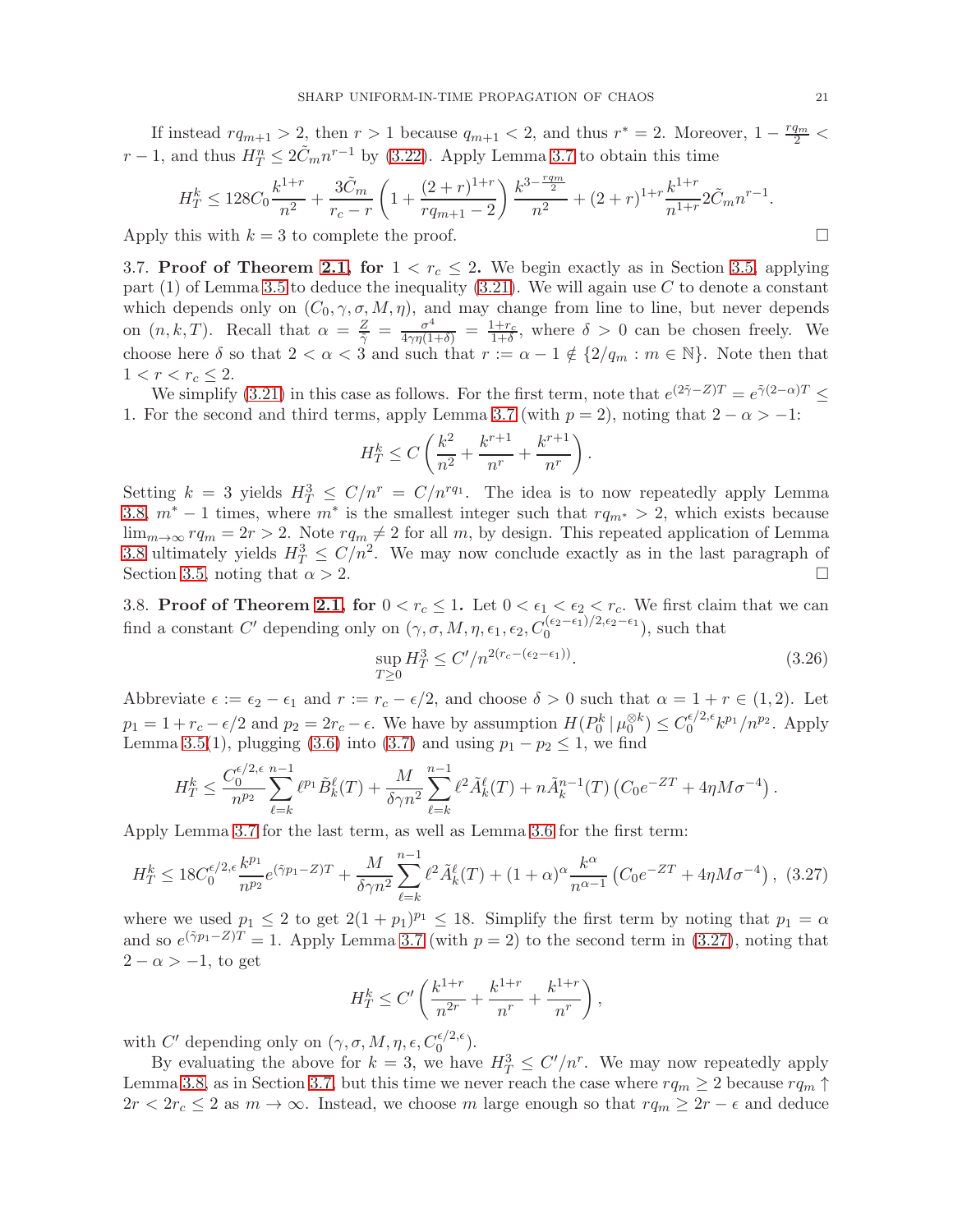that  $H_T^3 \leq C/n^{2r-\epsilon} = C/n^{2r_c-2\epsilon}$ , where  $C > 0$  now depends only on  $(\gamma, \sigma, M, \eta, \epsilon_1, \epsilon_2, C_0^{\epsilon/2, \epsilon})$ . For the rest of this proof,  $C > 0$  may additionally depend on  $C_0^{\epsilon_1,\epsilon_2}$  $_0^{\epsilon_1,\epsilon_2}$  and may change from line to line, but it will never depend on  $(n, k, T)$ .

With [\(3.26\)](#page-20-3) now established, let us now instead choose  $\delta > 0$  (depending only on  $\sigma, \gamma, \eta, \epsilon_1$ ) so that  $\alpha = 1 + r_c - \epsilon_1$ , and define  $p_1 = 1 + r_c - \epsilon_1$  and  $p_2 = 2r_c - \epsilon_2$ . Then [\(3.27\)](#page-20-2) again holds but with  $C_0^{\epsilon/2,\epsilon}$  $C_0^{\epsilon/2,\epsilon}$  replaced by  $C_0^{\epsilon_1,\epsilon_2}$  $_{0}^{\epsilon_{1},\epsilon_{2}}$ . In light of [\(3.26\)](#page-20-3), we may apply Lemma [3.5\(](#page-12-1)2) with  $p = 2(r_c - (\epsilon_2 - \epsilon_1))$  to get

$$
H_T^n \le C n^{1-r_c+\epsilon_2-\epsilon_1},
$$
  
\n
$$
H_T^k \le C \frac{k^{1+r_c-\epsilon_1}}{n^{2r_c-\epsilon_2}} + \frac{C}{n^2} \sum_{\ell=k}^{n-1} \ell^{2-r_c+\epsilon_2-\epsilon_1} \tilde{A}_k^{\ell}(T) + \tilde{A}_k^{n-1}(T) H_T^n.
$$

Apply Lemma [3.7](#page-17-2) with  $p = 2 - r_c + \epsilon_2 - \epsilon_1$ , noting that then  $p - \alpha = 1 - 2r_c + \epsilon_2 > -1$ , to get

$$
\frac{1}{n^2} \sum_{\ell=k}^{n-1} \ell^{2-r_c+\epsilon_2-\epsilon_1} \tilde{A}_k^{\ell}(T) \le C \frac{k^{\alpha}}{n^{\alpha+1-p}} = C \frac{k^{1+r_c-\epsilon_1}}{n^{2r_c-\epsilon_2}}.
$$

Lemma [3.7](#page-17-2) also yields

$$
\tilde{A}_k^{n-1}(T)H_T^n \le C\frac{k^{\alpha}}{n^{\alpha}}n^{1-r_c+\epsilon_2-\epsilon_1} = C\frac{k^{1+r_c-\epsilon_1}}{n^{2r_c-\epsilon_2}}.
$$

<span id="page-21-0"></span>Put it together to complete the proof of this final case, and thus the theorem.  $\Box$ 

#### 4. Proof of for reversed entropy

In this section we prove Theorem [2.5.](#page-6-0) Define the reversed relative entropy

$$
H_t^k := H(\mu_t^{\otimes k} | P_t^k), \quad t \ge 0, \ 1 \le k \le n.
$$

By assumption,  $H_0^k \n\t\le C_0 (k/n)^p$  for some  $C_0$  and  $0 < p \le 2$ , with the choice of p depending on which case in Theorem [2.5](#page-6-0) we are considering. We make use again of the functions  $\hat{b}_i^k$  defined in [\(3.1\)](#page-11-2). We first apply Lemma [3.1](#page-10-0) to compute the time-derivative of  $H_t^k$ . It is evident that (H.1,2) hold because b is bounded and  $b_0$  is locally bounded. Moreover,  $(H.3)$  is a direct consequence of [\(2.9\)](#page-6-3). We thus obtain, for all  $t > s \geq 0$ ,

$$
H_t^k - H_s^k + \frac{\sigma^2}{4} \int_s^t I(\mu_u^{\otimes k} | P_u^k) du \le \frac{1}{\sigma^2} \int_s^t \int_{(\mathbb{R}^d)^k} \sum_{i=1}^k |\hat{b}_i^k(u, x) - \langle \mu_u, b(u, x_i, \cdot) \rangle|^2 \mu_u^{\otimes k}(dx) du.
$$

The LSI [\(2.10\)](#page-6-2) marginalizes, in the sense that

$$
H(\nu \mid P_t^k) \leq \eta I(\nu \mid P_t^k), \quad \forall k = 1, \dots, n, \ \nu \in \mathcal{P}((\mathbb{R}^d)^k), \ t \geq 0.
$$

Indeed, for a given k and  $\nu \in \mathcal{P}((\mathbb{R}^d)^k)$ , this follows by applying  $(2.10)$  to the measure  $\tilde{\nu} \in$  $\mathcal{P}((\mathbb{R}^d)^n)$  with density  $d\tilde{\nu}/dP_t^n(x_1,\ldots,x_n) = d\nu/dP_t^k(x_1,\ldots,x_k)$ . This yields

$$
H_t^k - H_s^k + \frac{\sigma^2}{4\eta} \int_s^t H_u^k du \le \frac{1}{\sigma^2} \int_s^t \int_{(\mathbb{R}^d)^k} \sum_{i=1}^k |\hat{b}_i^k(u, x) - \langle \mu_u, b(u, x_i, \cdot) \rangle|^2 \mu_u^{\otimes k}(dx) du
$$

$$
= \frac{k}{\sigma^2} \int_s^t \int_{(\mathbb{R}^d)^k} |\hat{b}_1^k(u, x) - \langle \mu_u, b(u, x_1, \cdot) \rangle|^2 \mu_u^{\otimes k}(dx) du, \tag{4.1}
$$

<span id="page-21-1"></span>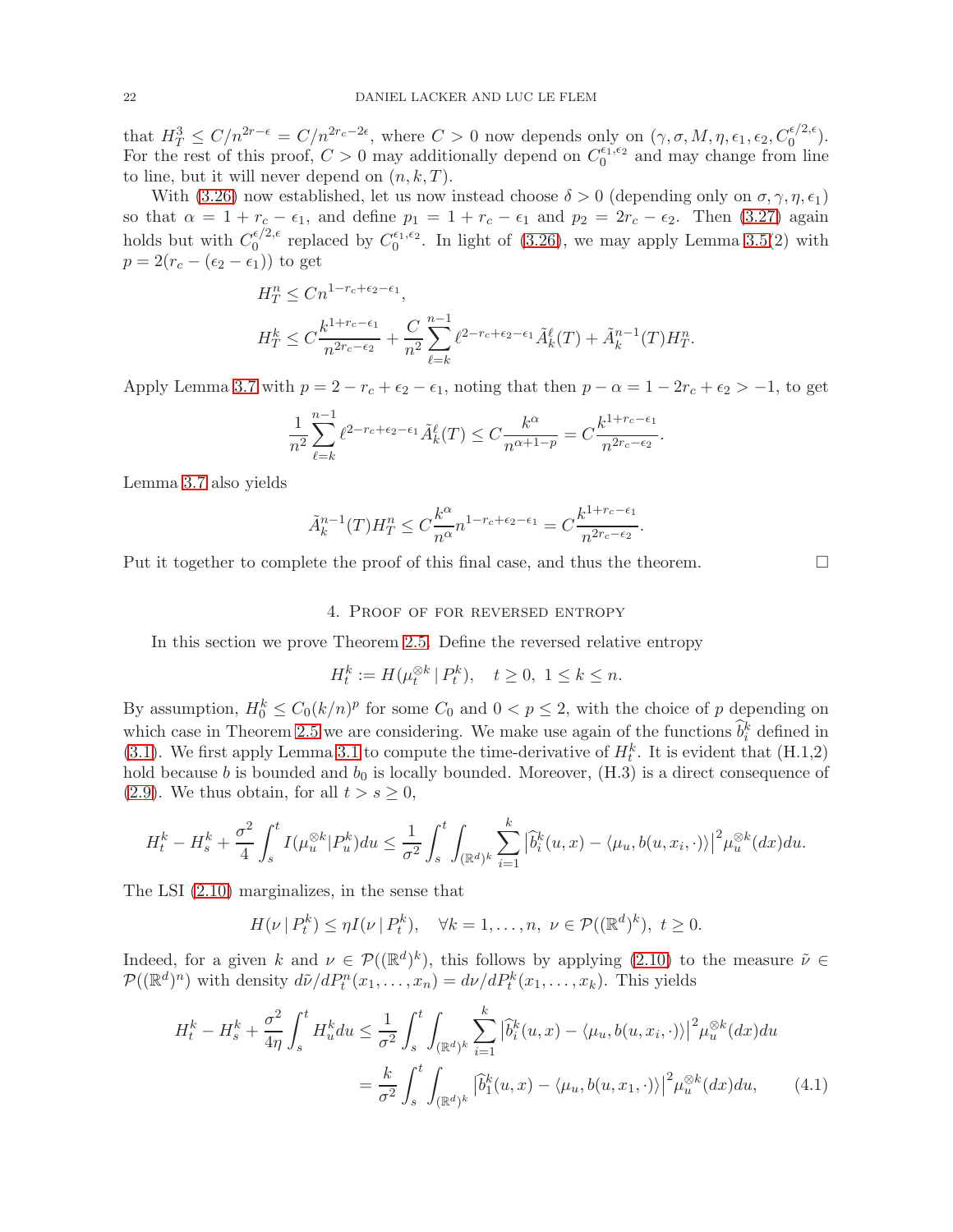where the second line comes from exchangeability. Use the definition of  $\hat{b}_1^k$  to write the inside of the time integral of right-hand side as

$$
\frac{k}{\sigma^2} \int_{(\mathbb{R}^d)^k} \left| \frac{1}{n-1} \sum_{j=2}^k \left( b(t, x_1, x_j) - \langle \mu_t, b(t, x_1, \cdot) \rangle \right) + \frac{n-k}{n-1} \langle P_{t, x}^{k+1|k} - \mu_t, b(t, x_1, \cdot) \rangle \right|^2 \mu_t^{\otimes k}(dx).
$$

Let  $\delta > 0$ , to be chosen later, and use the inequality  $(x+y)^2 \le (1+\delta)x^2 + (1+\delta^{-1})y^2$  to further bound this by

<span id="page-22-0"></span>
$$
\frac{k}{\sigma^2}(1+\delta^{-1})I + \frac{k}{\sigma^2}(1+\delta)II,
$$

where we set

$$
I := \int_{(\mathbb{R}^d)^k} \left| \frac{1}{n-1} \sum_{j=2}^k \left( b(t, x_1, x_j) - \langle \mu_t, b(t, x_1, \cdot) \rangle \right) \right|^2 \mu_t^{\otimes k}(dx),
$$
  

$$
II := \int_{(\mathbb{R}^d)^k} \left| \frac{n-k}{n-1} \langle P_{t,x}^{k+1|k} - \mu_t, b(t, x_1, \cdot) \rangle \right|^2 \mu_t^{\otimes k}(dx),
$$

again with the convention that  $II = 0$  for  $k = n$ . Expanding the square in I, the cross-terms vanish, and by exchangeability we have

$$
I = \frac{k-1}{(n-1)^2} \int_{(\mathbb{R}^d)^2} \left| b(t, x_1, x_2) - \langle \mu_t, b(t, x_1, \cdot) \rangle \right|^2 \mu_t^{\otimes 2}(dx) \le \frac{\gamma(k-1)}{2(n-1)^2},\tag{4.2}
$$

where we set  $\gamma := 2||b|^2||_{\infty}$ . We note here for future use that when  $k = n$ , we have  $I \leq \gamma/2(n-1)$ and  $II = 0$ , so that  $(4.1)$  becomes

$$
H_t^n - H_s^n + \frac{\sigma^2}{4\eta} \int_s^t H_u^n du \le \frac{\gamma n}{2\sigma^2 (n-1)} \le \frac{\gamma}{\sigma^2}.
$$

Using a form of Gronwall's inequality (see Lemma [B.1\)](#page-31-9), and setting  $Z = \sigma^2/4\eta$ , we have

$$
H_t^n \le e^{-Zt} H_0^n + \int_0^t \frac{\gamma}{\sigma^2} e^{Z(s-t)} ds \le C_0 e^{-Zt} + \frac{4\gamma\eta}{\sigma^4}.
$$
 (4.3)

Next, for  $k < n$ , we bound II. Since b is bounded, Pinsker's inequality yields

<span id="page-22-1"></span>
$$
|\langle P_{t,x}^{k+1|k} - \mu_t, b(t, x_1, \cdot) \rangle|^2 \leq \gamma H(\mu_t | P_{t,x}^{k+1|k}).
$$

Using  $(n-k)/(n-1) \leq 1$  and the chain rule for relative entropy (as in [\(3.12\)](#page-14-1)), we get

$$
II \le \gamma \int_{(\mathbb{R}^d)^k} H(\mu_t | P_{t,x}^{k+1|k}) \mu_t^{\otimes k}(dx) = \gamma \big( H_t^{k+1} - H_t^k \big).
$$

Adding this to  $(4.2)$  and returning to  $(4.1)$  yields

$$
H_t^k - H_s^k \le \int_s^t \left( \frac{k(k-1)\gamma(1+\delta^{-1})}{2(n-1)^2\sigma^2} + \tilde{\gamma}k H_u^{k+1} - (Z + \tilde{\gamma}k)H_u^k \right) du.
$$

where we set  $\tilde{\gamma} = \gamma (1 + \delta)/\sigma^2$ . The first term inside the integral is bounded by  $\tilde{\gamma} k^2/\delta n^2$ , which follows from using  $(k-1)/(n-1) \leq k/n$  and  $n \leq 2(n-1)$  as well as the identity  $\frac{1+\delta^{-1}}{\sigma^2}\gamma = \frac{\tilde{\gamma}}{\delta}$  $\frac{\gamma}{\delta}.$ By Gronwall's inequality (as in Lemma [B.1\)](#page-31-9),

$$
H_t^k \le e^{-(Z+\tilde{\gamma}k)t} H_0^k + \int_0^t e^{-(Z+\tilde{\gamma}k)s} \left(\frac{\tilde{\gamma}k^2}{\delta n^2} + \tilde{\gamma}k H_s^{k+1}\right) ds.
$$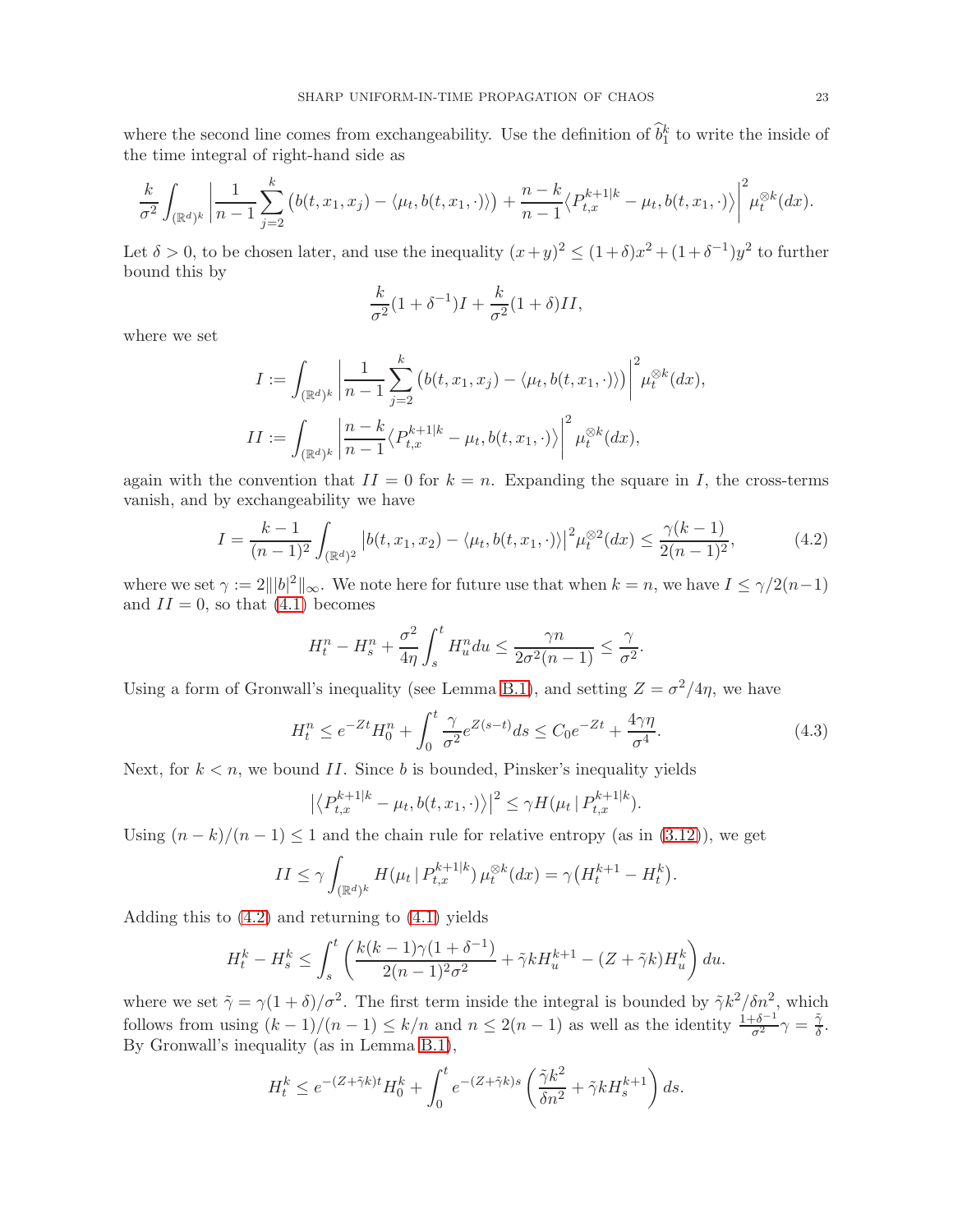By iterating for  $\ell = k, k + 1, \ldots, n$  as in the proof of Lemma [3.5,](#page-12-1) we have

$$
H_T^k \le \sum_{\ell=k}^{n-1} H_0^{\ell} \tilde{B}_k^{\ell}(T) + \frac{1}{\delta n^2} \sum_{\ell=k}^{n-1} \ell \tilde{A}_k^{\ell}(T) + \tilde{A}_k^{n-1}(T) H_T^n,
$$

where  $\tilde{A}_k^{\ell}$  and  $\tilde{B}_k^{\ell}$  (and Z and  $\tilde{\gamma}$ ) are defined as in Lemma [3.5.](#page-12-1) Plugging in [\(4.3\)](#page-22-1) and the assumption  $H_0^k \leq C_0 (k/n)^p$ , we obtain

$$
H_T^k \le \frac{C_0}{n^p} \sum_{\ell=k}^{n-1} \ell^p \tilde{B}_k^{\ell}(T) + \frac{1}{\delta n^2} \sum_{\ell=k}^{n-1} \ell \tilde{A}_k^{\ell}(T) + \tilde{A}_k^{n-1}(T) \left( C_0 e^{-Zt} + 4\gamma \eta \sigma^{-4} \right). \tag{4.4}
$$

Let  $\alpha = \frac{Z}{\tilde{\gamma}} = \frac{\sigma^4}{4\gamma\eta(1)}$  $\frac{\sigma^4}{4\gamma\eta(1+\delta)}$  and apply Lemmas [3.6](#page-16-3) and [3.7](#page-17-2) in [\(4.4\)](#page-23-1) to get

$$
H_T^k \le \frac{2C_0k^p}{n^p} (1+p)^p e^{Z(\frac{p}{\alpha}-1)T} + \frac{1}{\delta n^2} \sum_{\ell=k}^{n-1} \ell \tilde{A}_k^{\ell}(T) + (1+\alpha)^{\alpha} \frac{k^{\alpha}}{n^{\alpha}} \left( C_0 + 4\gamma \eta \sigma^{-4} \right). \tag{4.5}
$$

We now complete the proof in two cases separately.

*First case:*  $p_c = \frac{\sigma^4}{4\gamma\eta} > 2$ . In this case  $p = 2$ . Choose  $\delta > 0$  so that  $\alpha > 2$ . Using Lemma [3.7,](#page-17-2)

$$
\frac{1}{n^2} \sum_{\ell=k}^{n-1} \ell \tilde{A}_k^{\ell}(T) \le \left(1 + \frac{(1+\alpha)^{\alpha}}{\alpha - 2}\right) \frac{k^2}{n^2}.
$$

Using this in [\(4.5\)](#page-23-2) and noting that  $(k/n)^{\alpha} \le (k/n)^2$  completes the proof.

*Second case:*  $p_c = \frac{\sigma^4}{4\gamma\eta} \leq 2$ . In this case  $p = \frac{\sigma^4}{4\gamma\eta} - \epsilon$ , where  $\epsilon \in (0, p_c)$ . Choose  $\delta > 0$  so that  $\alpha = p$ . Since  $\alpha < 2$ , applying Lemma [3.7](#page-17-2) yields

$$
\frac{1}{n^2} \sum_{\ell=k}^{n-1} \ell \tilde{A}_k^{\ell}(T) \le \left(1 + \frac{(1+\alpha)^{\alpha}}{2-\alpha}\right) \frac{k^{\alpha}}{n^{\alpha}}
$$

<span id="page-23-0"></span>Using this in  $(4.5)$  completes the proof.

# 5. Proof of Corollaries

<span id="page-23-1"></span>.

5.1. Convex potentials: Proof of Corollary [2.7.](#page-7-0) Here  $b_0(t, x) = -\nabla U(x)$  and  $b(t, x, y) =$  $-\nabla W(x-y)$ . We need to check that the conditions of [A](#page-4-1)ssumptions **[E](#page-3-3)** and **A** hold. Note that the LSI for  $\mu_0$  is known to imply that  $\mu_0$  has finite moments of every order.

We start with Assumption [E](#page-3-3). Assumption (E.1) is immediate by continuity of  $(\nabla U, \nabla W)$ . Suppose that  $L < \infty$ . The existence and uniqueness of a weak solution  $(\mu_t)_{t>0}$  of the nonlinear Fokker-Planck equation follows from [\[11,](#page-31-1) Theorem 2.6], and since  $\nabla W$  Lipschitz we may use the moment bounds of [\[11,](#page-31-1) Theorem 2.6] to deduce  $\nabla W(x - \cdot) \in L^1(\mu_t)$  for all  $(t, x)$  as well as the continuity and thus local boundedness of  $(t, x) \mapsto \langle \mu_t, \nabla W(x - \cdot) \rangle$ . This shows Assumption ([E](#page-3-3).2). The existence of a unique (starting from the given initial law  $P_0^n$ ) solution  $(P_t^n)_{t\geq 0}$  to the Fokker-Planck equation required by Assumption  $(E.3)$  $(E.3)$  $(E.3)$  is justified in [\[11,](#page-31-1) Section 2]. Because  $\nabla U$ and  $\nabla W$  have polynomial growth in x, the integrability requirements of Assumption ([E](#page-3-3).3) are a simple consequences of the moments bounds for  $P_t^n$  and  $\mu_t$  given in [\[11,](#page-31-1) Corollary 2.3, Theorem 2.6], which adapt easily to the case of non-i.i.d. initial conditions. If  $L = \infty$  but  $R < \infty$ , we verify Assumption [E](#page-3-3) in a similar fashion.

We now turn to checking [A](#page-4-1)ssumption **A**. Using the assumption  $\nabla^2(U+W) \succeq \alpha I$ , the (timeinhomogeneous) generator  $\varphi \mapsto -\nabla \varphi \cdot \nabla U - \nabla \varphi \cdot \nabla W * \mu_t + \frac{\sigma^2}{2} \Delta \varphi$  of the Fokker-Planck equation satisfied by  $(\mu_t)_{t\geq 0}$  obeys the curvature condition described in [\[36,](#page-32-11) Proposition 3.12] and [\[15,](#page-32-26)

<span id="page-23-2"></span>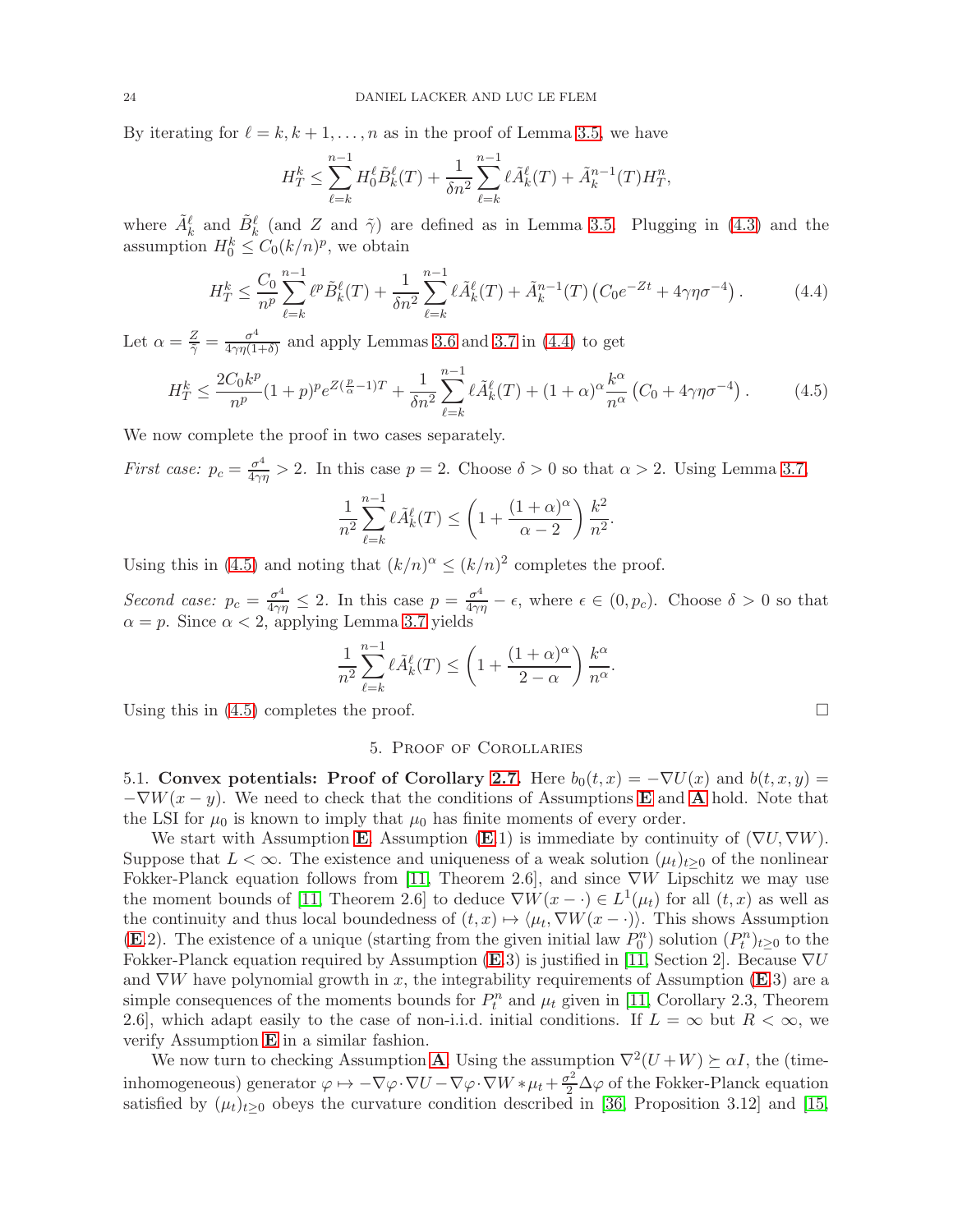Theorem 4.1], and we may thus deduce from their arguments (see also [\[36,](#page-32-11) Corollary 3.7]) that  $\mu_t$  satisfies a LSI with constant  $\frac{\sigma^2}{4\alpha}$  $\frac{\sigma^2}{4\alpha}(1 - e^{-4\alpha t/\sigma^2}) + \frac{\eta_0}{4}e^{-4\alpha t/\sigma^2}$ . This shows that Assumption ([A](#page-4-1).1) holds with  $\eta = \max(\eta_0/4, \overline{\sigma^2}/4\alpha)$ . For Assumption (A.2), first notice that if  $R < \infty$ , Pinsker's inequality gives us the required inequality with  $\gamma = 2R^2$ . In the case where  $L < \infty$ , recall from Remark [2.3](#page-5-0) that  $\mu_t$  obeys the quadratic transport inequality [\(2.8\)](#page-5-3). Hence, since  $\nabla W$ is L-Lipschitz, we use Kantorovich duality to deduce

$$
|\langle \nu - \mu_t, \nabla W(x - \cdot) \rangle|^2 \le L^2 W_1^2(\mu_t, \nu) \le L^2 W_2^2(\mu_t, \nu) \le 4\eta L^2 H(\nu | \mu_t).
$$
 (5.1)

This yields [A](#page-4-1)ssumption (**A**.2) with  $\gamma = 4\eta L^2$ . We finally check that the constant M of Assumption  $(A.3)$  $(A.3)$  $(A.3)$  is finite and bounded uniformly in n, which here is

$$
M := \underset{t \ge 0}{\operatorname{ess\,sup}} \mathbb{E} \left| \nabla W(X_t^1 - X_t^2) - \langle \mu_t, \nabla W(X_t^1 - \cdot) \rangle \right|^2. \tag{5.2}
$$

The case  $R < \infty$  is evident. If  $L < \infty$  then  $\nabla W$  has linear growth, and we conclude from the second moment bounds of [11, Corollary 2.3, Proposition 2.7]. second moment bounds of [\[11,](#page-31-1) Corollary 2.3, Proposition 2.7].

5.2. Models on the torus: Proof of Corollary [2.9.](#page-9-0) The weak well-posedness of the (linear) Fokker-Planck equation  $(2.13)$  is standard, as K is bounded and Lipschitz. The well-posedness of the SDE  $(2.11)$  follows by the standard argument of Sznitman [\[46,](#page-33-0) Chapter I.1], since K is Lipschitz. The well-posedness of the PDE [\(2.12\)](#page-8-1) in the weak sense follows by the superposition principle [\[20,](#page-32-27) Theorem 2.6]. The fact that the solution is classical follows from standard results on linear Fokker-Planck equations  $\partial_t \mu = -\text{div}(\tilde{K}\mu) + (\sigma^2/2)\Delta\mu$ , applied with the bounded Lipschitz drift  $\tilde{K} = K * \mu$ . Strict positivity follows from Harnack's inequality [\[5,](#page-31-10) Chapter 8].

The following lemma paves the way for a short proof of Corollary [2.9,](#page-9-0) given just after:

<span id="page-24-2"></span>**Lemma 5.1.** For each  $t > 0$ , the density of  $\mu_t$  is  $C^2$  and obeys the pointwise bound

$$
\frac{1}{\lambda e^{r_0}} \le \mu_t(x) \le \frac{\lambda}{1 - r_0 e^{r_0}}, \quad \text{where} \quad r_0 := \frac{\|\text{div}\,K\|_{\infty} \sqrt{2\log\lambda}}{\sigma^2 \pi^2 - \|\text{div}\,K\|_{\infty}},
$$

*Moreover, it holds that*  $r_0 < 1/2$ *, and*  $\mu_t$  *satisfies the LSI* 

<span id="page-24-0"></span> $H(\cdot | \mu_t) \leq \eta I(\cdot | \mu_t), \text{ where } \eta := \lambda^2/(1 - 2r_0).$ 

*Proof.* We note for future use that [\[10,](#page-31-11) Proposition 3.1] shows

$$
H(\mu_t \,|\, \mathbf{1}) \le e^{-2ct} H(\mu_0 \,|\, \mathbf{1}), \ \ \forall t \ge 0, \text{ where } c := \sigma^2 \pi^2 - \|\text{div}\, K\|_{\infty},\tag{5.3}
$$

and where 1 denotes the uniform measure on  $\mathbb{T}^d$ . The precise setting of [\[10,](#page-31-11) Proposition 3.1] is somewhat different, as they take  $K = \nabla W$  as a gradient field and have a sharper estimate involving only the "unstable part"  $\Delta W_u$  in place of div K in the definition of c, but their proof works (and becomes slightly simpler) to yield [\(5.3\)](#page-24-0). We next prove the pointwise bound on  $\mu_t$ , following an idea from the proof of [\[23,](#page-32-16) Theorem 2]. Fix  $T > 0$  and  $x \in \mathbb{T}^d$ , and let  $(Y_t)_{t \in [0,T]}$ denote the unique strong solution of the SDE

<span id="page-24-1"></span>
$$
dY_t = -K * \mu_{T-t}(Y_t)dt + \sigma dB_t, \quad Y_0 = x.
$$

Using the PDE for  $\mu$  and Itô's formula, then taking expectations, we have for  $t \in [0, T]$ 

$$
\mathbb{E}\mu_{T-t}(Y_t) = \mu_T(x) + \mathbb{E}\int_0^t \mu_{T-s}(Y_s) \text{div}\,K \ast \mu_{T-s}(Y_s) \,ds. \tag{5.4}
$$

Note if div  $K \equiv 0$ , as in [\[23,](#page-32-16) Theorem 2], then this would immediately yield the desired conclusion  $\mu_T(x) = \mathbb{E}\mu_0(Y_T) \in [\lambda^{-1}, \lambda]$ . In general, we need an additional argument. Noting that div K  $*$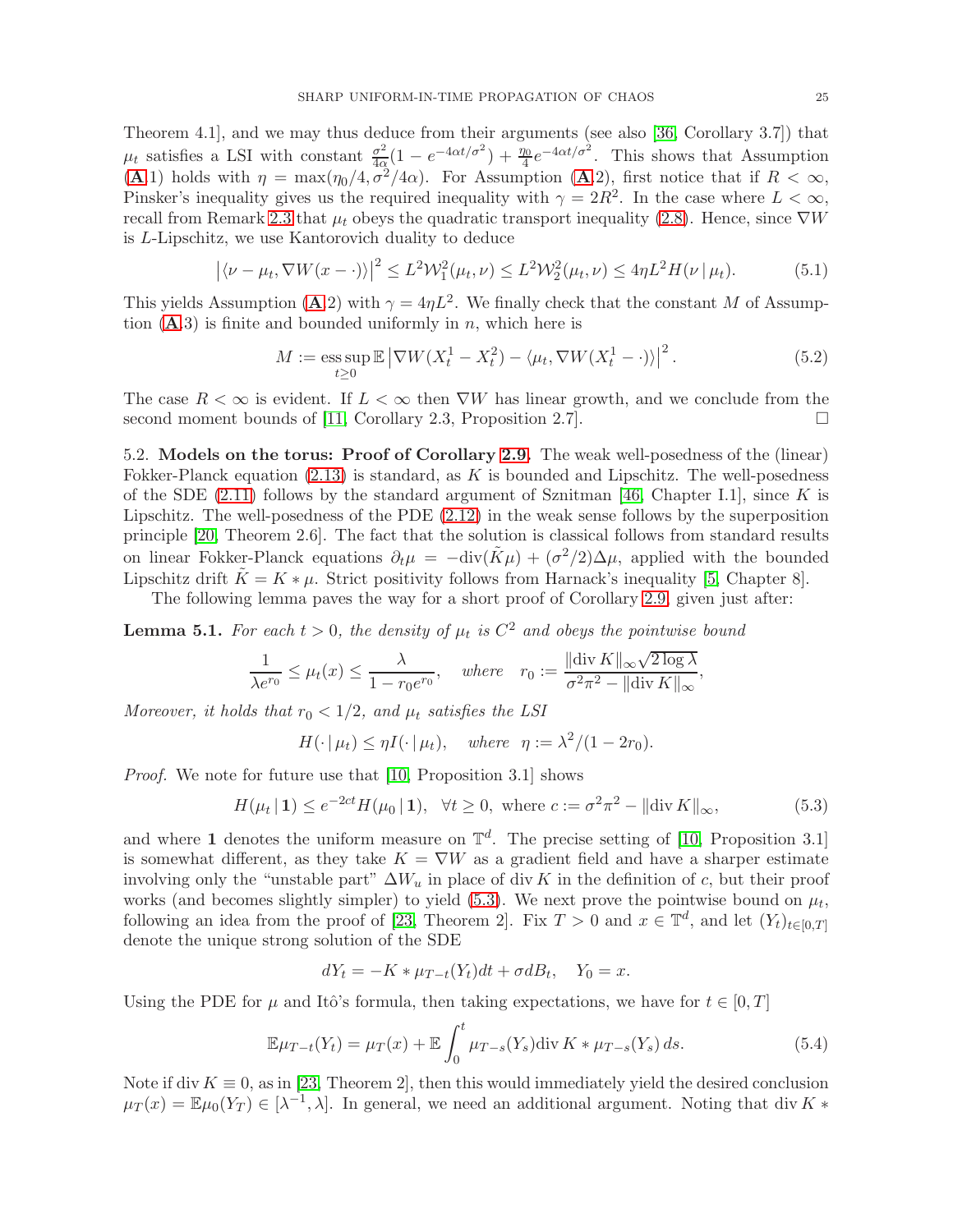$1 \equiv 0$ , we have for any  $u \in [0, T]$  that

$$
\|\text{div}\,K * \mu_u\|_{\infty} \le \|\text{div}\,K * (\mu_u - 1)\|_{\infty} \le \|\text{div}\,K\|_{\infty} \|\mu_u - 1\|_{\text{TV}} \le \|\text{div}\,K\|_{\infty} \sqrt{2H(\mu_u \mid 1)}
$$
  

$$
\le \sqrt{2\log \lambda} \|\text{div}\,K\|_{\infty} e^{-cu},
$$

with the last step using [\(5.3\)](#page-24-0) and  $H(\mu_u | 1) \leq \log \lambda$ . Setting  $a = \sqrt{2 \log \lambda} || \text{div } K ||_{\infty}$ , this implies

$$
\mathbb{E}\mu_{T-t}(Y_t) \leq \mu_T(x) + a \int_0^t e^{-cs} \mathbb{E}\mu_{T-s}(Y_s) ds.
$$

By Gronwall's inequality, we obtain for all  $t \in [0, T]$ 

$$
\mathbb{E}\mu_{T-t}(Y_t) \leq \mu_T(x) \exp\left(a \int_0^t e^{-cs} ds\right) \leq \mu_T(x) e^{a/c}.
$$

Setting  $t = T$  yields  $\mu_T(x) \ge e^{-a/c} \mathbb{E}\mu_0(Y_T) \ge e^{-a/c} \lambda^{-1}$ , as well as by [\(5.4\)](#page-24-1)

$$
\mu_T(x) \leq \mathbb{E}\mu_0(Y_T) + a \mathbb{E}\int_0^T e^{-cs} \mu_{T-s}(Y_s) ds \leq \mathbb{E}\mu_0(Y_T) + \frac{a}{c} \mu_T(x)e^{a/c}.
$$

Combining the last two inequalities, we find

$$
e^{-a/c}\lambda^{-1} \leq \mu_T(x) \leq \mathbb{E}\mu_0(Y_T)(1 - (a/c)e^{a/c})^{-1} \leq \lambda(1 - (a/c)e^{a/c})^{-1}.
$$

This yields the claimed bounds on the density  $\mu_t$ . The assumption [\(2.14\)](#page-9-2) ensures that  $r_0 < 1/2$ . Finally, the claimed LSI follows from the Holley-Stroock argument [\[3,](#page-31-4) Proposition 5.1.6], after noting that  $\sup \mu_t / \inf \mu_t \leq \lambda^2 e^{r_0} / (1 - r_0 e^{r_0}) \leq \lambda^2 / (1 - 2r_0)$  since  $0 \leq r_0 < 1/2$ .

*Proof of Corollary [2.9.](#page-9-0)* Note that Lemma [5.1](#page-24-2) justifies the LSI. By Pinsker's inequality, for any  $y \in \mathbb{T}^d$  we have

$$
|\langle \nu - \mu_t, K(x - \cdot) \rangle|^2 = |\langle \nu - \mu_t, K(x - \cdot) - y \rangle|^2 \le 2 |||K - y|^2 ||_{\infty} H(\nu || \mu_t).
$$

so we may take

$$
\gamma = 2 \inf_{y \in \mathbb{T}^d} ||K - y||^2 \|\infty \le \frac{1}{2} \sup_{x, z \in \mathbb{T}^d} |K(x) - K(z)|^2 = \frac{1}{2} \operatorname{diam}^2(K).
$$

<span id="page-25-0"></span>Then  $r_c = \frac{\sigma^4}{4\gamma \eta} - 1$  simplifies to the claimed value.

# Appendix A. An entropy estimate

In this section, we give the proof of Lemma [3.1,](#page-10-0) following closely the ideas of [\[6\]](#page-31-7).

<span id="page-25-1"></span>Remark A.1. As mentioned before, a similar result to our Lemma [3.1](#page-10-0) appeared in [\[6\]](#page-31-7). The latter paper omits the Fisher information from the final estimate, though the proof essentially contains our form of the estimate. The results of [\[6\]](#page-31-7) hold under the sole assumption that  $b^1$  and  $b^2$ are Borel measurable and locally bounded. In our application, however, local boundedness of  $b<sup>1</sup>$ is actually restrictive, essentially because local boundedness is not preserved under conditioning. For this reason, we must adapt the results of [\[6\]](#page-31-7), which we achieve via approximation by the locally bounded case.

We introduce some notation in preparation for the proof. We denote by  $\rho(x) = (2\pi)^{-d/2} e^{-\frac{|x|^2}{2}}$ 2 the standard Gaussian density on  $\mathbb{R}^d$ . For any  $\epsilon > 0$ , we define  $\rho_{\epsilon}(x) := \epsilon^{-d} \rho(x/\epsilon)$ . The generators associated with the Fokker-Planck equations of Lemma [3.1](#page-10-0) are defined as follows. For  $\varphi \in C_c^{\infty}(\mathbb{R}^d)$ , the function  $L^i \varphi : [0, \infty) \times \mathbb{R}^d \to \mathbb{R}$  is given by

$$
L^{i}\varphi(t,x) = b^{i}(t,x)\cdot \nabla \varphi(x) + \frac{\sigma^{2}}{2}\Delta \varphi(x),
$$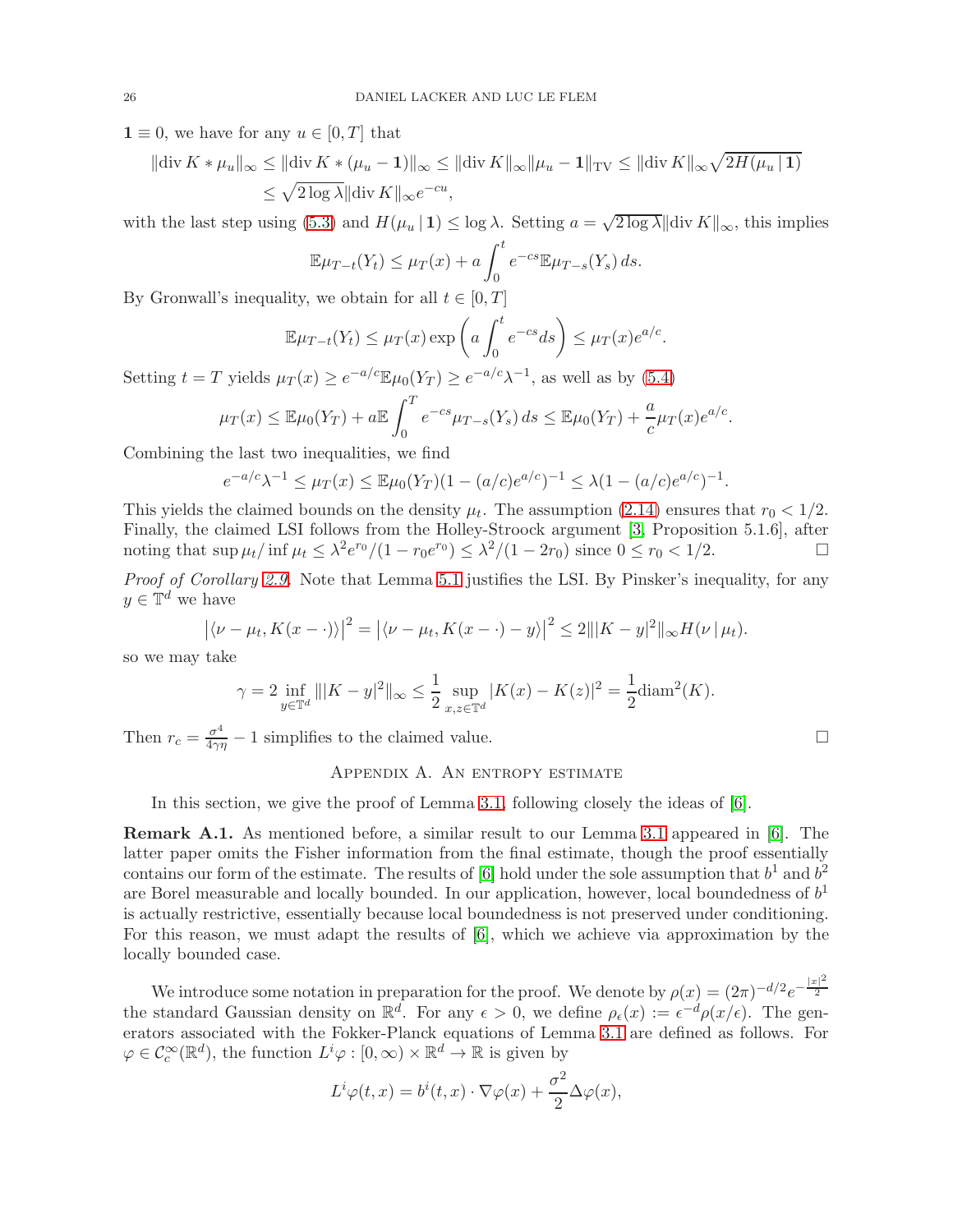We can then write the Fokker-Planck equations as

<span id="page-26-2"></span>
$$
\int_{\mathbb{R}^d} \varphi(x) \,\mu_t^i(dx) = \int_{\mathbb{R}^d} \varphi(x) \,\mu_s^i(dx) + \int_s^t \int_{\mathbb{R}^d} L^i \varphi(u,x) \,\mu_u^i(dx) \, du. \tag{A.1}
$$

<span id="page-26-0"></span>**Remark A.2.** The assumptions (H.1,2) ensure that the measure  $dt\mu_t^i(dx)$  admits a (Hölder) continuous density on  $(0, \infty) \times \mathbb{R}^d$ , which we denote by  $\mu^i(t, x)$ , for each  $i = 1, 2$ . In addition,  $\mu^{i}(t, \cdot) \in W^{p,1}(U)$  for every  $p \geq 1$ , every  $t > 0$ , and every bounded open set  $U \subset \mathbb{R}^{d}$ . See [\[5,](#page-31-10) Proposition 6.5.1. Lastly, since  $b^2$  is locally bounded, the continuous version of the density  $\mu^2$ is strictly positive on  $(0, \infty) \times \mathbb{R}^d$ ; see [\[5,](#page-31-10) Example 8.3.8].

Step 1: Mollifications and a first estimate. Let  $\psi \in C_c^{\infty}(\mathbb{R}^d)$  with  $\psi \geq 0$ , and let f:  $(0, \infty) \mapsto \mathbb{R}$  be twice continuously differentiable such that  $f'' \geq 0$  and  $\sup_{t>0}(|f'(t)| + |tf''(t)|) <$  $\infty$ . We claim in this step that for any  $\epsilon > 0$  and  $t > s \geq 0$  we have

$$
\int_{\mathbb{R}^d} f(v^{\epsilon}(t,x))\psi(x)\,\mu_t^2(dx) - \int_{\mathbb{R}^d} f(v^{\epsilon}(s,x))\psi(x)\,\mu_s^2(dx) \tag{A.2}
$$
\n
$$
\leq \int_s^t \int_{\mathbb{R}^d} f(v^{\epsilon}(u,x))L^2\psi(u,x)\mu_u^2(dx)du + \int_s^t \int_{\mathbb{R}^d} \delta b^{\epsilon}(u,x)\cdot \nabla \psi(x)f'(v^{\epsilon}(u,x))\mu^{1,\epsilon}(u,x)dxdu
$$
\n
$$
+ \int_s^t \int_{\mathbb{R}^d} \frac{|\delta b^{\epsilon}(u,x)|^2}{\sigma^2} \psi(x)\mu^{1,\epsilon}(u,x)dxdu - \frac{\sigma^2}{4} \int_s^t \int_{\mathbb{R}^d} |\nabla v^{\epsilon}(u,x)|^2 f''(v^{\epsilon}(u,x))\psi(x)\mu_u^2(dx)du,
$$

s  $\mathbb{R}^d$ 4 s where we define  $v^{\epsilon}(t,x) := \mu^{1,\epsilon}(t,x)/\mu^2(t,x)$  and  $\delta b^{\epsilon}(t,x) := b^{1,\epsilon}(t,x) - b^2(t,x)$ , with

<span id="page-26-1"></span>
$$
\begin{aligned} \mu^{1,\epsilon}(t,x):&=\rho_\epsilon*\mu^1(t,x)=\int_{\mathbb{R}^d}\rho_\epsilon(x-y)\mu^1(t,y)dy,\\ b^{1,\epsilon}(t,x):&=\frac{\rho_\epsilon*(b^1\mu^1)(t,x)}{\mu^{1,\epsilon}(t,x)}=\frac{\int_{\mathbb{R}^d}\rho_\epsilon(x-y)b^1(t,y)\mu^1(t,y)dy}{\mu^{1,\epsilon}(t,x)}, \end{aligned}
$$

for  $t \geq 0$  and  $x \in \mathbb{R}^d$ . (Here, convolution always acts on the spatial variable, not the time variable.) Note that  $\mu^{1,\epsilon}$  and  $\mu^2$  are strictly positive at all positive times, and so  $b^{1,\epsilon}$  and  $v^{\epsilon}$  are well defined.

To justify [\(A.2\)](#page-26-1), we first note that  $\mu^{1,\epsilon}$  satisfies the Fokker-Planck equation associated with the drift  $b^{1,\epsilon}$ : For  $t > s \geq 0$  and  $\varphi \in C_c^{\infty}(\mathbb{R}^d)$  we have

$$
\int_{\mathbb{R}^d} \varphi(x) \mu^{1,\epsilon}(t,x) dx = \int_{\mathbb{R}^d} \varphi(x) \mu^{1,\epsilon}(s,x) dx + \int_s^t \int_{\mathbb{R}^d} \left( b^{1,\epsilon}(u,x) \cdot \nabla \varphi(x) + \frac{\sigma^2}{2} \Delta \varphi(x) \right) \mu^{1,\epsilon}(u,x) dx.
$$

(This is similar to [\[6,](#page-31-7) pp. 1279–1280].) Indeed, this follows by applying the Fokker-Planck equation [\(A.1\)](#page-26-2) to the test function  $\psi = \rho_{\epsilon} * \varphi$ , which has bounded first and second derivatives. For fixed  $\epsilon > 0$  and  $T > 0$ , the function

$$
\rho_{\epsilon} * (b^1 \mu^1)(t, x) = \int_{\mathbb{R}^d} \rho_{\epsilon}(x - y) b^1(t, y) \mu^1(t, y) dy
$$

is bounded in  $(t, x) \in [0, T] \times \mathbb{R}^d$ , by Cauchy-Schwarz and the second part of assumption (H.3). The expression  $\mu^{1,\epsilon}(t,x) = \int_{\mathbb{R}^d} \rho_{\epsilon}(x-y) \mu^{1}(t,y) dy$  and the weak continuity of the map  $t \mapsto$  $\mu^{1}(t, y)dy \in \mathcal{P}(\mathbb{R}^{d})$  show that  $\mu^{1,\epsilon}$  is jointly continuous. Since also  $\mu^{1,\epsilon} > 0$ , it is bounded away from zero on any bounded subset of  $[0, \infty) \times \mathbb{R}^d$ . We deduce that  $[b^{1,\epsilon}(t, x)]$  is a bounded function of  $(t, x)$  on any bounded subset of  $[0, \infty) \times \mathbb{R}^d$ . The same is true of  $|b^2|$  by assumption (H.1). We are thus in a position to apply  $[6, \text{Lemma } 2.4(i)]$ , which gives  $(A.2)$ .

**Step 2:** Approximating the entropy. We would like to apply the inequality  $(A.2)$  from Step 1 with the choices  $f(t) = t \log t - t$  and  $\psi \equiv 1$ . Neither choice is valid, though, because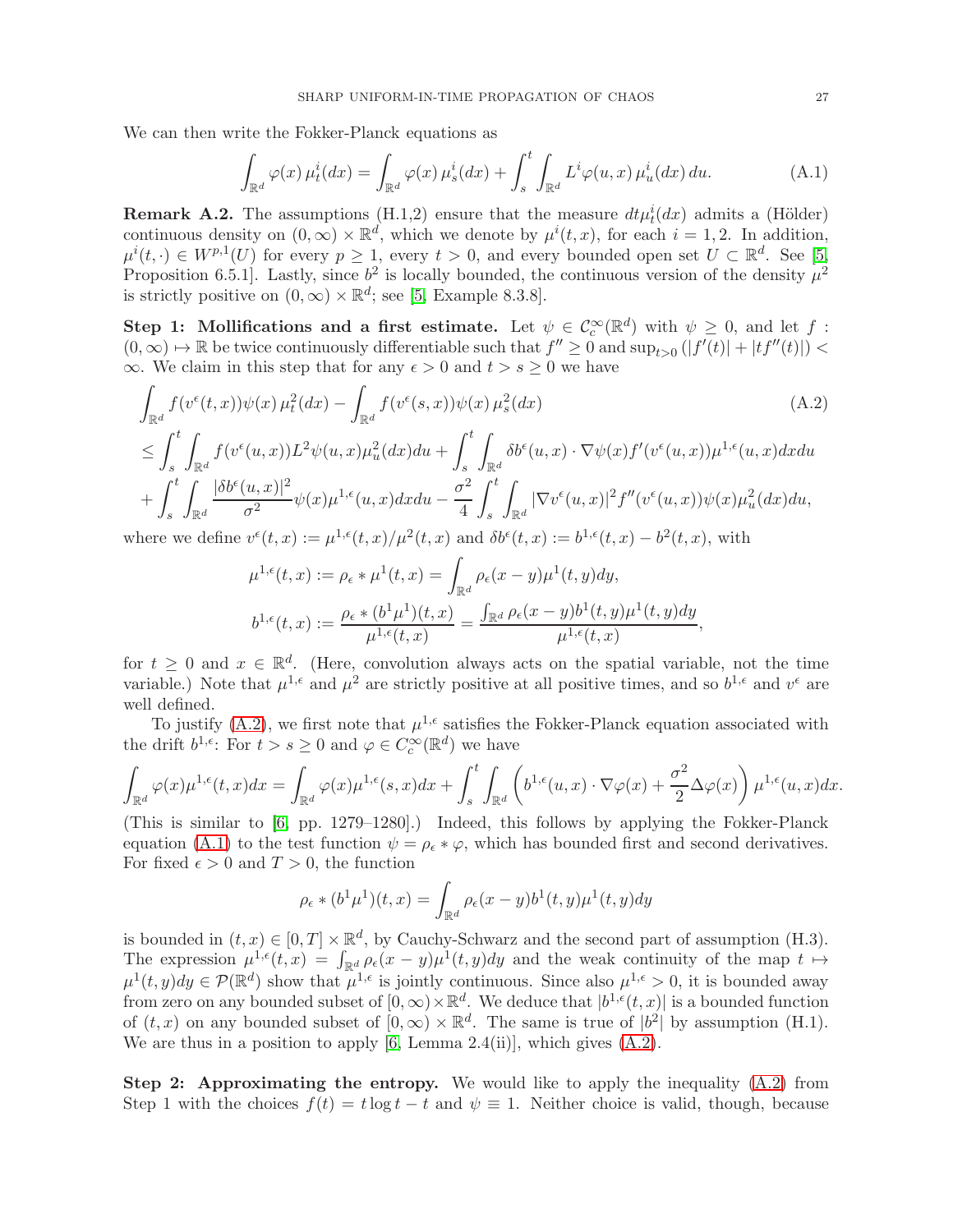$f'(t) = \log t$  is unbounded and  $\psi$  has unbounded support. In this step we define suitable approximations of these functions and collect their key properties.

Define a sequence  $(\psi_n)$  in  $C_c^{\infty}(\mathbb{R}^d)$  by setting  $\psi_n(x) := \zeta(|x|/n)$ , where  $\zeta$  is the function supported on  $(-1,1)$  and given by  $\zeta(t) := \exp(1 - (1 - t^2)^{-1})$  for  $t \in (-1,1)$ . Since  $\zeta$  decreases on [0, 1], we find that  $0 \leq \psi_n \leq \psi_{n+1}$  for every n, and  $\psi_n$  increases pointwise to 1.

We consider the family of functions  $(f_{k,m})$  defined over  $[0,\infty)$  by  $f''_{k,m}(t) := t^{-1}\zeta(t/m)\zeta(1/kt)$ for  $t > 0$  and  $f''_{k,m}(0) = f'_{k,m}(1) = f_{k,m}(0) = 0$ . One can notice that  $0 \le f''_{k,m}(t) \le 1/t$  for  $t \ge 0$ and that  $f''_{k,m}(t) = 0$  for  $t \notin (1/k, m)$ . Because  $f_{k,m}$  has compact support, it follows that  $|f'_{k,m}|$ is bounded by some constant  $c_{k,m} > 0$ . Since  $f_{k,m}(0) = 0$ , it follows that  $|f_{k,m}(t)| \le c_{k,m} t$  for all  $t > 0$ .

<span id="page-27-0"></span>We may now apply  $(A.2)$  to obtain, for  $t > s \geq 0$ ,

$$
\int_{\mathbb{R}^d} f_{k,m}(v^{\epsilon}) \psi_n \mu^2(t,x) dx - \int_{\mathbb{R}^d} f_{k,m}(v^{\epsilon}) \psi_n \mu^2(s,x) dx + \frac{\sigma^2}{4} \int_s^t \int_{\mathbb{R}^d} |\nabla v^{\epsilon}|^2 f_{k,m}''(v^{\epsilon}) \psi_n \mu^2(u,x) dx du \n\leq \int_s^t \int_{\mathbb{R}^d} f_{k,m}(v^{\epsilon}) L^2 \psi_n \mu^2(u,x) dx du + \int_s^t \int_{\mathbb{R}^d} \delta b^{\epsilon} \cdot \nabla \psi_n f_{k,m}'(v^{\epsilon}) \mu^{1,\epsilon}(u,x) dx du \n+ \frac{1}{\sigma^2} \int_s^t \int_{\mathbb{R}^d} |\delta b^{\epsilon}|^2 \psi_n \mu^{1,\epsilon}(u,x) dx du.
$$
\n(A.3)

To lighten notation, we omit the arguments of functions in the above expression, with the exception of the measures  $\mu^1$  and  $\mu^2$ , which we will understand to indicate what arguments should be applied to the other functions appearing within the same integral; for instance, on the left-hand side of the inequality [\(A.3\)](#page-27-0),  $f_{k,m}(v^{\epsilon})$  stands for  $f_{k,m}(v^{\epsilon}(t,x))$  in its first appearance and  $f_{k,m}(v^{\epsilon}(s,x))$  in its second. (Note that  $\psi_n = \psi_n(x)$  always takes only one argument.)

Step 3: Sending  $\epsilon \to 0$  in [\(A.3\)](#page-27-0). For  $(t, x) \in [0, \infty) \times \mathbb{R}^d$ , we define  $v(t, x) := \mu^1(t, x) / \mu^2(t, x)$ and  $\delta b(t, x) := b^{1}(t, x) - b^{2}(t, x)$ . The goal of this step is to send  $\epsilon \to 0$  in [\(A.3\)](#page-27-0) to obtain

$$
\int_{\mathbb{R}^d} f_{k,m}(v)\psi_n\mu^2(t,x)dx - \int_{\mathbb{R}^d} f_{k,m}(v)\psi_n\mu^2(s,x)dx + \frac{\sigma^2}{4} \int_s^t \int_{\mathbb{R}^d} |\nabla v|^2 f''_{k,m}(v)\psi_n\mu^2(u,x)dxdu \n\leq \int_s^t \int_{\mathbb{R}^d} f_{k,m}(v)L^2\psi_n\mu^2(u,x)dxdu + c_{k,m} \int_s^t \int_{\mathbb{R}^d} |\nabla \psi_n|\mu^1(u,x)dxdu \n+ c_{k,m} \int_s^t \int_{\mathbb{R}^d} |\delta b|^2 |\nabla \psi_n|\mu^1(u,x)dxdu + \frac{1}{\sigma^2} \int_s^t \int_{\mathbb{R}^d} |\delta b|^2 \psi_n\mu^1(u,x)dxdu,
$$
\n(A.4)

for any  $t > s \geq 0$  and  $k, m, n \in \mathbb{N}$ , where  $c_{k,m}$  is the uniform bound on  $|f'_{k,m}|$ .

Step 3a: The LHS. We start with the first two terms on the left-hand side of [\(A.3\)](#page-27-0), to which we apply dominated convergence. Since  $\psi_n$  is bounded and  $|f_{k,m}(t)| \leq c_{k,m}t$ , we have

<span id="page-27-1"></span>
$$
\left|f_{k,m}(v^{\epsilon}(u,x))\psi_n(x)\mu^2(u,x)\right| \leq c_{k,m} \|\psi_n\|_{\infty} \mu^{1,\epsilon}(u,x).
$$

For each  $u \in [s, t]$ , we know  $\mu^{1,\epsilon}(u, \cdot) \to \mu^1(u, \cdot)$  in  $L^1(\mathbb{R}^d)$ . Moreover,  $\mu^2(u, \cdot)$  is positive and continuous by Remark [A.2](#page-26-0) and thus bounded away from zero on any bounded set. It follows that  $v^{\epsilon}(u, \cdot) = \mu^{1,\epsilon}(u, \cdot)/\mu^2(u, \cdot)$  converges in measure to  $v(u, \cdot) = \mu^1(u, \cdot)/\mu^2(u, \cdot)$ , and also that  $(\mu^{1,\epsilon}(u, \cdot))_\epsilon$  is uniformly integrable, for each u. We may thus apply dominated convergence to conclude that

$$
\lim_{\epsilon \to 0} \int_{\mathbb{R}^d} f_{k,m}(v^{\epsilon}(u,x))\psi_n(x)\mu^2(u,x)dx = \int_{\mathbb{R}^d} f_{k,m}(v(u,x))\psi_n(x)\mu^2(u,x)dx,
$$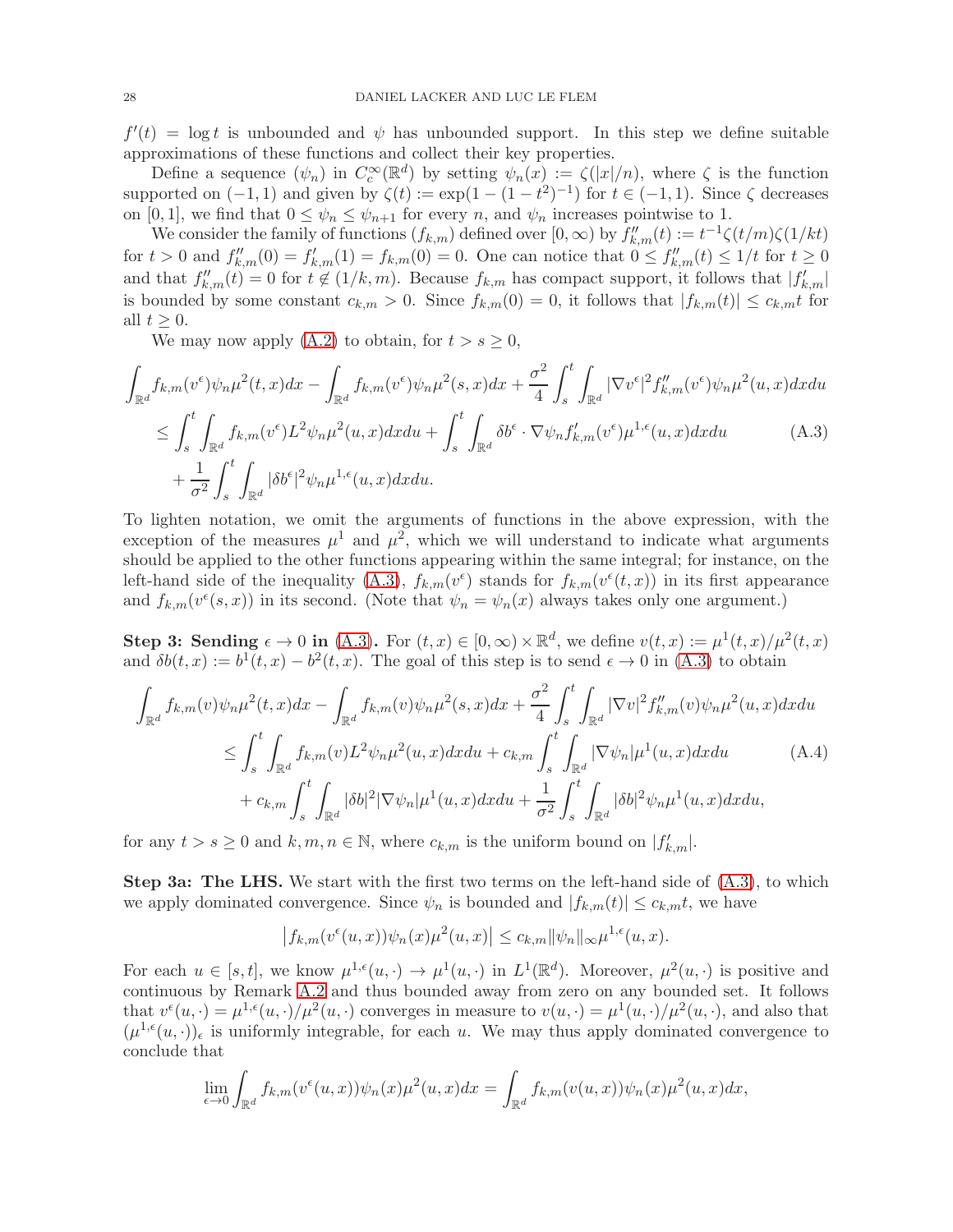for each  $u \in [s, t]$ . This yields the desired first two terms on the left-hand side of  $(A.4)$ . To deal with the third, recall from Remark [A.2](#page-26-0) that  $\mu^1(u, \cdot)$  and  $\mu^2(u, \cdot)$  admit (locally integrable) weak derivatives for each u. We thus have  $\nabla \mu^{1,\epsilon}(u, \cdot) \to \nabla \mu^1(u, \cdot)$  in  $L^1_{loc}(\mathbb{R}^d)$ . Recalling that  $\mu^2 > 0$ , it follows that  $v^{\epsilon}(u, \cdot) \to v(u, \cdot)$  and  $\nabla v^{\epsilon}(u, \cdot) \to \nabla v(u, \cdot)$  in  $L^1_{loc}(\mathbb{R}^d)$ . Recalling that  $f''_{k,m} \geq 0$ and  $\psi_n$  has bounded support, we deduce from Fatou's lemma that

$$
\int_{s}^{t} \int_{\mathbb{R}^{d}} |\nabla v|^{2} f''_{k,m}(v) \psi_{n} \mu^{2}(u,x) dx du \leq \liminf_{\epsilon \to 0} \int_{s}^{t} \int_{\mathbb{R}^{d}} |\nabla v^{\epsilon}|^{2} f''_{k,m}(v^{\epsilon}) \psi_{n} \mu^{2}(u,x) dx du.
$$

This yields the desired third term on the left-hand side of [\(A.3\)](#page-27-0).

Step 3b: The first term on the RHS. Next, we focus on the first term on the right-hand side of [\(A.3\)](#page-27-0). First note that  $\mu^{1,\epsilon} \to \mu^1$  in  $L^1([s,t] \times \mathbb{R}^d)$ , i.e.,

$$
\lim_{\epsilon \to 0} \int_s^t \int_{\mathbb{R}^d} |\mu^{1,\epsilon}(u,x) - \mu^1(u,x)| dx du = 0.
$$

Indeed, the inner integral converges to zero for each u since  $\mu^{1,\epsilon}(u, \cdot) \to \mu^1(u, \cdot)$  in  $L^1(\mathbb{R}^d)$  as noted above, and the claim follows from the bounded convergence theorem because  $\int_{\mathbb{R}^d} |\mu^{1,\epsilon}(u,x) \mu^{1}(u,x)|dx \leq 2$  for each u. Now, since  $b^{2}$  is locally bounded by assumption (H.1) and  $\psi_{n}$  has compact support, the function  $b^2 \cdot \nabla \psi_n$  is bounded on bounded time intervals. Thus, with  $c'_{k,m}$ denoting a constant depending only on  $(n, m, k)$ ,

$$
\left|f_{k,m}(v^{\epsilon}(u,x))L^{2}\psi_{n}(u,x)\mu^{2}(u,x)\right| \leq c'_{k,m}\mu^{1,\epsilon}(u,x).
$$

Similarly to the previous step, this allows us to apply dominated convergence to deduce that

$$
\lim_{\epsilon \to 0} \int_s^t \int_{\mathbb{R}^d} f_{k,m}(v^{\epsilon}) L^2 \psi_n \mu^2(u,x) dx du = \int_s^t \int_{\mathbb{R}^d} f_{k,m}(v) L^2 \psi_n \mu^2(u,x) dx du.
$$

This yields the desired first term on the right-hand side of [\(A.4\)](#page-27-1).

Step 3c: The third term on the RHS. We turn next to the third term on the right-hand side of [\(A.3\)](#page-27-0). Using Cauchy-Schwarz, we obtain

$$
\begin{split}\n&|\delta b^{\epsilon}(u,x)|^{2}\psi_{n}(x)\mu^{1,\epsilon}(u,x) \\
&= \left|\frac{\int_{\mathbb{R}^{d}}\rho_{\epsilon}(x-y)b^{1}(u,y)\mu^{1}(u,y)dy}{\mu^{1,\epsilon}(u,x)} - b^{2}(u,x)\right|^{2}\psi_{n}(x)\mu^{1,\epsilon}(u,x) \\
&= \frac{\psi_{n}(x)}{\mu^{1,\epsilon}(u,x)}\left|\int_{\mathbb{R}^{d}}\rho_{\epsilon}(x-y)\left(b^{1}(u,y) - b^{2}(u,x)\right)\mu^{1}(u,y)dy\right|^{2} \\
&\leq \frac{\psi_{n}(x)}{\mu^{1,\epsilon}(u,x)}\left(\int_{\mathbb{R}^{d}}\rho_{\epsilon}(x-y)\mu^{1}(u,y)dy\right)\left(\int_{\mathbb{R}^{d}}\rho_{\epsilon}(x-y)\left(b^{1}(u,y) - b^{2}(u,x)\right)^{2}\mu^{1}(u,y)dy\right) \\
&= \psi_{n}(x)\int_{\mathbb{R}^{d}}\rho_{\epsilon}(x-y)\left|b^{1}(u,y) - b^{2}(u,x)\right|^{2}\mu^{1}(u,y)dy.\n\end{split}
$$

Integrating and using Tonelli's theorem,

$$
\int_{s}^{t} \int_{\mathbb{R}^{d}} \left| b^{1,\epsilon}(u,x) - b^{2}(u,x) \right|^{2} \psi_{n}(x) \mu^{1,\epsilon}(u,x) dx du \le \int_{s}^{t} \int_{\mathbb{R}^{d}} h_{\epsilon}(u,y) \mu^{1}(u,y) dy du, \tag{A.5}
$$

where we define

$$
h_{\epsilon}(u, y) := \int_{\mathbb{R}^d} \rho_{\epsilon}(x - y) |b^1(u, y) - b^2(u, x)|^2 \psi_n(x) dx, \qquad (u, y) \in [s, t] \times \mathbb{R}^d.
$$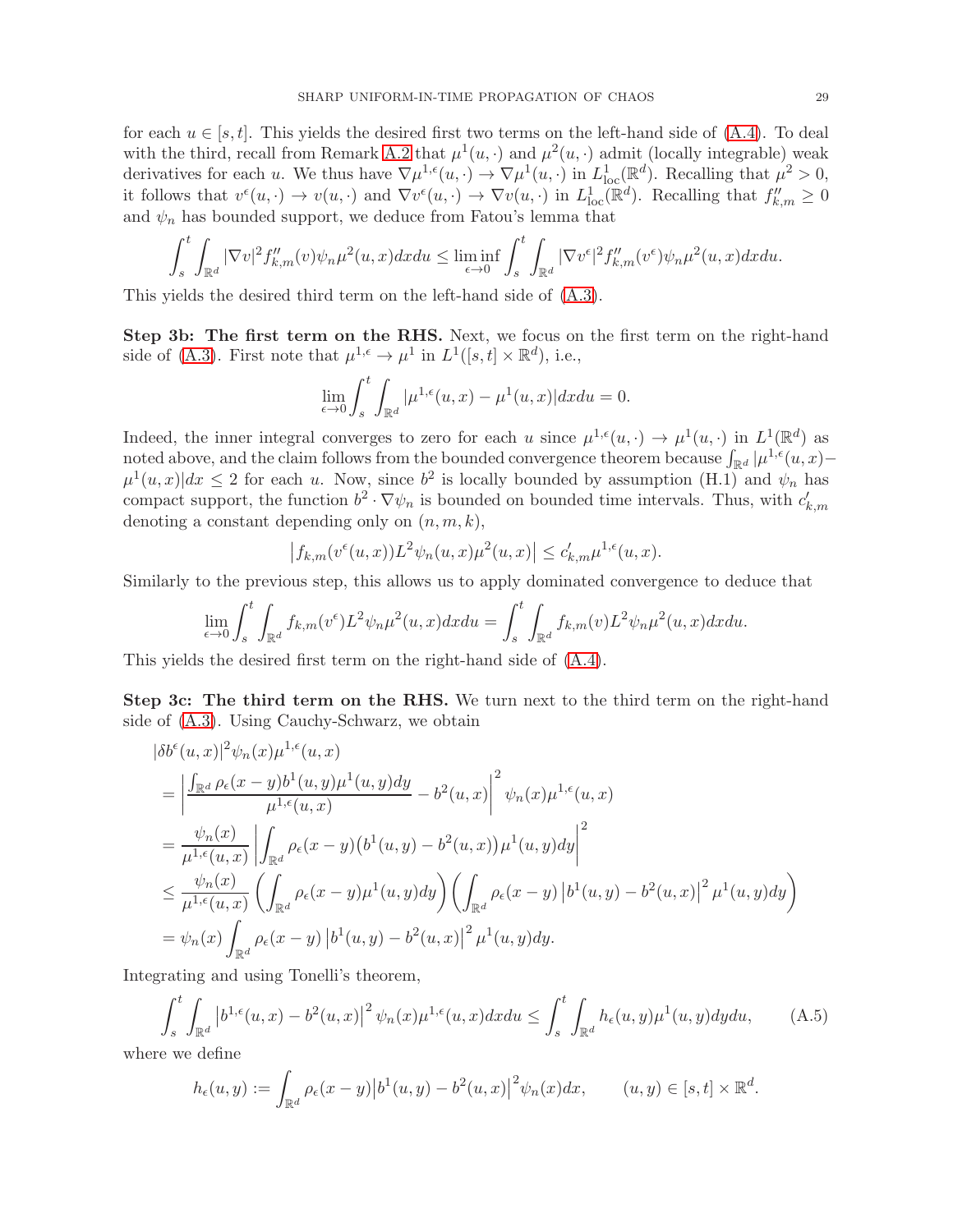Since  $|b^2|^2 \psi_n$  is bounded on  $[s, t] \times \mathbb{R}^d$  by assumption (H.1) and compactness of the support of  $\psi_n$ , the function  $x \mapsto |b^1(u, y) - b^2(u, x)|^2 \psi_n(x)$  is uniformly bounded for each fixed  $(u, y)$ . It follows that  $h_{\epsilon}(u, \cdot)$  converges in  $L^{1}(\mathbb{R}^{d}),$  as  $\epsilon \to 0$ , to the function

<span id="page-29-1"></span><span id="page-29-0"></span>
$$
y \mapsto |\delta b(u, y)|^2 \psi_n(y) = |b^1(u, y) - b^2(u, y)|^2 \psi_n(y).
$$
 (A.6)

Moreover, for each  $\epsilon > 0$  it holds that

$$
|h_{\epsilon}(u, y)| \le 2\rho_{\epsilon} * |\psi_n|(y)|b^1(u, y)|^2 + 2||\rho_{\epsilon} * (|b^2(u, \cdot)|^2 |\psi_n(\cdot)|)||_{\infty}
$$
  
\n
$$
\le 2||\psi_n||_{\infty}|b^1(u, y)|^2 + 2||b^2(u, \cdot)|^2 |\psi_n(\cdot)||_{\infty}.
$$
 (A.7)

The function of  $(u, y)$  appearing on the right-hand side of  $(A.7)$  is integrable with respect to  $\mu^1(u, y)$ dydu by assumption (H.3). Using dominated convergence, we deduce

$$
\limsup_{\epsilon \to 0} \int_s^t \int_{\mathbb{R}^d} |\delta b^{\epsilon}|^2 \psi_n \mu^{1,\epsilon}(u,x) dx du \le \lim_{\epsilon \to 0} \int_s^t \int_{\mathbb{R}^d} h_{\epsilon}(u,y) \mu^1(u,y) dy du
$$

$$
= \int_s^t \int_{\mathbb{R}^d} |b^1 - b^2|^2 \psi_n \mu^1(u,x) dx du. \tag{A.8}
$$

This yields the fourth term on the right-hand side of [\(A.4\)](#page-27-1).

Step 3d: The second term on the RHS. The second term on the right-hand side of [\(A.3\)](#page-27-0) can be handled similarly. Recalling that  $|f'_{k,m}| \leq c_{k,m}$ , we have

$$
\begin{aligned} |\delta b^{\epsilon}(u,x) \cdot \nabla \psi_n(x) f'_{k,m}(v^{\epsilon}(u,x)) \mu^{1,\epsilon}(u,x)| &\leq c_{k,m} |\delta b^{\epsilon}(u,x)||\nabla \psi_n(x)|\mu^{1,\epsilon}(u,x) \\ &\leq c_{k,m} \big(1 + |\delta b^{\epsilon}(u,x)|^2\big) |\nabla \psi_n(x)|\mu^{1,\epsilon}(u,x), \end{aligned}
$$

where we used the simple inequality  $|x| \leq 1 + |x|^2$  for  $x \in \mathbb{R}^d$ . With  $|\nabla \psi_n|$  in place of  $\psi_n$ , it can be shown exactly as in [\(A.8\)](#page-29-1) that

$$
\limsup_{\epsilon \to 0} \int_s^t \int_{\mathbb{R}^d} |\delta b^{\epsilon}|^2 |\nabla \psi_n| \mu^{1,\epsilon}(u,x) dx du \le \int_s^t \int_{\mathbb{R}^d} |b^1 - b^2|^2 |\nabla \psi_n| \mu^1(u,x) dx du.
$$

Indeed, this uses only the fact that  $|\nabla \psi_n|$  is bounded with compact support. Hence, recalling also that  $\mu^{1,\epsilon} \to \mu^1$  in  $L^1([s,t] \times \mathbb{R}^d)$ , we find

$$
\limsup_{\epsilon \to 0} \int_s^t \int_{\mathbb{R}^d} \delta b^{\epsilon} \cdot \nabla \psi_n f'_{k,m}(v^{\epsilon}) \mu^{1,\epsilon}(u, x) dx du
$$
\n
$$
\leq c_{k,m} \left( \int_s^t \int_{\mathbb{R}^d} |\nabla \psi_n| \mu^1(u, x) dx du + \int_s^t \int_{\mathbb{R}^d} |b^1 - b^2|^2 |\nabla \psi_n| \mu^1(u, x) dx du \right).
$$

This yields the second and third terms on the right-hand side of [\(A.4\)](#page-27-1).

Step 4. Sending  $n \to \infty$ . In this step, now that  $(A.4)$  is established, our goal is to send  $n \to \infty$  to show that

<span id="page-29-2"></span>
$$
\int_{\mathbb{R}^d} f_{k,m}(v) \mu^2(t,x) dx + \frac{\sigma^2}{4} \int_s^t \int_{\mathbb{R}^d} |\nabla v|^2 f_{k,m}''(v) \mu^2(u,x) dx du
$$
\n
$$
\leq \int_{\mathbb{R}^d} f_{k,m}(v) \mu^2(s,x) dx + \frac{1}{\sigma^2} \int_s^t \int_{\mathbb{R}^d} |\delta b|^2 \mu^1(u,x) dx du.
$$
\n(A.9)

We begin with the left-hand side of [\(A.4\)](#page-27-1). Since  $0 \leq \psi_n \leq 1$  and  $|f_{m,k}(t)| \leq c_{k,m}t$ , we have

$$
|f_{k,m}(v(u,x))|\psi_n(x)\mu^2(u,x) \leq c_{k,m}v(u,x)\mu^2(u,x) = c_{k,m}\mu^1(u,x).
$$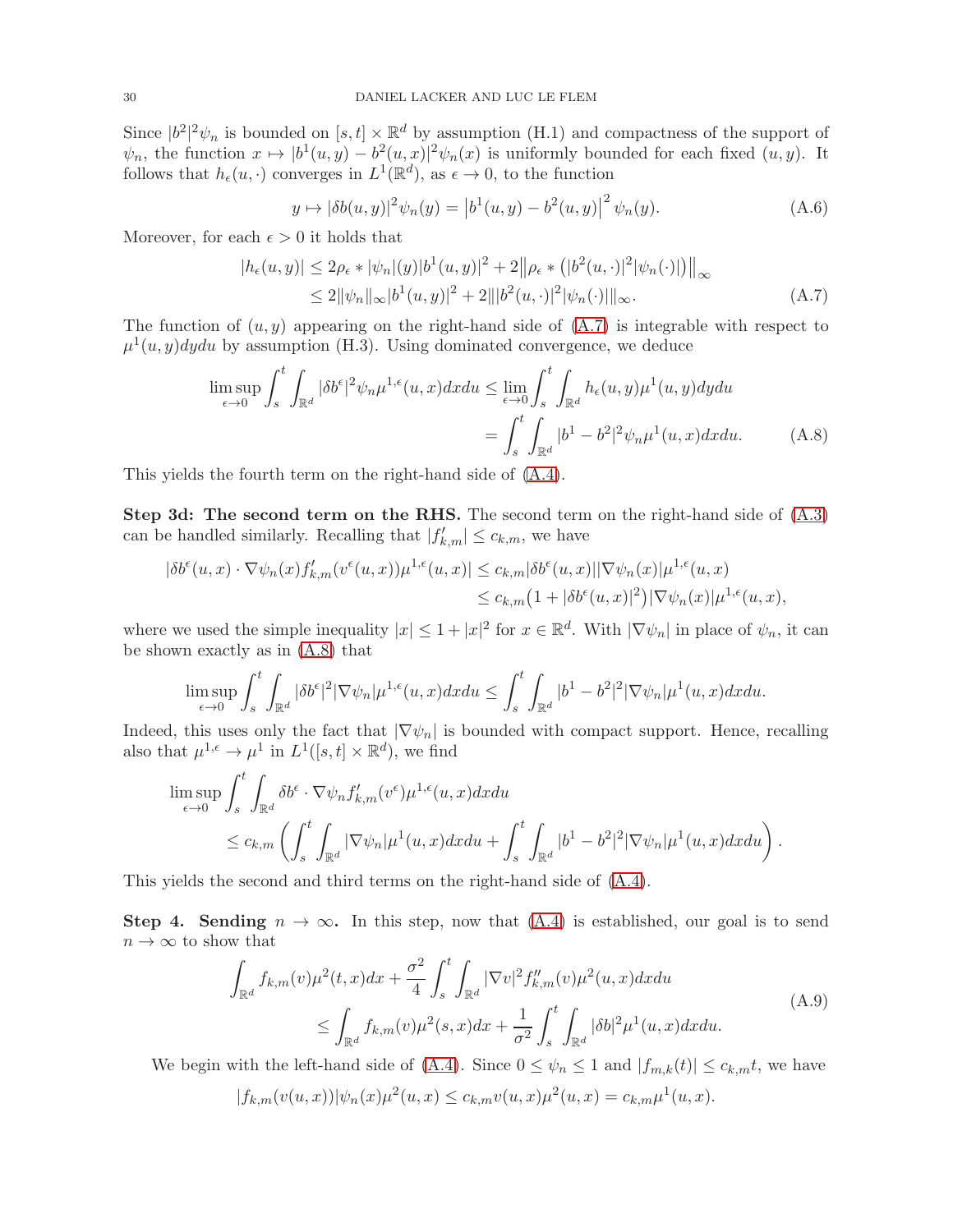By dominated convergence, since  $\psi_n \to 1$  pointwise,

$$
\lim_{n \to \infty} \int_{\mathbb{R}^d} f_{k,m}(v)\psi_n(x)\mu^2(u,x)dx = \int_{\mathbb{R}^d} f_{k,m}(v)\mu^2(u,x)dx,
$$

for any  $u > 0$ . Moreover, since  $f''_{k,m} \geq 0$  and  $\psi_n$  increases to 1, monotone convergence yields

$$
\lim_{n \to \infty} \int_s^t \int_{\mathbb{R}^d} |\nabla v|^2 f''_{k,m}(v) \psi_n \mu^2(u, x) \, dx \, du = \int_s^t \int_{\mathbb{R}^d} |\nabla v|^2 f''_{k,m}(v) \mu^2(u, x) \, dx \, du
$$

The final term on the right-hand side of [\(A.4\)](#page-27-1) is also handled easily by monotone convergence:

$$
\lim_{n \to \infty} \frac{1}{\sigma^2} \int_s^t \int_{\mathbb{R}^d} |\delta b|^2 \psi_n \mu^1(u, x) \, dx \, du = \frac{1}{\sigma^2} \int_s^t \int_{\mathbb{R}^d} |\delta b|^2 \mu^1(u, x) \, dx \, du.
$$

It remains in this step to show that the first three terms on the right-hand side of [\(A.4\)](#page-27-1) vanish as  $n \to \infty$ . For the first, recall again that  $|f_{k,m}(t)| \leq c_{k,m} t$  to get

$$
\left| f_{k,m}(v(u,x)) L^2 \psi_n(u,x) \mu^2(u,x) \right| \leq c_{k,m} \left( \frac{\sigma^2}{2} |\Delta \psi_n(x)| + |b^2(u,x)| |\nabla \psi_n(x)| \right) \mu^1(u,x).
$$

Note that  $\nabla \psi_n$  and  $\Delta \psi_n$  are uniformly bounded in n, and  $L^2 \psi_n \to 0$  pointwise as  $n \to \infty$ . Since  $|b^2|$  is  $\mu^1$ -integrable in the sense of assumption (H.3), we deduce from dominated convergence that the first term on the right-hand side of  $(A.4)$  vanishes as  $n \to \infty$ . For the second and third terms, note again that  $|\nabla \psi_n|$  is uniformly bounded and vanishes, and also that  $\int_s^t \int_{\mathbb{R}^d} |\delta b|^2 \mu^1(u, x) dx du < \infty$  by assumption (H.3).

**Step 5. Sending**  $k, m \to \infty$ . The final step of the proof is to send  $k, m \to \infty$  in [\(A.9\)](#page-29-2) to deduce the claimed inequality. The final term does not depend on  $(k, m)$  and thus requires no discussion. As  $k, m \to \infty$ , the function  $f''_{k,m}(t)$  increases pointwise to  $1/t$  for every  $t > 0$  (and  $\infty$  if  $t = 0$ ), and we deduce from monotone convergence and the identity  $v\mu^2 = \mu^1$  that

$$
\lim_{k,m \to \infty} \int_s^t \int_{\mathbb{R}^d} |\nabla v|^2 f_{k,m}''(v) \mu^2(u,x) dx du = \int_s^t \int_{\mathbb{R}^d} \frac{|\nabla v|^2}{v} \mu^2(u,x) dx du = \int_s^t I(\mu^1_u | \mu^2_u) du.
$$

It remains only to show that

$$
\lim_{k,m \to \infty} \int_{\mathbb{R}^d} f_{k,m}(v(u,x)) \mu^2(u,x) dx = H(\mu^1_u | \mu^2_u) - 1, \quad u \ge 0.
$$

Recalling that  $f_{k,m}(0) = f'_{k,m}(1) = 0$ , we may write  $f_{k,m} = h_{k,m} - g_{k,m}$ , where we define

$$
h_{k,m}(t) = \int_1^{t \vee 1} \int_1^s f_{k,m}''(u) du ds, \qquad g_{k,m}(t) = \int_0^{t \wedge 1} \int_s^1 f_{k,m}''(u) du ds, \quad t \ge 0.
$$

Both functions are nonnegative because  $f''_{k,m}$  is. Noting again that  $f''_{k,m}(t)$  increases pointwise to  $1/t$  for  $t > 0$ , monotone convergence yields

$$
\lim_{k,m \to \infty} h_{k,m}(t) = h(t) := (t \vee 1) \log(t \vee 1) - (t \vee 1) + 1,
$$
  

$$
\lim_{k,m \to \infty} g_{k,m}(t) = g(t) := (t \wedge 1) - (t \wedge 1) \log(t \wedge 1).
$$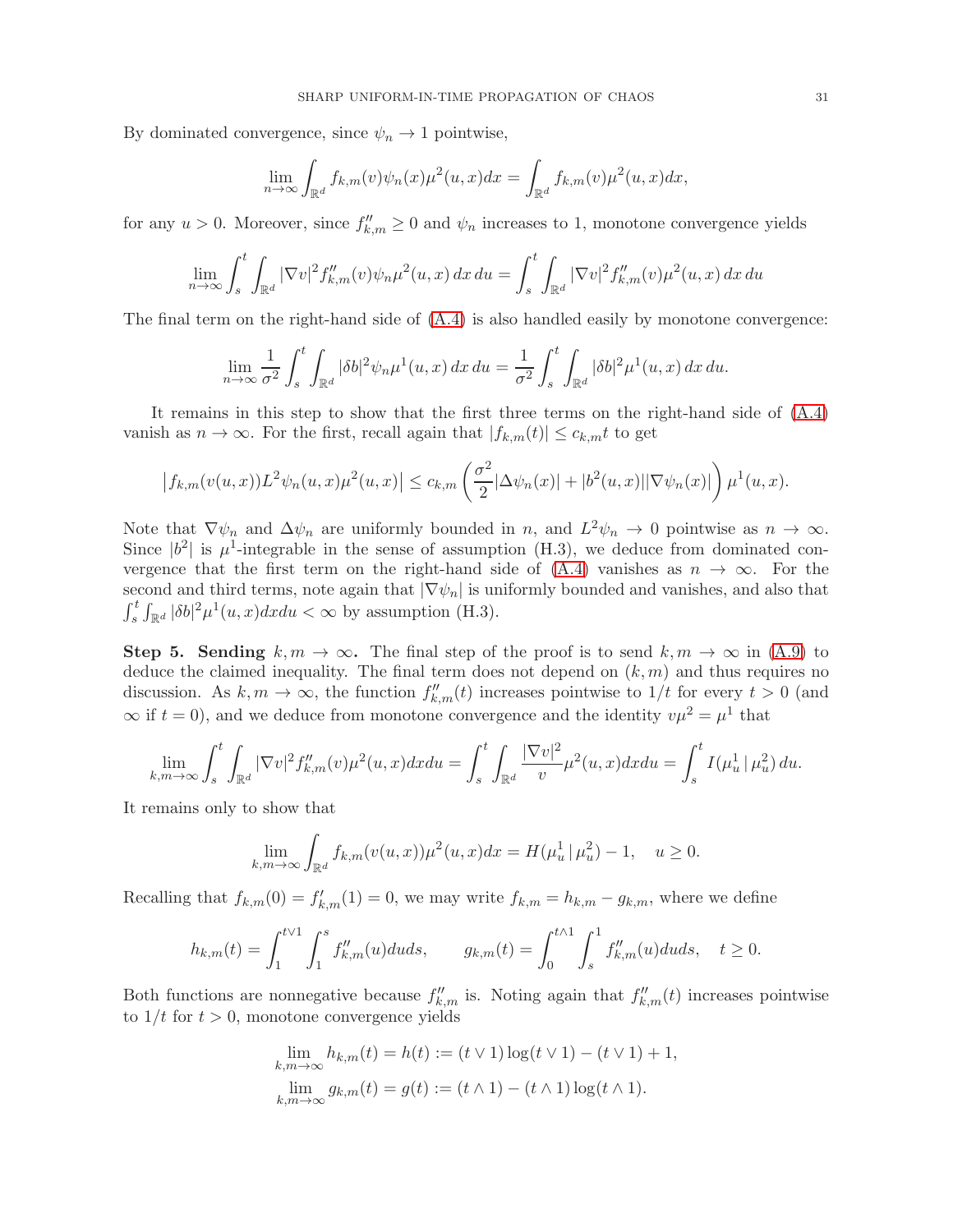Note that  $h(t) - g(t) = t \log t - t$  for all  $t > 0$ . As  $k, m \to \infty$ , by monotone convergence,

$$
\int_{\mathbb{R}^d} f_{k,m}(v(u,x))\mu^2(u,x)dx = \int_{\mathbb{R}^d} h_{k,m}(v(u,x))\mu^2(u,x)dx - \int_{\mathbb{R}^d} g_{k,m}(v(u,x))\mu^2(u,x)dx \n\to \int_{\mathbb{R}^d} h(v(u,x))\mu^2(u,x)dx - \int_{\mathbb{R}^d} g(v(u,x))\mu^2(u,x)dx \n= \int_{\mathbb{R}^d} (v(u,x)\log v(u,x) - v(u,x))\mu^2(u,x)dx \n= H(\mu^1_u | \mu^2_u) - 1.
$$

Indeed, because  $0 \le g \le 1$ , we can safely combine the two integrals in the second to last step, even if the first integral is infinite. even if the first integral is infinite.

## Appendix B. A form of Gronwall's inequality

<span id="page-31-9"></span>**Lemma B.1.** Let  $c > 0$ . Let  $(g_t)_{t\geq 0}$  be a non-negative measurable function, integrable on *bounded sets. Let*  $(H_t)_{t\geq 0}$  *be a non-negative measurable function such that*  $H_0 < \infty$ *. Suppose that*

<span id="page-31-12"></span>
$$
H_t - H_s \le \int_s^t (g_u - cH_u) du, \quad \text{for all } t \ge s \ge 0.
$$
 (B.1)

*Then*

<span id="page-31-13"></span>
$$
H_t \le e^{-ct} H_0 + \int_0^t e^{-c(t-u)} g_u du, \quad \text{for all } t \ge 0.
$$
 (B.2)

*Proof.* Mollify g and H by a common smooth probability density of compact support. The mollifications satisfy [\(B.1\)](#page-31-12). Applying the usual differential Gronwall's inequality leads to [\(B.2\)](#page-31-13) for the mollifications. Taking  $L^1$  limits to remove the mollification leads to the original claim [\(B.2\)](#page-31-13), at least for *almost every* t. But the inequality [\(B.1\)](#page-31-12) implies that  $\limsup_{t\to s} H_t \leq H_s$  for every  $s > 0$  and the claim is thus valid for every  $t > 0$ every  $s \geq 0$ , and the claim is thus valid for *every*  $t \geq 0$ .

#### **REFERENCES**

- <span id="page-31-6"></span>1. J.A. Acebrón, L.L. Bonilla, C.J.P. Vicente, F. Ritort, and R. Spigler, The Kuramoto model: A simple paradigm for synchronization phenomena, Reviews of modern physics 77 (2005), no. 1, 137.
- <span id="page-31-5"></span>2. M. Arnaudon and P. Del Moral, A second order analysis of McKean–Vlasov semigroups, The Annals of Applied Probability 30 (2020), no. 6, 2613–2664.
- <span id="page-31-4"></span><span id="page-31-3"></span>3. D. Bakry, I. Gentil, and M. Ledoux, Analysis and geometry of markov diffusion operators, Springer, 2014.
- 4. L. Bertini, G. Giacomin, and K. Pakdaman, Dynamical aspects of mean field plane rotators and the Kuramoto model, Journal of Statistical Physics 138 (2010), no. 1, 270–290.
- <span id="page-31-10"></span>5. V.I. Bogachev, N.V. Krylov, M. Röckner, and S.V. Shaposhnikov, Fokker-Planck-Kolmogorov Equations, vol. 207, American Mathematical Soc., 2015.
- <span id="page-31-7"></span>6. V.I. Bogachev, M. Röckner, and S.V. Shaposhnikov, *Distances between transition probabilities of diffusions and* applications to nonlinear Fokker–Planck–Kolmogorov equations, Journal of Functional Analysis  $271$  (2016), no. 5, 1262–1300.
- <span id="page-31-2"></span>7. D. Bresch, P.-E. Jabin, and J. Soler, A new approach to the mean-field limit of Vlasov-Fokker-Planck equations, arXiv preprint arXiv:2203.15747 (2022).
- <span id="page-31-0"></span>8. D. Bresch, P.-E. Jabin, and Z. Wang, Mean-field limit and quantitative estimates with singular attractive kernels, arXiv preprint arXiv:2011.08022 (2020).
- <span id="page-31-8"></span>9. B. Brunick and S. Shreve, Mimicking an Itô process by a solution of a stochastic differential equation, The Annals of Applied Probability 23 (2013), no. 4, 1584–1628.
- <span id="page-31-11"></span>10. J.A. Carrillo, R.S. Gvalani, G.A. Pavliotis, and A. Schlichting, Long-time behaviour and phase transitions for the McKean–Vlasov equation on the torus, Archive for Rational Mechanics and Analysis 235 (2020), no. 1, 635–690.
- <span id="page-31-1"></span>11. P. Cattiaux, A. Guillin, and F. Malrieu, Probabilistic approach for granular media equations in the nonuniformly convex case, Probability Theory and Related Fields 140 (2008), 19–40.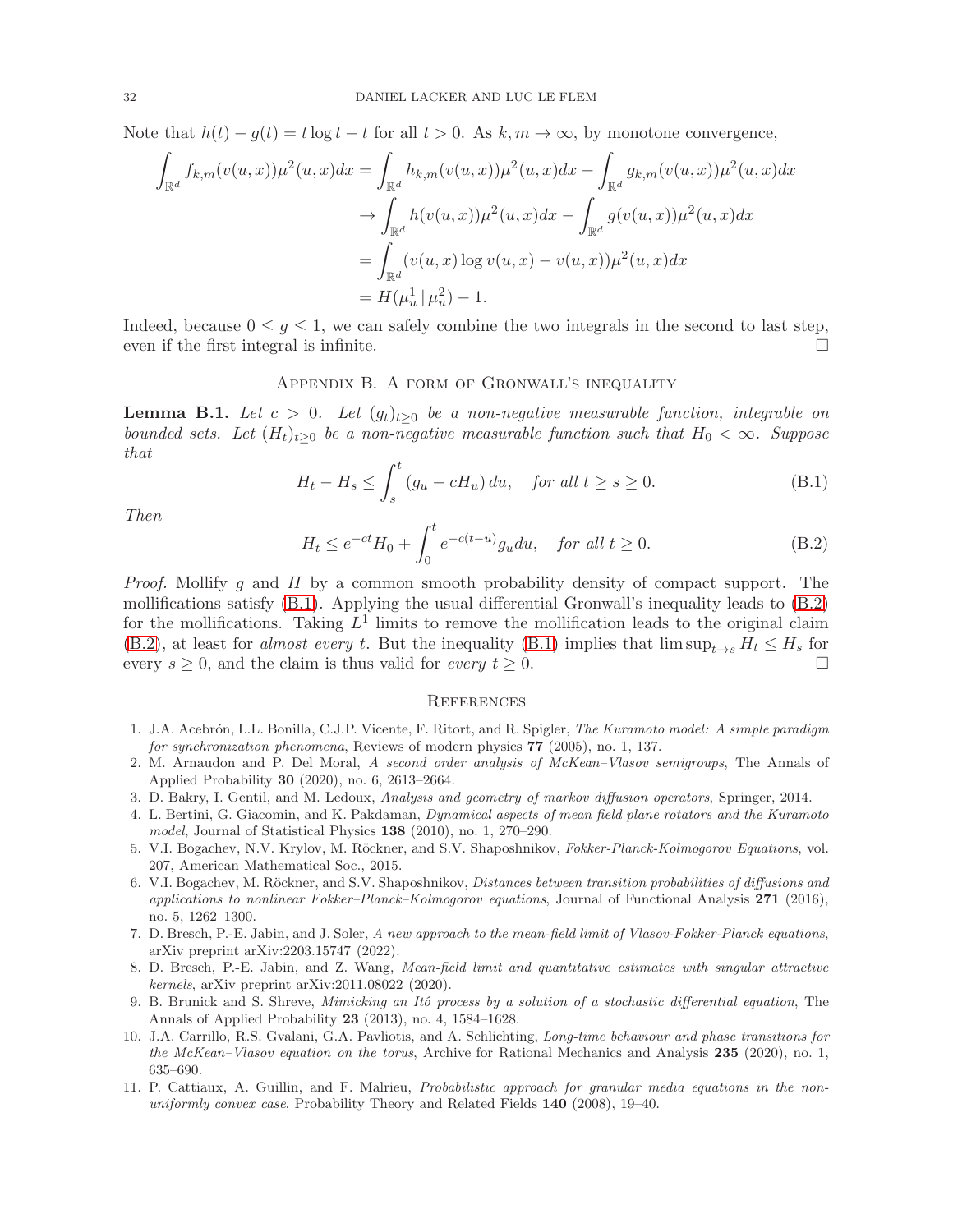- <span id="page-32-3"></span><span id="page-32-2"></span>12. L.-P. Chaintron and A. Diez, Propagation of chaos: a review of models, methods and applications. II. Applications, arXiv preprint arXiv:2106.14812 (2021).
- 13.  $\_\_\_\_\_\$ gation of chaos: a review of models, methods and applications. I. Models and methods, arXiv preprint arXiv:2203.00446 (2022).
- <span id="page-32-17"></span>14. L. Chizat and F. Bach, On the global convergence of gradient descent for over-parameterized models using optimal transport, Proceedings of the 32nd International Conference on Neural Information Processing Systems (2018), 3040–3050.
- <span id="page-32-26"></span><span id="page-32-9"></span>15. J.-F. Collet and F. Malrieu, Logarithmic Sobolev inequalities for inhomogeneous Markov semigroups, ESAIM: Probability and Statistics 12 (2008), 492–504.
- <span id="page-32-15"></span>16. D.A. Dawson, Critical dynamics and fluctuations for a mean-field model of cooperative behavior, Journal of Statistical Physics 31 (1983), no. 1, 29–85.
- <span id="page-32-18"></span>17. F. Delarue and A. Tse, Uniform in time weak propagation of chaos on the torus, arXiv (2021).
- 18. M.G. Delgadino, R.S. Gvalani, G.A. Pavliotis, and S.A. Smith, Phase transitions, logarithmic Sobolev inequalities, and uniform-in-time propagation of chaos for weakly interacting diffusions, arXiv preprint arXiv:2112.06304 (2021).
- <span id="page-32-13"></span>19. A. Durmus, A. Eberle, A. Guillin, and R. Zimmer, An elementary approach to uniform in time propagation of chaos, Proc. Amer. Math. Soc. 148 (2020), 5387–5398.
- <span id="page-32-27"></span>20. A. Figalli, Existence and uniqueness of martingale solutions for SDEs with rough or degenerate coefficients, Journal of Functional Analysis 254 (2008), no. 1, 109–153.
- <span id="page-32-25"></span><span id="page-32-23"></span>21. W. Gautschi, Some elementary inequalities relating to the gamma and incomplete gamma function, J. Math. and Phys. 38 (1959), 77–81.
- <span id="page-32-16"></span>22. N. Gozlan and C. Léonard, *Transport inequalities. a survey*, Markov Processes and Related Fields 16 (2010), 635–736.
- 23. A. Guillin, P. Le Bris, and P. Monmarché, Uniform in time propagation of chaos for the 2D vortex model and other singular stochastic systems, arXiv preprint arXiv:2108.08675 (2021).
- <span id="page-32-20"></span>24. A. Guillin, W. Liu, L. Wu, and C. Zhang, Uniform poincaré and logarithmic Sobolev inequalities for mean field particles systems, arXiv preprint arXiv:1909.07051 (2019).
- <span id="page-32-19"></span>25. A. Guillin and P.Monmarche, Uniform long-time and propagation of chaos estimates for mean field kinetic particles in non-convex landscapes, Journal of Statistical Physics 185 (2021), no. 15.
- <span id="page-32-5"></span>26. J. Han, R. Hu, and J. Long, A class of dimensionality-free metrics for the convergence of empirical measures, arXiv preprint arXiv:2104.12036 (2021).
- <span id="page-32-10"></span>27. S. Herrmann and J. Tugaut, Non-uniqueness of stationary measures for self-stabilizing processes, Stochastic Processes and their Applications 120 (2010), no. 7, 1215–1246.
- <span id="page-32-21"></span>28. P.-E. Jabin, D. Poyato, and J. Soler, Mean-field limit of non-exchangeable systems, arXiv preprint arXiv:2112.15406 (2021).
- <span id="page-32-6"></span>29. P.-E. Jabin and Z. Wang, Mean field limit and propagation of chaos for Vlasov systems with bounded forces, Journal of Functional Analysis 271 (2016), no. 12, 3588–3627.
- <span id="page-32-7"></span><span id="page-32-4"></span>30. , Mean field limit for stochastic particle systems, Active Particles, Volume 1, Springer, 2017, pp. 379– 402.
- 31.  $\_\_\_\_$ , Quantitative estimates of propagation of chaos for stochastic systems with W<sup>-1,∞</sup> kernels, Inventiones mathematicae 214 (2018), no. 1, 523–591.
- <span id="page-32-24"></span><span id="page-32-0"></span>32. G.J.O. Jameson, Inequalities for gamma function ratios, American Math. Monthly 120 (2013), 936–940.
- 33. M. Kac, Foundations of kinetic theory, Proceedings of The third Berkeley symposium on mathematical statistics and probability, vol. 3, University of California Press Berkeley and Los Angeles, California, 1956, pp. 171–197.
- <span id="page-32-8"></span>34. D. Lacker, Hierarchies, entropy, and quantitative propagation of chaos for mean field diffusions, Preprint (2021).
- <span id="page-32-22"></span><span id="page-32-11"></span>35. , Quantitative approximate independence for continuous mean field gibbs measures, Preprint (2021).
- 36. F. Malrieu, Logarithmic sobolev inequalities for some nonlinear PDE's, Stochastic Processes and their Applications 95 (2001), 109–132.
- <span id="page-32-12"></span>37. Convergence to equilibrium for granular media equations and their euler schemes, Ann. Appl. Probab 13 (2003), no. 2, 540–560.
- <span id="page-32-1"></span>38. H.P. McKean, Propagation of chaos for a class of non-linear parabolic equations, Stochastic Differential Equations (Lecture Series in Differential Equations, Session 7, Catholic Univ., 1967) (1967), 41–57.
- <span id="page-32-14"></span>39. P. Del Moral and J. Tugaut, Uniform propagation of chaos and creation of chaos for a class of nonlinear diffusions, Stochastic Analysis And Applications 37 (2019), no. 6, 909–935.